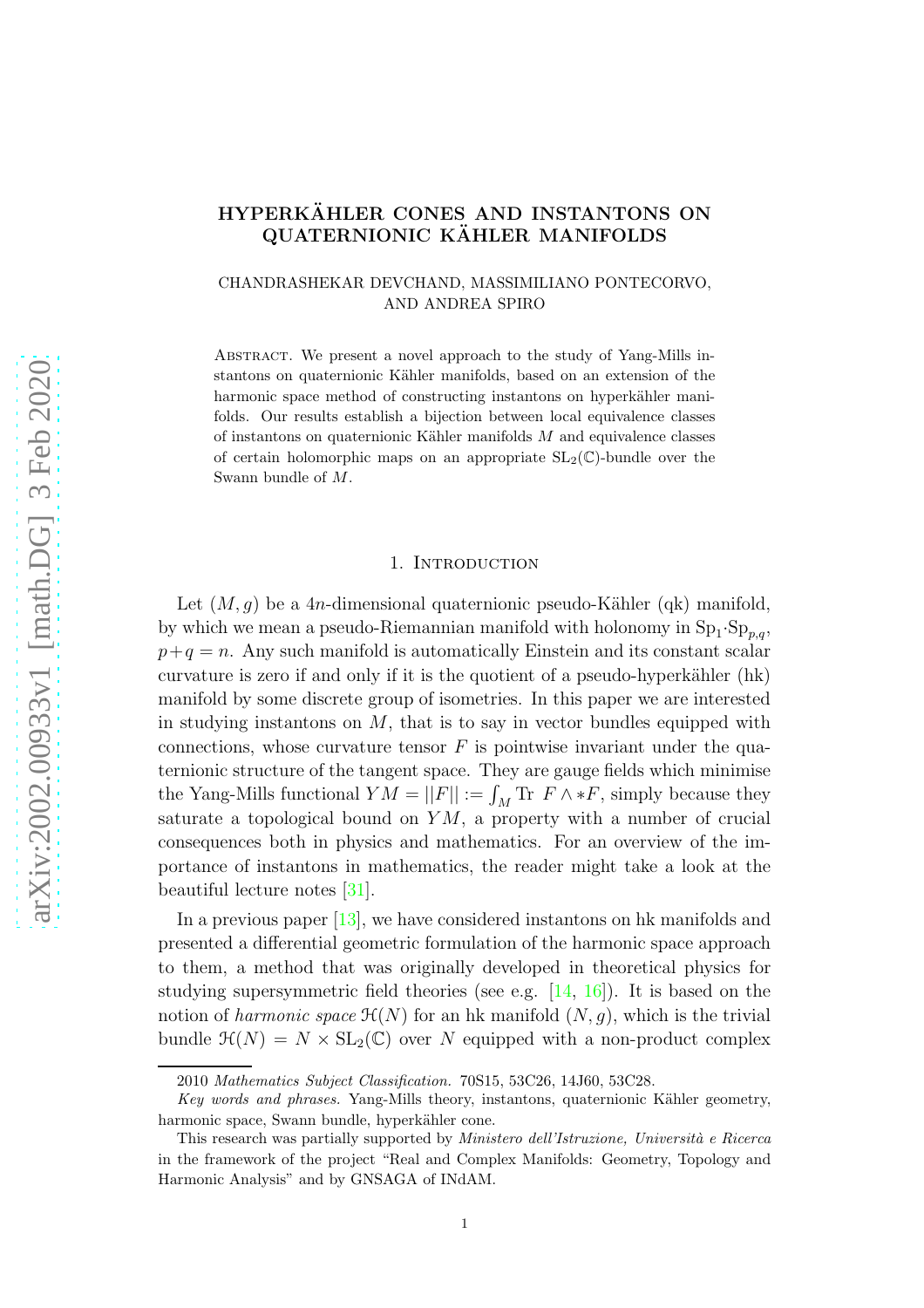structure that can be described as follows. Each fibre  $\{x\} \times SL_2(\mathbb{C})$  of  $\mathcal{H}(N)$ naturally projects onto the quotient  $\{x\} \times SL_2(\mathbb{C})/B \simeq \mathbb{C}P^1$  by the Borel subgroup of  $SL_2(\mathbb{C})$  consisting of the upper triangular matrices. Thus  $\mathcal{H}(N)$ can be considered as a B-bundle over the twistor space  $Z(N) = N \times \mathbb{C}P^1$  of the hk manifold N. The complex structure of  $\mathcal{H}(N)$  is precisely the unique complex structure which makes  $\mathcal{H}(N)$  a holomorphic bundle over  $Z(N)$ .

In [\[13\]](#page-33-0) we provide full and complete proofs of the following correspondence, upon which the harmonic space method is founded. Starting from Yang-Mills data  $(E, D)$  on an hk manifold  $(N, h)$ , where E is a vector bundle associated to a principal G-bundle with connection D, we show there that  $(E, D)$  is an instanton if and only if the corresponding pull-back  $(E', D')$  over  $\mathcal{H}(N)$  admits a distinguished class of local trivialisations (= gauges) of  $E'$  called *analytic* gauges, defined by the vanishing of certain components of the gauge potential  $A'$  of the connection  $D'$ . In these gauges, all the remaining components of  $A'$ can be uniquely reconstructed from just one of them, the so-called prepotential, a holomorphic function taking values in the complexification  $\mathfrak{g}^{\mathbb{C}}$  of the Lie algebra of the structure group  $G$ . Further, any holomorphic map satisfying a certain simple first-order equation on an  $SL_2(\mathbb{C})$ -invariant open domain  $\mathcal{W} \subset$  $\mathcal{H}(N)$  is a prepotential for a (locally defined) instanton on N. Combining these results establishes a bijective correspondence between a special class of normalised prepotentials on  $W$  and the moduli space of locally defined instantons on N.

In the present paper, we establish a similar bijection for instantons on strict qk manifolds, i.e. those having non-zero scalar curvature. The notion of the Swann bundle  $\pi: S(M) \to M$  of a (strict) qk manifold  $(M, g)$  [\[29\]](#page-34-1) is crucial for our discussion. This is an  $\mathbb{H}^*/\mathbb{Z}_2$ -bundle over M, canonically determined by the qk structure and naturally equipped with a distinguished pseudo-Riemannian metric h of conical type and a triple  $(J_\alpha)_{\alpha=1,2,3}$  of integrable complex structures. It is thus an hk manifold, the so-called *hyperkähler cone* of  $M$  [\[25\]](#page-34-2) (see also [\[5,](#page-33-3) [17,](#page-34-3) [18\]](#page-34-4)). Following [\[13\]](#page-33-0), we may define its harmonic space  $\mathfrak{H}(\mathcal{S}(M))$  as the trivial  $\text{SL}_2(\mathbb{C})$ -bundle over  $\mathcal{S}(M)$ . This naturally fibres over M, with fibres  $SL_2(\mathbb{C}) \ltimes \mathbb{H}^*/\mathbb{Z}_2$ . We call this principal bundle  $\mathfrak{H}(\mathcal{S}(M)) \to M$ the harmonic space of the qk manifold  $(M, g)$ . Now, a Yang-Mills field  $(E, D)$ on  $(M, g)$  may successively be lifted to the hk manifold  $(S(M), h, J_\alpha)$  and to its harmonic space  $\mathcal{H}(\mathcal{S}(M))$ . Then, applying our previous results on instan-tons on hk manifolds [\[13\]](#page-33-0) and imposing an  $\mathbb{H}^*/\mathbb{Z}_2$ -symmetry, we obtain the desired bijection between equivalence classes of certain holomorphic maps and equivalence classes of locally defined instantons on a strict qk manifold M.

This paper is structured as follows. After some preliminaries  $(\S2)$ , we provide (in §3) our presentation of the Swann bundle and discuss some of its properties which we shall need. In §4 and §5, we prove the above-described results on the correspondence between prepotentials and equivalence classes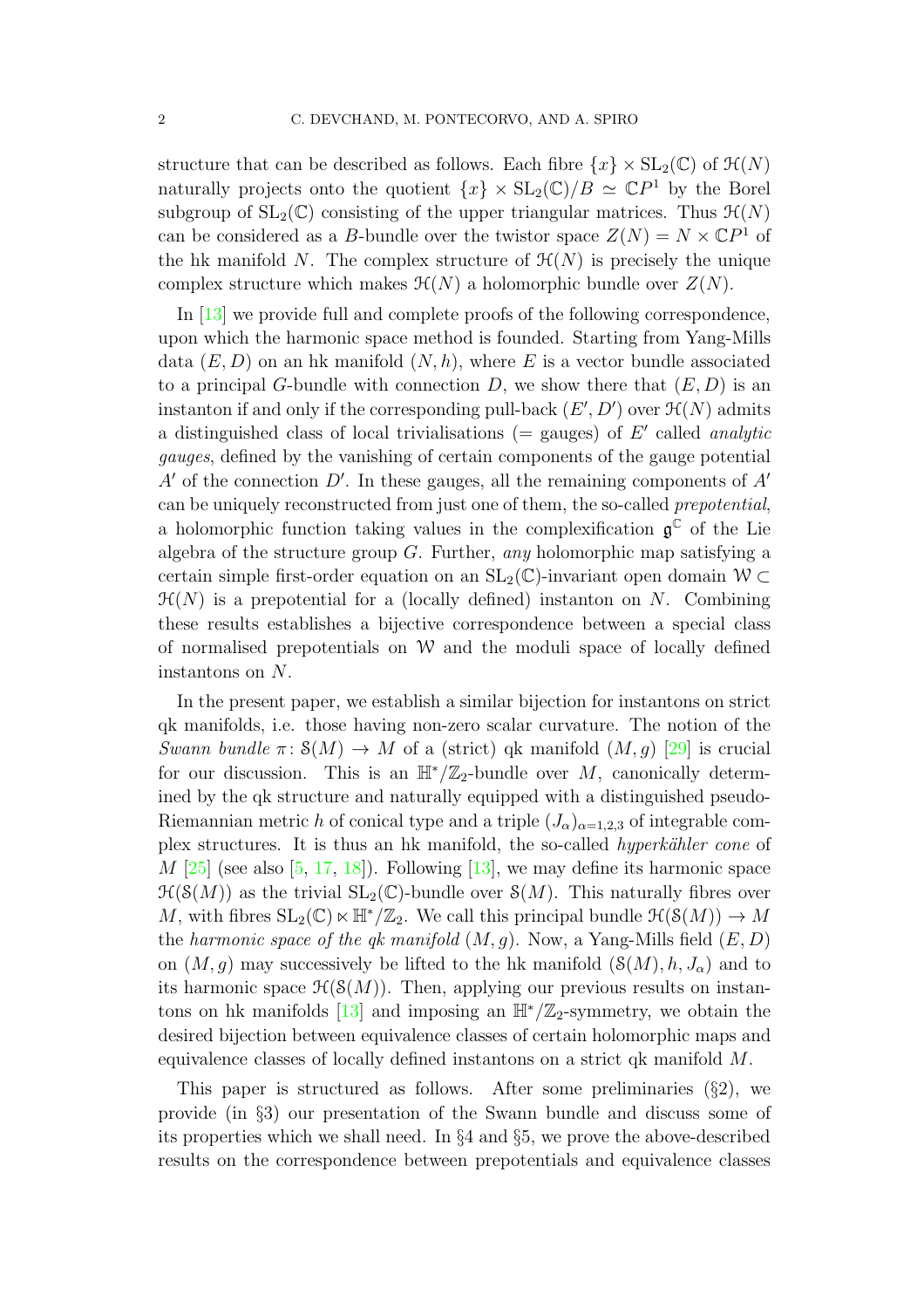of instantons. In the final section  $(\S6)$  we use the classical results of Narasim-han and Ramanan [\[21\]](#page-34-5) on gauge fields with compact structure groups to express our solutions in a form reminiscent of the ADHM construction, showing that any local equivalence class of instantons is uniquely associated with a corresponding finite set of (locally defined) smooth matrix-valued maps  $\lambda: \mathcal{U} \subset M \to \text{Mat}_{k\times m}(\mathbb{C})$ . This yields a more compact representation of the instanton prepotentials, which we expect will facilitate the further investigation of the moduli space of instantons on compact qk manifolds. We conclude with a discussion in our framework of the explicit examples of instantons on  $\mathbb{H}P^n$  considered by Mamone Capria and Salamon [\[20\]](#page-34-6).

Acknowledgement. CD thanks Hermann Nicolai and the Max-Planck-Institut für Gravitationsphysik (Albert-Einstein-Institut) for providing an excellent research environment.

# 2. PRELIMINARIES ON QUATERNIONIC KÄHLER MANIFOLDS and instantons

In this section, in order to fix our notation and definitions, we review the fundamental properties of quaternionic Kähler manifolds and of gauge fields, which we shall need in this paper.

#### <span id="page-2-0"></span>2.1. Quaternionic Kähler manifolds

Let  $W$  be a 4*n*-dimensional real vector space. A *hypercomplex structure* on W is a triple  $(I_1, I_2, I_3)$  of endomorphisms satisfying the multiplicative relations of the imaginary quaternions,  $I_{\alpha}^{2} = - \text{Id}_{W}$  and  $I_{\alpha}I_{\beta} = I_{\gamma}$  for all cyclic permutations  $(\alpha, \beta, \gamma)$  of  $(1, 2, 3)$ . This notion has the following counterpart in the category of manifolds: a hypercomplex structure on a 4n-dimensional real manifold M is a triple  $(J_1, J_2, J_3)$  of integrable complex structures on M, with the property that each triple  $(I_\alpha := J_\alpha|_x)$ ,  $x \in M$ , is a hypercomplex structure on  $T_xM$ .

These definitions admit the following generalisations. Let  $Q_W = \text{span}_{\mathbb{R}}(I_1, \mathbb{R})$  $I_2, I_3) \subset \text{End}(W)$  be the 3-dimensional space of endomorphisms spanned by the three elements  $I_{\alpha}$  of a hypercomplex structure on W. A quaternionic pseudo-Kähler structure on W is an inner product  $\langle \cdot, \cdot \rangle$  on W which is hermitian with respect to  $Q_W$ , meaning that every  $J \in Q_W$  is skew-symmetric with respect to  $\langle \cdot, \cdot \rangle$ . The corresponding definition for manifolds is as follows.

**Definition 2.1.** A 4n-dimensional pseudo-Riemannian manifold  $(M, q)$  of signature  $(4p, 4q)$ ,  $p + q = n$ , is a quaternionic pseudo-Kähler  $(qk)$  manifold if it admits a subbundle  $Q \subset \text{End}(TM)$  of quaternionic structures on the tangent spaces satisfying the following two conditions:

i) each inner product  $g_x$  is Hermitian with respect to the corresponding quaternionic structure  $Q_x$ ;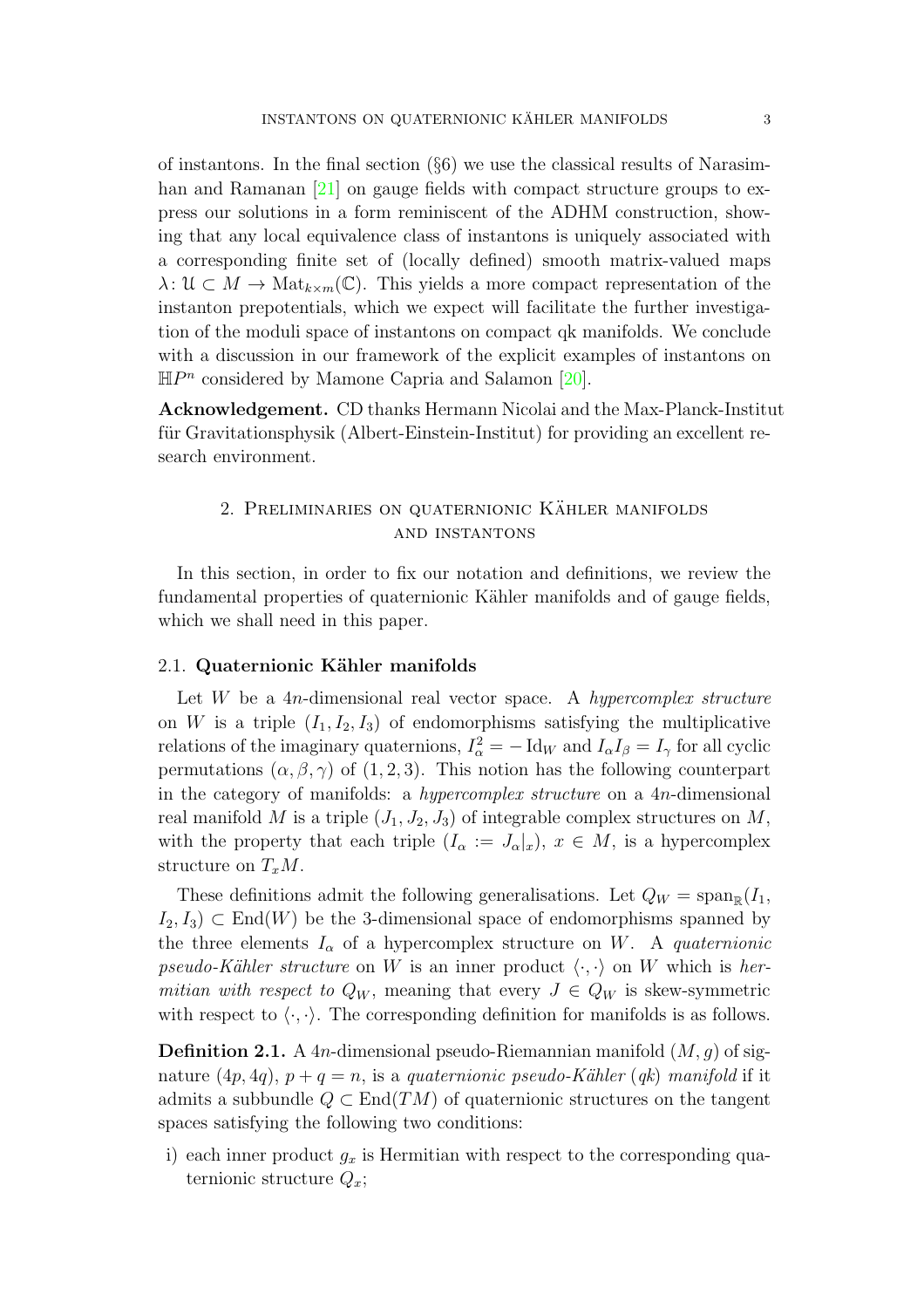ii) the parallel transport of the Levi-Civita connection  $\nabla$  of q preserves Q.

Further,  $(M, q)$  is a *pseudo-hyperkähler (hk) manifold* if there exist three global  $\nabla$ -parallel sections  $J_1, J_2, J_3$  of Q (which are thus integrable complex structures) giving a hypercomplex structure on each tangent space of M.

It is well known that a qk manifold is Einstein and that its scalar curvature is zero if and only if it is locally isometric to an hk manifold. A qk manifold that is not locally hk, i.e. not Ricci flat, is called a strict qk manifold.

Let  $(M, q, Q)$  be a 4n-dimensional qk manifold. For each  $x \in M$ , an *adapted* frame of  $T_xM$  is an orthonormal frame  $(e_i) \subset T_xM$ , for which there is a hypercomplex structure  $(J_1, J_2, J_3) \subset Q_x$  such that

<span id="page-3-0"></span>
$$
e_{(4k+1)+\alpha} = J_{\alpha}e_{4k+1} \quad , \quad \text{for } k = 0, \dots, n-1 \text{ and } \alpha = 1, 2, 3 \tag{2.1}
$$

The adapted frames form a principal bundle  $\pi: O_q(M, Q) \to M$  with structure group  $\text{Sp}_1 \text{-} \text{Sp}_{p,q}$ . It is preserved by the Levi-Civita connection and is a holonomic reduction of the orthonormal frame bundle  $\pi' : O_g(M) \to M$  of  $(M, g).$ 

Each adapted frame yields a convenient identification of the complexified tangent space  $T_x^{\mathbb{C}}M$  with a tensor product of the form  $\mathbf{H}_x \otimes \mathbf{E}_x$ , with  $\mathbf{H}_x \simeq \mathbb{C}^2$ and  $\mathbf{E}_x \simeq \mathbb{C}^{2n}$ , first considered by Salamon in [\[26\]](#page-34-7). To see this consider first, as the standard representation of  $\text{Sp}_1 \cdot \text{Sp}_{p,q}$  on  $\mathbb{H}^n = \mathbb{C}^{2n}$ , the one for which the element  $\left(\begin{smallmatrix} i&0\0&-i\end{smallmatrix}\right)\in \mathfrak{sp}_1$  acts on  $(\mathbb{H}^n)^{\mathbb{C}}\simeq \mathbb{C}^2\widehat{\otimes}\mathbb{C}^{2n}$  as the left multiplication by the imaginary unit  $\mathbf{i} \in \mathbb{H}$ . Now, if we use an adapted frame  $v = (e_i) \in O_q(M, J_\alpha)|_x$ to make the identification  $T_xM \simeq \mathbb{R}^{4n} = \mathbb{H}^n$ , the standard left action of  $\text{Sp}_1 \text{-} \text{Sp}_{p,q}$  on  $\mathbb{H}^n$  corresponds to a left action of  $\text{Sp}_1 \text{-} \text{Sp}_{p,q}$  on  $T_xM$ . By the above assumption, this action is such that  $\left(\begin{smallmatrix} i & 0 \\ 0 & -i \end{smallmatrix}\right)$  acts on  $T_xM$  precisely as the action of complex structure  $I = v_*(i)$ . This  $Sp_1 \cdot Sp_{p,q}$ -action extends by C-linearity to the standard action of  $SL_2(\mathbb{C})$  ·  $Sp_n(\mathbb{C})$  on  $(\mathbb{H}^n)^{\mathbb{C}} \simeq \mathbb{C}^2 \otimes \mathbb{C}^{2n}$ . Consequently, the C-linear extension  $v: (\mathbb{H}^n)^{\mathbb{C}} \to T_x^{\mathbb{C}}M$  of the considered adapted frame yields an  $SL_2(\mathbb{C})\cdot Sp_n(\mathbb{C})$ -equivariant isomorphism  $T_x^{\mathbb{C}}M \simeq \mathbf{H}_x \otimes \mathbf{E}_x$  with  $\mathbf{H}_x \simeq \mathbb{C}^2$ and  $\mathbf{E}_x \simeq \mathbb{C}^{2n}$ . Any two such isomorphisms are necessarily related to each other by the action of an element of  $\text{Sp}_1 \text{-} \text{Sp}_{p,q} \subset \text{SL}_2(\mathbb{C}) \text{-} \text{Sp}_n(\mathbb{C})$ , which clearly preserves the tensor product structure  $H_x \otimes E_x$ . Thus, modulo the action of this group, the identification of  $T_x^{\mathbb{C}}M$  with  $\mathbf{H}_x \otimes \mathbf{E}_x$  is independent of the chosen adapted frame  $v = (e_i)$ .

#### 2.2. Gauge fields and potentials

Let  $p: P \to M$  be a principal G-bundle and  $p^E: E = P \times_{G,\rho} V \to M$  and associated vector bundle with fibre  $V \simeq \mathbb{R}^N$ , determined by a faithful linear representation  $\rho: G \to \text{GL}(V)$ .

Following physics terminology, a gauge is a local trivialisation  $\varphi: P|_{\mathfrak{U}} \to$  $\mathcal{U} \times G$  of P over an open set U. We call U the *domain* of the gauge. Given two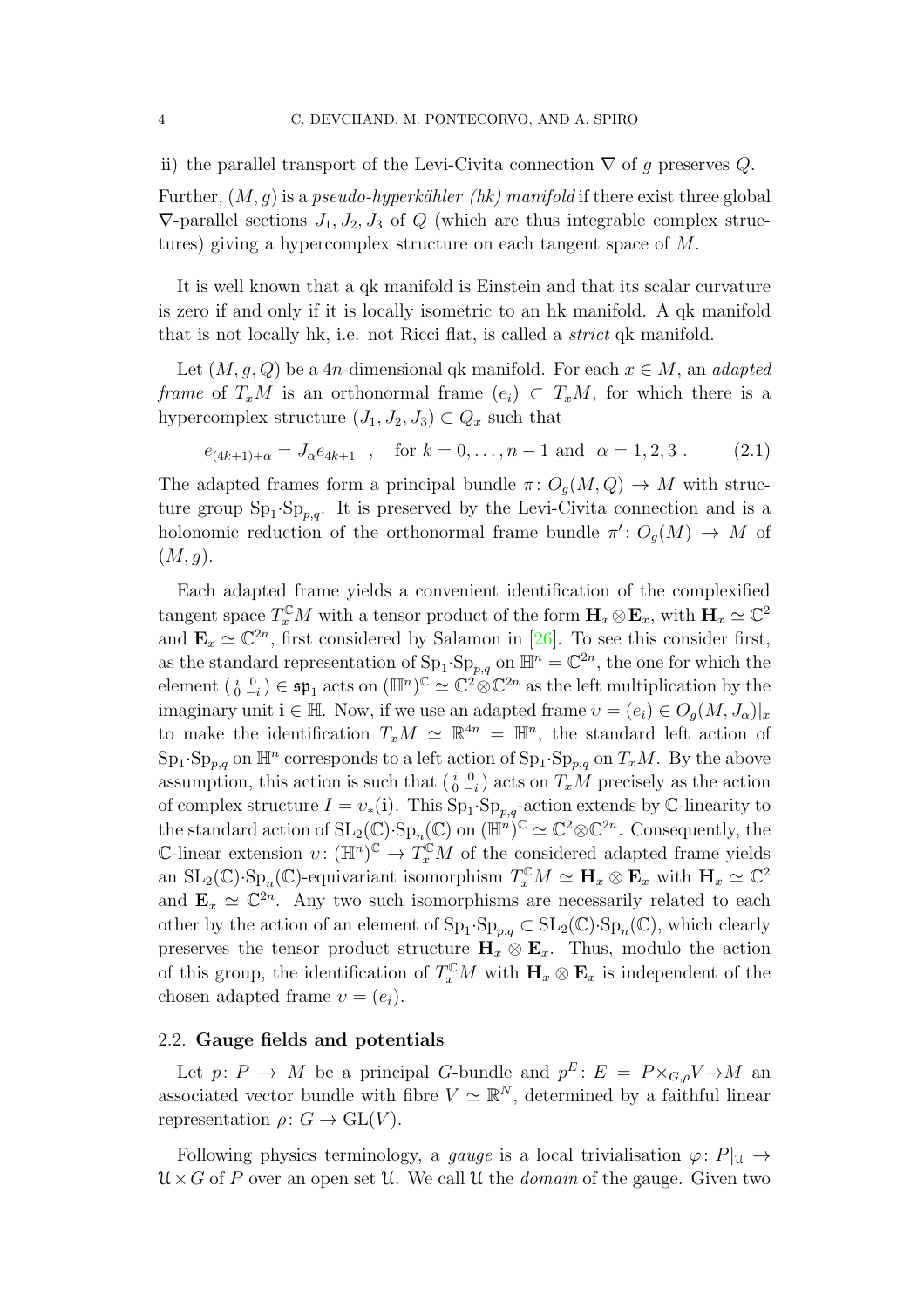gauges  $\varphi, \varphi'$  on overlapping domains U, U', the associated transition function is a map of the form  $(\varphi' \circ \varphi^{-1})(x, h) = (x, g_x \cdot h)$  for a smooth map  $g: \mathcal{U} \cap \mathcal{U}' \to$ G. The gauge transformation corresponding to this transition function is the smooth family of *G*-automorphisms  $h \mapsto g_x \cdot h, x \in \mathcal{U} \cap \mathcal{U}'$ .

Given a connection 1-form  $\omega$  on P, there is a uniquely associated covariant derivative D for the sections of  $E = P \times_{G,\rho} V$ , locally defined as follows. Consider a gauge  $P|_U \stackrel{\sim}{\to} \mathcal{U} \times G$  and use it to identify each tangent space  $T_xP$ ,  $x \in \mathcal{U}$ , with a direct sum  $T_{(x,q)}(\mathcal{U} \times G) \simeq T_x\mathcal{U} + T_gG$ . Then, the connection 1form  $\omega$  is pointwise identifiable with a sum of the form  $\omega|_{(x,g)} = -A_{(x,g)} + \omega_g^G$ , where  $\omega^G$  is the Maurer-Cartan form of G and each map  $A_{(\cdot,g)}: \mathfrak{U} \to T^*\mathfrak{U} \otimes \mathfrak{g}$ is a g-valued 1-form, changing  $G$ -equivariantly with respect to  $q$ . The 1-form  $A := A_{(\cdot,e)}: \mathcal{U} \to T^*M \otimes \mathfrak{g}$  is called the *potential of*  $\omega$  in the considered gauge. If  $P|_{\mathcal{U}} \simeq \mathcal{U} \times G$  is a different gauge on a domain  $\mathcal{U}'$  that overlaps with  $\mathcal{U}$  and  $h \mapsto q_x \cdot h$  is the corresponding gauge transformation, then the potential of  $\omega$ in this new gauge is given by

<span id="page-4-0"></span>
$$
A' = \mathrm{Ad}_{g^{-1}} A + g^{-1} dg \qquad \text{on } \mathcal{U} \cap \mathcal{U}' . \tag{2.2}
$$

Now, if  $\sigma: \mathcal{U} \to E|_{\mathcal{U}} \simeq \mathcal{U} \times V$  is a (local) section of  $E = P \times_{G,\rho} V$  of the form  $\sigma(x) = (x, s^i(x))$  for a smooth map  $(s^i): \mathcal{U} \to V = \mathbb{R}^N$ , then the covariant derivative of  $\sigma$  along a vector field  $X \in \mathfrak{X}(\mathfrak{U})$  is the section  $D_X \sigma$  of  $E|_{\mathfrak{U}} \simeq \mathfrak{U} \times V$ defined by

$$
D_X \sigma(x) = \left( x, (X \cdot \sigma^i)|_x + A^i_j(X) \sigma^j|_x \right) , \qquad (2.3)
$$

where  $A_j^i := \rho_* \circ A$ , with  $\rho_* : \mathfrak{g} \to \mathfrak{gl}(V)$  being the Lie algebra representation determined by the linear representation  $\rho: G \to \text{GL}(V)$ .

Given a Lie group G, we shall call a pair  $(E, D)$  consisting of

- 1) a vector bundle E, associated with a principal G-bundle  $p: P \to M$  and
- 2) a covariant derivative D on E, induced by a connection  $\omega$  on P

a gauge field with structure group G and we shall say that  $(E, D)$  is associated with  $(P, \omega)$ . Consider a complex Lie group G with compact real form  $G^o \subset G$ . If  $p: P \to M$  and  $\omega$  admit reductions to a  $G^o$ -subbundle  $P^o \subset P$  and a connection  $\omega^o$  on  $P^o$ , we say that the pair  $(P, \omega)$  is reducible to  $(P^o, \omega^o)$  and that the gauge field  $(E, D)$  is the complexification of a gauge field with compact structure group  $G^o$ .

In a gauge  $\varphi: P|_{\mathfrak{U}} \to \mathfrak{U} \times G$  and its associated gauge  $\widehat{\varphi}$  for  $E = P \times_{G,\rho} V$ ,

 $\widehat{\varphi} \colon E|_{\mathfrak{U}} \to \mathfrak{U} \times V , \qquad \widehat{\varphi}([\varphi^{-1}(x,e),v)] := (x,v) ,$ 

the *curvature tensors* of  $\omega$  and D are respectively the (g- and  $\mathfrak{gl}(V)$ -valued) 2-forms  $\mathcal{F}^{\varphi}$  and  $F_x$  on  $\mathcal{U}$ , defined by

$$
\mathcal{F}_x^{\varphi}(v, w) := 2\Omega_{(x,e)}(v, w) , \quad F_x(v, w) := \rho_* \circ \mathcal{F}_x^{\varphi}(v, w) , \quad \text{for } v, w \in T_x \mathcal{U} , \tag{2.4}
$$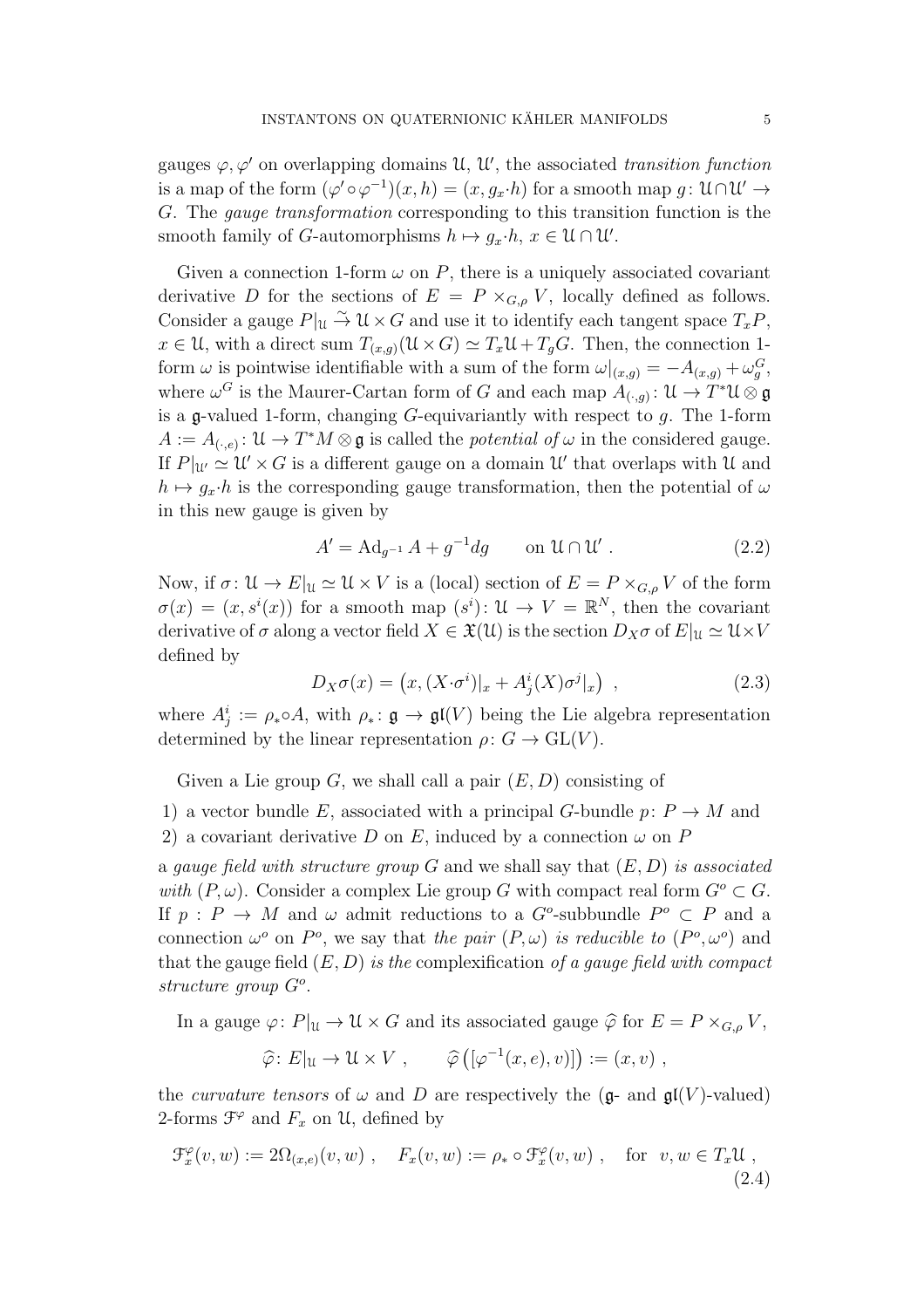where  $\Omega$  is the curvature 2-form of the connection 1-form  $\omega$ . Note that  $\mathcal{F}^{\varphi}$  is expressed in terms of the potential A by

$$
\mathcal{F}^{\varphi}(X,Y) = X \cdot (A(Y)) - Y \cdot (A(X)) + [A(X), A(Y)] - A([X,Y]) . \tag{2.5}
$$

The curvature  $F$  of  $D$  is independent of the considered gauge and it satisfies the identity

$$
F(X,Y)s = [D_X, D_Y]s - D_{[X,Y]}s \quad \text{for sections } s \in \Gamma(E) ,
$$
 (2.6)

a property that is often used as an alternative definition for F.

The above notions have analogues in the category of holomorphic bundles. If  $(M, J)$  is a complex manifold, G a complex Lie group and V a complex vector space, then a principal G-bundle  $p: P \to M$  (resp. a complex vector bundle  $p: E \to M$  with fibre V) is called *holomorphic* if it is equipped with a complex structure  $\hat{J}$ , such that the right action of G on P (resp. the vector bundle structure on E) is  $\widehat{J}$ -holomorphic and the projection p is a  $(\widehat{J}, J)$ -holomorphic mapping. A gauge is called *holomorphic* if it is a local holomorphic map from  $(P, \hat{J})$  (resp.  $(E, \hat{J})$ ) to the cartesian product  $M \times G$  (resp.  $M \times V$ ), equipped with the product complex structure.

A connection form  $\omega$  on a holomorphic G-bundle  $(P, \hat{J})$  is called  $\hat{J}$ -invariant if the corresponding horizontal spaces in  $TP$  are invariant under the complex structure  $\widehat{J}$ . This is the case if and only if in any holomorphic gauge  $\varphi: P|_{\mathfrak{U}} \to$  $\mathcal{U} \times G$ , the potential  $A: \mathcal{U} \to T^*\mathcal{U} \otimes \mathfrak{g}$  takes values in  $T^{10*}M \otimes \mathfrak{g}^{10} + T^{01*}M \otimes \mathfrak{g}^{01}$ , where,  $T^{10}M$ ,  $T^{01}M$  are the holomorphic and anti-holomorphic distributions of M and  $\mathfrak{g}^{10}$ ,  $\mathfrak{g}^{01}$  are the subalgebras of  $\mathfrak{g}^{\mathbb{C}}$  (both isomorphic to  $\mathfrak{g}$ ), which are generated by the vectors of type  $(1, 0)$  and  $(0, 1)$ . The g-valued 1-forms  $A_x, x \in \mathcal{U}$ , being real, the potential A is uniquely determined by the  $(1, 0)$ potential  $A^{10}$ :  $\mathfrak{U} \to T^{10*}M \otimes \mathfrak{g}^{10}$ .

# 2.3. Instantons on quaternionic Kähler manifolds

Let  $(M, g, Q)$  be a qk manifold and consider the isomorphisms  $T_x^{\mathbb{C}}M \simeq$  $\mathbf{H}_x \otimes \mathbf{E}_x$  described in §[2.1.](#page-2-0) The space of complex 2-forms  $\Lambda^2 T_x^* \mathbb{C}M$  splits into three irreducible  $SL_2(\mathbb{C})\cdot Sp_n(\mathbb{C})$  moduli:

<span id="page-5-0"></span>
$$
\Lambda^2 T_x^{*C} M \simeq (\mathbb{C}\omega_{\mathbf{H}_x}) \otimes S^2 \mathbf{E}_x^* + S^2 \mathbf{H}_x^* \otimes (\mathbb{C}\omega_{\mathbf{E}_x}) + S^2 \mathbf{H}_x^* \otimes \Lambda_0^2 \mathbf{E}_x^* \ . \tag{2.7}
$$

Here  $\omega_{H_x}$  and  $\omega_{E_x}$  are the  $SL_2(\mathbb{C})$  and  $Sp_n(\mathbb{C})$  invariant symplectic forms of  $H_x$ and  $\mathbf{E}_x$ , respectively, and  $\Lambda_0^2 \mathbf{E}_x$  is the irreducible  $\text{Sp}_n(\mathbb{C})$ -submodule of  $\Lambda^2 \mathbf{E}_x$ that is complementary to  $\mathbb{C}\omega_{\mathbf{E}_x}$ . The decomposition  $(2.7)$  is independent of the considered isomorphism  $T_x^{\mathbb{C}}M \simeq \mathbf{H}_x \otimes \mathbf{E}_x$ , since the latter is unique up to the action of an element in  $\text{Sp}_1 \text{-} \text{Sp}_{p,q}$ .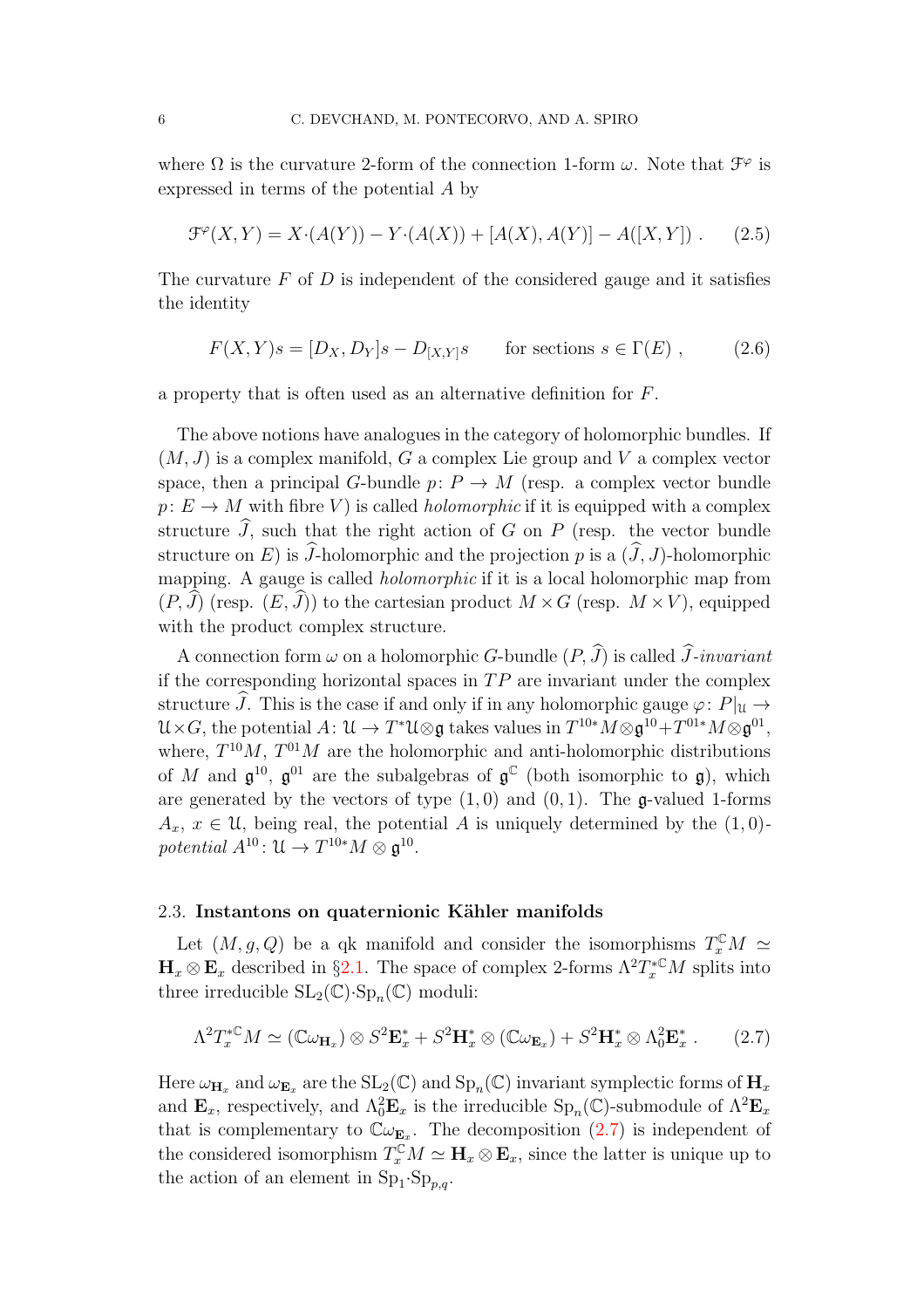The (C-linear extension of the) curvature tensor  $F_x$  of a gauge field  $(E, D)$ decomposes according to [\(2.7\)](#page-5-0). We write

<span id="page-6-0"></span>
$$
F_x = F_x^{(1)} + F_x^{(2)} \quad \text{with} \quad F_x^{(1)} \in \omega_{\mathbf{H}_x} \otimes S^2 \mathbf{E}_x^* \otimes \text{End}(E_x)
$$

$$
F_x^{(2)} \in (S^2 \mathbf{H}_x^* \otimes (\mathbb{C} \omega_{\mathbf{E}_x} + \Lambda_0^2 \mathbf{E}_x^*)) \otimes \text{End}(E_x). \tag{2.8}
$$

A gauge field  $(E, D)$  on a qk manifold is called an *instanton* if the  $F<sup>(2)</sup>$  component of its curvature tensor vanishes identically. Such instantons provide minima of the Yang-Mills functional  $\int_M |F|^2 \omega_g$  and are thus Yang-Mills fields. Instanton equations on quaternionic Kähler manifolds have been studied by several authors, e.g. [\[32,](#page-34-8) [7,](#page-33-4) [23,](#page-34-9) [20,](#page-34-6) [30\]](#page-34-10), and are examples of a larger class of algebraic equations for the curvature tensor which imply the Yang-Mills equations  $[6, 1, 8]$  $[6, 1, 8]$  $[6, 1, 8]$  $[6, 1, 8]$ .

If an instanton  $(E, D)$  has a compact (resp. complex) structure group, we call it an instanton of compact (resp. complex) type.

# <span id="page-6-1"></span>3. THE SWANN BUNDLE OF A QUATERNIONIC KÄHLER MANIFOLD

### 3.1. Conformally adapted frames

Let  $(M, q, Q)$  be a 4n-dimensional qk manifold. Note that each homothetic Riemannian manifold  $(M, rg)$  determined by a homothetic parameter  $r \in$  $(0, +\infty)$  is also a qk manifold provided it is associated with the same bundle of quaternionic structures  $Q \subset \text{End}(TM)$  as  $(M, g, Q)$ . We define the bundle of conformally adapted frames of  $(M, g)$ , denoted  $CO<sub>q</sub>(M, Q)$ , as the union of all adapted frame bundles of all its associated homothetic manifolds,

$$
p: \mathcal{CO}_g(M, Q) := \bigcup_{r \in (0, +\infty)} O_{rg}(M, Q) \longrightarrow M .
$$

This is a principal bundle with structure group

$$
\mathbb{R}_{>0} \times \mathrm{Sp}_1 \cdot \mathrm{Sp}_{p,q} = \mathbb{R}^* \times_{\mathbb{Z}_2} (\mathrm{Sp}_1 \times_{\mathbb{Z}_2} \mathrm{Sp}_{p,q}) .
$$

For each homothetic metric  $rg$ , the canonical embedding of the bundle of adapted frames into the bundle of orthonormal frames  $O_{ra}(M), i_r : O_{ra}(M, Q) \hookrightarrow$  $O_{rq}(M)$ , can be used to pull-back the tautological 1-form  $\Theta^{(r)}$  and the Levi-Civita connection form  $\Omega^{(r)LC}$  of  $O_{rg}(M)$  onto  $O_{rg}(M, Q)$ . We thus have two canonically defined 1-forms,

$$
\vartheta^{(r)} := i_r^* \Theta^{(r)} \quad \text{ and } \quad \omega^{(r)} := i_r^* \Omega^{(r)LC} \ ,
$$

the first being  $\mathbb{R}^n$ -valued and the second  $\mathfrak{sp}_1+\mathfrak{sp}_n$ -valued. Although these 1forms clearly depend on the homothetic parameter  $r$ , they combine nonetheless to determine two smooth 1-forms  $\vartheta$  and  $\omega$  on  $CO_q(M,Q)$ . We call them the tautological 1-form and the Levi-Civita connection 1-form of  $CO<sub>q</sub>(M, Q)$ .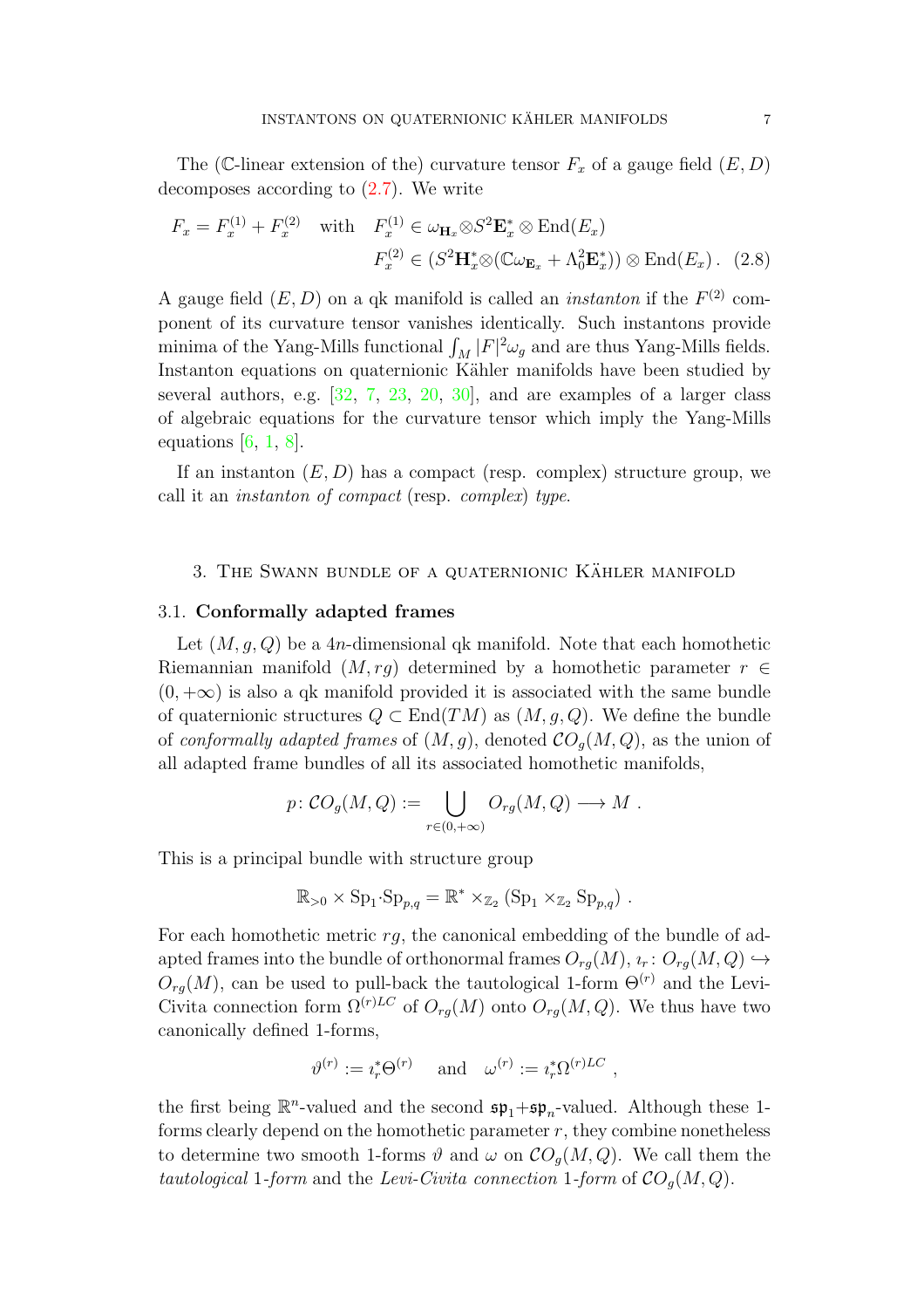Note that:

- $-\vartheta$  is the natural tautological 1-form of  $\mathcal{CO}_q(M, Q)$  provided that this bundle is considered to be a subbundle of the bundle of linear frames  $L(M)$  of M;
- $\omega$  is a connection 1-form on  $\mathcal{CO}_g(M,Q)$  provided that  $\mathfrak{sp}_1+ \mathfrak{sp}_n$  is considered to be a subalgebra of  $(\mathfrak{sp}_1 + \mathfrak{sp}_n) + \mathbb{R}$  (i.e. of the Lie algebra of the structure group of the bundle of conformally adapted frames).

# <span id="page-7-2"></span>3.2. The Swann bundle and its canonical structure of a hyperkähler cone

The Swann bundle of a qk manifold  $(M, g, Q)$  is the principal bundle

$$
\pi \colon \mathcal{S} := \mathcal{C}O_g(M, Q)/\mathrm{Sp}_{p,q} \to M
$$

with structure group  $\mathbb{H}^*/\mathbb{Z}_2$   $\left( \simeq \mathbb{R}^* \times_{\mathbb{Z}_2} (\text{Sp}_1 \times_{\mathbb{Z}_2} \text{Sp}_{p,q})/\text{Sp}_{p,q} \right)$ .

As we will shortly see, this bundle admits a very special hypercomplex structure  $(J_1, J_2, J_3)$  and a distinguished pseudo-Riemannian metric h which make the tuple  $(8, h, J_1, J_2, J_3)$  an hk manifold canonically associated with  $(M, q, Q)$ . This hk manifold plays a crucial role in our discussion. The explicit construction of the quadruple of tensor fields  $(h, J_1, J_2, J_3)$  is as follows.

For each point  $(x,[u]) \in \mathcal{S} = \mathcal{C}O_g(M,Q)|_x/\text{Sp}_{p,q}, x \in M$ , consider the H-valued 1-form

<span id="page-7-0"></span>
$$
\omega_{(x,[u])}^{\mathcal{S}} := \left(\sigma^*(\omega)_{(x,[u])}\right)^{\mathbb{H}} : T_{(x,q)}\mathcal{S} \longrightarrow \mathbb{H} , \text{ where } (3.1)
$$

- a)  $\sigma: \mathcal{U} \subset \mathcal{S} \to \mathcal{CO}_q(M, Q)$  is a local section of S defined around  $(x, [u]),$
- b)  $(\cdot)^{\mathbb{H}}: \mathbb{R} + \mathfrak{sp}_1 + \mathfrak{sp}_{p,q} \to \mathbb{H}$  denotes the canonical projection of  $\mathbb{R} + \mathfrak{sp}_1 + \mathfrak{sp}_{p,q}$ onto  $\mathbb{R} + \mathfrak{sp}_1 \simeq \mathbb{H}$ .

The mapping  $(3.1)$  is independent of the choice of  $\sigma$ . Further, the collection of 1-forms  $\omega_{(x,[u])}^8$  determines a smooth H-valued 1-form  $\omega^8$ , which is in fact a connection form on the  $\mathbb{H}^*/\mathbb{Z}_2$ -bundle S.

The  $\mathbb{H}^*/\mathbb{Z}_2$ -invariant horizontal distribution  $\mathcal{D} \subset T\mathcal{S}$ , given by the kernel of the 1-form  $\omega^s$ , is naturally equipped with a quadruple of tensor fields  $g^{\mathcal{D}}, J_{\alpha}^{\mathcal{D}},$  $\alpha = 1, 2, 3$ , defined pointwise as follows. For each  $(x, [u]) \in \mathcal{S}|_x, x \in M$ , we introduce:

– the tensor field in  $\mathcal{D}^*_{(x,[u])}$  ⊗  $\mathcal{D}^*_{(x,[u])}$  given by

$$
g_{(x,[u])}^{\mathcal{D}}(v,w) := rg_x(\pi_*(v), \pi_*(w))
$$
\n(3.2)

– the tensor field in  $\mathcal{D}_{(x,[u])} \otimes \mathcal{D}_{(x,[u])}^{*}$  given by

<span id="page-7-1"></span>
$$
J_{\alpha}^{\mathcal{D}}|_{(x,[u])}(v) := (\pi_*|_{\mathcal{D}})^{-1}(J_{\alpha}^{(u)}) , \qquad (3.3)
$$

where  $(J_\alpha^{(u)})$  is the unique triple of complex structures of  $T_xM$  satisfying [\(2.1\)](#page-3-0) for a frame  $u = (e_i)$  in equivalence class [u]. It is possible to check that such a triple does not depend on the particular adapted frame  $u = (e_i)$  chosen out of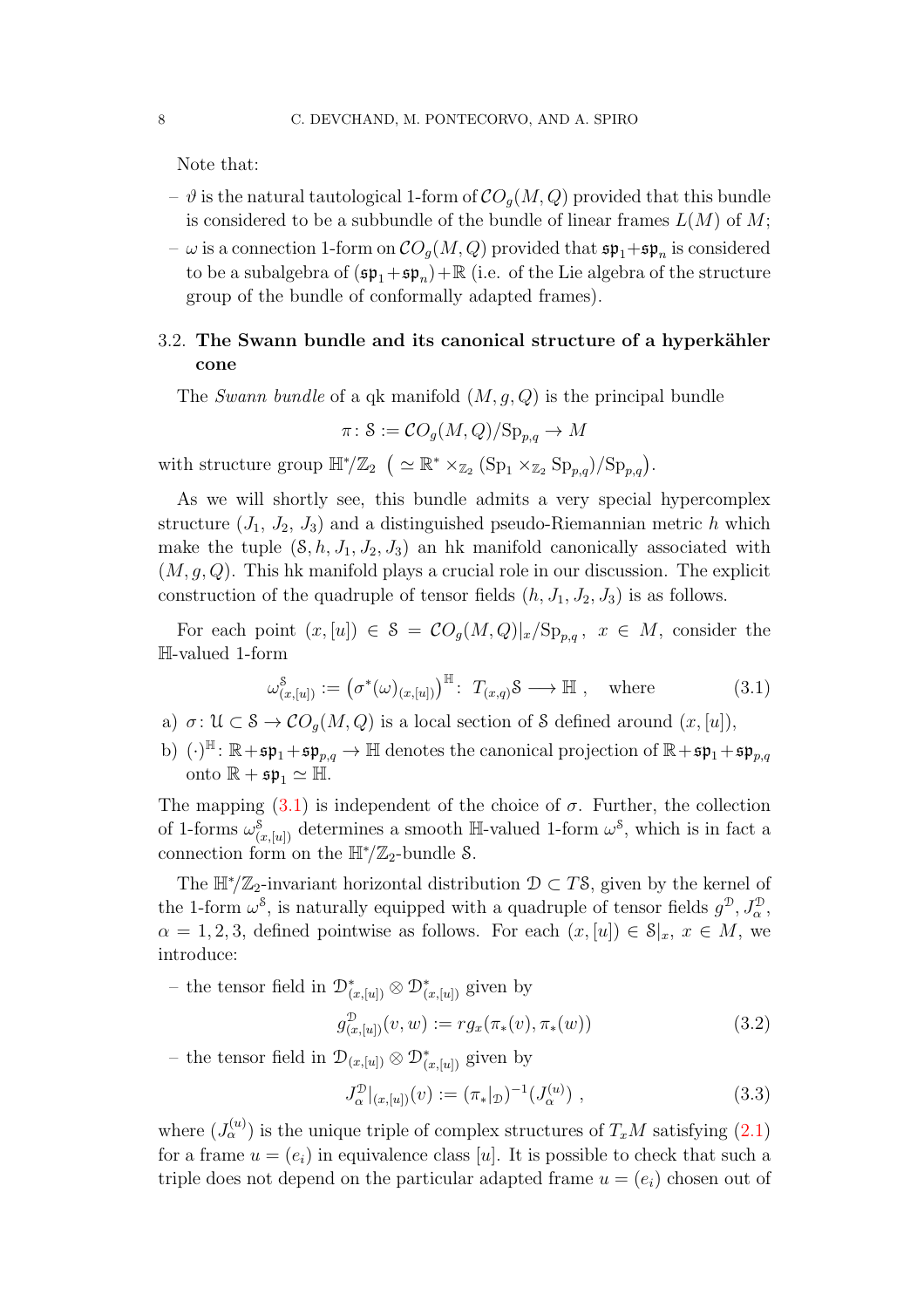the equivalence class  $[u]$ , meaning that  $(3.3)$  is well defined. Using the above construction we may verify the following (see e.g.  $[17, 25]$  $[17, 25]$  for details):

a) the action of the subgroup  $\{e^t, t \in \mathbb{R}\}\$  of  $\mathbb{H}^*/\mathbb{Z}$  leaves invariant each of the tensor fields  $J_{\alpha}$ , but not the tensor field  $g^{\mathcal{D}}$ , which transforms as

$$
R_{e^t}^*(g^{\mathcal{D}}) = e^t g^{\mathcal{D}}.
$$
\n
$$
(3.4)
$$

b) the right action  $R_{[q]}$ : S  $\rightarrow$  S of each element of the structure group  $\mathbb{H}^*/\mathbb{Z}_2$ of the form

$$
[q] = q \mod \mathbb{Z}_2 \in \mathrm{Sp}_1/\mathbb{Z}_2 \subset \mathbb{H}^*/\mathbb{Z}_2
$$

leaves invariant  $g^{\mathcal{D}},$  but not the triple  $(J_1^{\mathcal{D}})$  $(1^{\mathcal{D}}, J_2^{\mathcal{D}}, J_3^{\mathcal{D}})$ , which get rotated in the following sense: at each point  $(x, [u]) \in \mathcal{S}|_x$ , the triple  $(R_{[q]*}(J^{\mathcal{D}}_{\alpha})$  $\binom{D}{\alpha}|_{(x,[u])})\big)_{\alpha=1,2,3}$ is the triple of complex structures on  $\mathcal{D}_{(x,[u]\cdot[q])}$  projecting onto the triple of complex structures of  $T_xM$ 

<span id="page-8-0"></span>
$$
J_{\alpha}^{(q)}|_{x} := R^{(q^{-1})} \circ J_{\alpha}|_{x} \circ R^{(q)} , \qquad (3.5)
$$

where  $R^{(q)}$  is the right Sp<sub>1</sub>-action

$$
R^{(q)}\colon T_xM \longrightarrow T_xM , \qquad R^{(q)}(v) := v \cdot q ,
$$

determined by one of the isomorphisms  $T_xM \simeq \mathbb{H}^n$  established by an adapted frame  $u = (e_i)$  in the equivalence class [u]. It can be directly checked that the complex structures  $(3.5)$  are independent of the choices of  $q \in [q]$  and  $u \in [u]$ .

We now canonically "extend" the tensor fields  $g^{\mathcal{D}}$  and  $J^{\mathcal{D}}_{\alpha}$  $\alpha^2$ , which we have so far defined only on vectors of the distribution  $\mathcal{D} \subset T\mathcal{S}$ , to all of TS. First recall that each 1-form  $\omega^{\mathcal{S}}|_{(x,[u])}$  gives an isomorphism between the vertical tangent space  $\mathcal{V}_{(x,[u])} = T^V_{(x,[u])} \mathcal{S}$  and  $\mathbb{H} = \text{Lie}(\mathbb{H}^*/\mathbb{Z}_2)$ . It therefore induces a natural hypercomplex structure  $(J_{\alpha}^{\gamma})$  $\alpha_{\alpha}^{\nu} |_{(x,[u])}$  on  $\mathcal{V}_{(x,[u])}$  corresponding to the standard hypercomplex structure of  $\mathbb{H}$ , i.e.  $(J_1^{\mathcal{V}})$  $\mathrm{I}^\mathcal{V}|_{(x,[u])}:=\mathbf{i}, J^\mathcal{V}_2|_{(x,[u])}:=\mathbf{j}, J^\mathcal{V}_3|_{(x,[u])}:=\mathbf{k}).$ We thus have a triple  $(\mathbb{J}_{\alpha})_{\alpha=1,2,3}$  of almost complex structures on S defined at each point  $(x,[u])$  by

<span id="page-8-1"></span>
$$
\mathbb{J}_{\alpha}|_{(x,[u])} = J_{\alpha}^{\mathcal{D}}|_{(x,[u])} + J_{\alpha}^{\mathcal{V}}|_{(x,[u])} . \tag{3.6}
$$

The bundle  $\mathfrak{U}_{n/(n+1)}(M) \to M$ , considered by Pedersen, Poon and Swann in [\[25\]](#page-34-2) (or, equivalently, the bundle  $H' \rightarrow M$  considered in [\[27\]](#page-34-11)) is identifiable with the Swann bundle  $S \to M$  defined above and the triple [\(3.6\)](#page-8-1) coincides with the triple of almost complex structures defined there. Thus, by Prop. 3.4 of [\[25\]](#page-34-2), we immediately have the following

**Proposition 3.1** ([\[25\]](#page-34-2)). The almost complex structures  $(3.6)$  are integrable and form a hypercomplex structure on S satisfying the following conditions:

1) The right action of the subgroup  $\{e^t, t \in \mathbb{R}\}\subset \mathbb{H}^*/\mathbb{Z}_2$  leaves each  $\mathbb{J}_{\alpha}$  invariant, whereas the right action of  $\text{Sp}_1/\mathbb{Z}_2 \subset \mathbb{H}^*/\mathbb{Z}_2$  rotates them according to  $(3.5).$  $(3.5).$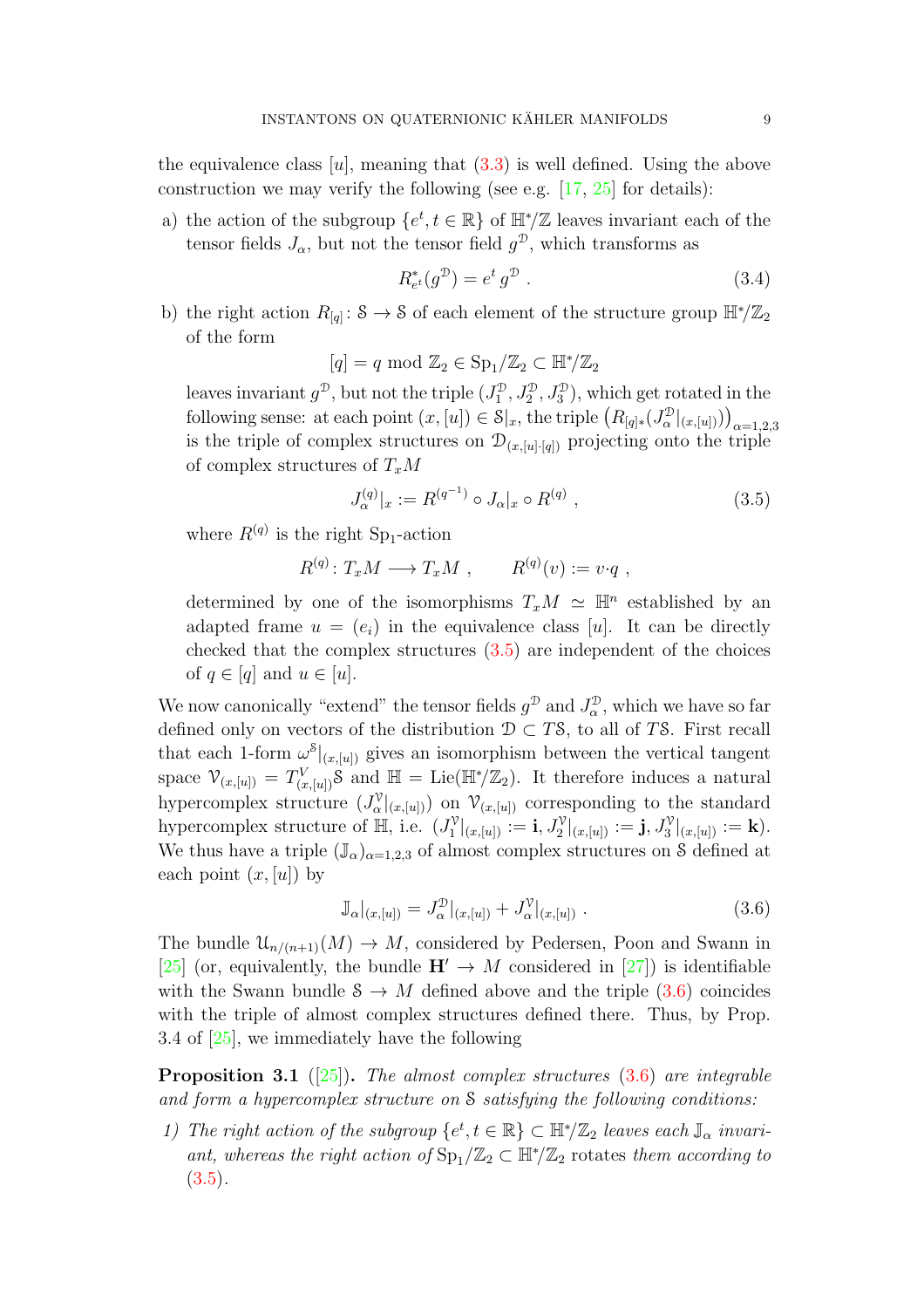- 2) The distributions  $\mathcal{V}, \mathcal{D}$  are invariant under each complex structure  $\mathbb{J}_{\alpha}$ .
- 3) Along every fibre  $S|_{x} \simeq \mathbb{H}^{*}/\mathbb{Z}_{2}$ , the triple  $(\mathbb{J}_{1}, \mathbb{J}_{2}, \mathbb{J}_{3})|_{S_{x}}$  is equal to  $(i, j, k)$ .
- 4) For each  $(x,[u]) \in \mathcal{S}|_x$ , the projection  $\pi_*$  maps the triple  $(\mathbb{J}_{\alpha}|_{(x,[u])})$  onto a triple  $(J_{\alpha})$  of complex structures of  $T_xM$  belonging to the twistor bundle  $\mathcal{Z}(M)$  of  $(M, g, Q)$ , thus establishing a  $\mathbb{C}^*$ -bundle  $p: S \to \mathcal{Z}(M)$  over  $\mathcal{Z}(M)$ .

Up to a bundle automorphism preserving  $\omega^8$ , the triple  $(\mathbb{J}_1, \mathbb{J}_2, \mathbb{J}_3)$  is the unique hypercomplex structure on S satisfying  $1) - 4$ .

Having "extended" the triple of tensor fields  $J_{\alpha}^{\mathcal{D}}$  $\frac{1}{\alpha}$  in a canonical way, we now similarly "extend"  $g^{\mathcal{D}}$ . Let  $\langle \cdot, \cdot \rangle$  be the standard Sp<sub>1</sub>-invariant Euclidean product on  $\mathbb{R}^4 \simeq \mathbb{H}$  and on each vertical subspace  $\mathcal{V}_{(x,[u])} \subset T_{(x,[u])}$ 8, define the inner product

$$
g^{\mathcal{V}}(v,w)_{(x,[u])} := \langle \omega^{\mathcal{S}}(v), \omega^{\mathcal{S}}(w) \rangle , \qquad v, w \in T_{[u]}^V \mathcal{S} .
$$

If  $(M, g, Q)$  is a strict qk manifold, i.e. with scalar curvature  $\Lambda \neq 0$ , the canonical Swann metric on S is the pseudo-Riemannian metric defined by

$$
h(X,Y) = \begin{cases} \frac{1}{\Lambda} g^{\mathcal{V}}(X,Y) & \text{if } X, Y \in \mathcal{V}, \\ 0 & \text{if } X \in \mathcal{V}, Y \in \mathcal{D}, \\ g^{\mathcal{D}}(X,Y) & \text{if } X, Y \in \mathcal{D}. \end{cases}
$$
(3.7)

<span id="page-9-0"></span>If  $(M, q, Q)$  is non-strict  $(\Lambda = 0)$ , the *canonical Swann metric* on S is taken to be any metric having the form  $(3.7)$  with  $\frac{1}{\Lambda}$  replaced by some positive constant  $c > 0$ . For a canonical Swann metric h the following hold:

- i) h is Hermitian with respect to each of the three complex structures  $\mathbb{J}_{\alpha}$ .
- ii) If  $(M, g)$  has signature  $(4p, 4q)$ , the signature of h is  $(4p + 4, 4q)$  if  $\Lambda \geq 0$ and  $(4p, 4q + 4)$  if  $\Lambda < 0$ .
- iii) h is invariant under the right action of every  $q \in \text{Sp}_1/\mathbb{Z}_2 \subset \mathbb{H}^*/\mathbb{Z}_2$ .
- iv) For each  $e^t \in \mathbb{H}^*/\mathbb{Z}_2$ , we have that  $R_{e^t}^*h = e^t h$  (i.e. h behaves as a conical metric with respect to the dilatations  $e^t$ ).
- v) The quadruple  $(h, \mathbb{J}_1, \mathbb{J}_2, \mathbb{J}_3)$  is an hk structure on S.

Note that if  $\Lambda = 0$ , property (v) is essentially a trivial consequence of the fact that S is a locally trivial bundle over M. If  $\Lambda \neq 0$ , (v) is a non trivial property, following from results in [\[29,](#page-34-1) §3].

The hk manifold  $(\mathcal{S}, h, \mathbb{J}_1, \mathbb{J}_2, \mathbb{J}_3)$  is called the *hyperkähler* (hk) cone of the qk manifold  $(M, g, Q)$ .

# 3.3. H<sup>∗</sup> -conical manifolds and their relation to qk manifolds

We have seen in the previous section that any (strict) qk manifold has a canonically associated hk manifold, namely its hk cone  $(\mathcal{S}, h, \mathbb{J}_{\alpha})$ . This correspondence has an inverse. Let us first consider the following: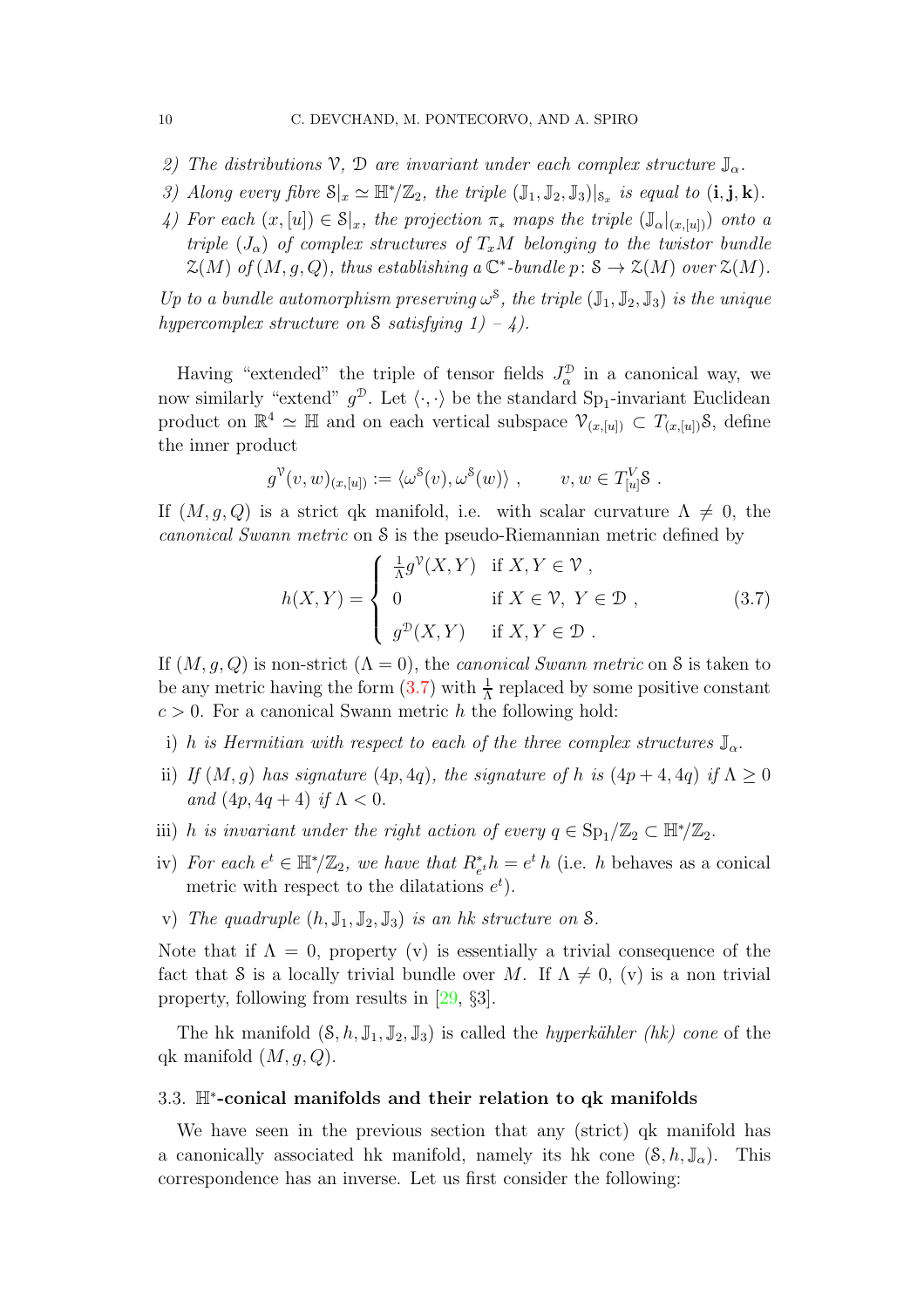**Definition 3.2.** Let  $(N, h, \mathbb{J}_{\alpha})$  be an hk manifold. We say that it is  $\mathbb{H}^*$ -conical if it is equipped with an almost effective right action  $R: \mathbb{H}^* \to \text{Diff}(N)$ , with ker  $R = \mathbb{Z}_2$ , and displays the following properties.

- a) The effective right  $\mathbb{H}^*/\mathbb{Z}_2$ -action makes N an  $\mathbb{H}^*/\mathbb{Z}_2$ -bundle over  $M = N/\mathbb{H}^*$  such that the restrictions of h and  $\mathbb{J}_{\alpha}$  to the vertical tangent spaces render each fibre  $N_x$ , being 3-holomorphically isometric to  $(\mathbb{H}^*/\mathbb{Z}_2, c\langle \cdot, \cdot \rangle)$  for some constant c, independent of x.
- b) The distribution  $\mathcal{D}$ , given by the spaces that are h-orthogonal to the  $\mathbb{H}^*$ orbits in  $N$ , is the horizontal distribution of a connection form on the bundle  $N \to M = N / \mathbb{H}^*$ .
- c) For each  $\{e^t, t \in \mathbb{R}\}\subset \mathbb{H}^*$ , the map  $R_{e^t}: N \to N$  is  $\mathbb{J}_{\alpha}$ -holomorphic for each  $\mathbb{J}_{\alpha}$ , but it acts on the metric h as a homothety,  $R_{e^t * h} = e^t h$ .
- d) For each  $[q] \in \mathbb{H}^*/\mathbb{Z}_2$  of the form  $[q] = q \mod \mathbb{Z}_2$  for  $q \in \text{Sp}_1/\mathbb{Z}_2$ , the map  $R_q: N \to N$  acts on h and  $\mathbb{J}_{\alpha}$  as follows: – it rotates the hypercomplex structure  $(\mathbb{J}_1, \mathbb{J}_2, \mathbb{J}_3)$  as in  $(3.5)$ – it leaves  $h|_{\mathcal{D}\times\mathcal{D}}$  invariant.
- e) If  $H_D$  is the vector field on N generating the 1-parameter family of diffeomorphisms  $\Phi_t^{H_D} := R_{e^t}$ , the tensor field  $\mathfrak{c} \in \Lambda^2 \mathcal{D}^*$  defined by

$$
\mathfrak{c}_y(v, w) := h_y(\nabla_v H_D, w) - h_y(\nabla_w H_D, v) , \quad y \in N, \ v, w \in \mathcal{D}_y, \ (3.8)
$$

vanishes identically.

Note that c) implies the invariance of the Levi-Civita connection  $\nabla$  under diffeomorphisms  $R_{e^t}$ . Thus condition e) is equivalent to requiring that c vanishes identically on at least one hypersurface transversal to the orbits of  $\{e^{it}, t \in \mathbb{R}\}.$ 

The following theorem gives a characterisation of hk cones. It contains a reformulation of certain results in [\[25,](#page-34-2) [29,](#page-34-1) [5\]](#page-33-3).

**Theorem 3.3.** Let  $(N, h, \mathbb{J}_{\alpha})$  be a  $4(n + 1)$ -dimensional  $\mathbb{H}^*$ -conical manifold and  $\mathcal{V}^{\text{Sp}_1}$  and  $\mathcal D$  the distributions in TN consisting respectively of vectors tangent to the  $Sp_1$ -orbits and those h-orthogonal to the  $\mathbb{H}^*$ -orbits. Then:

- i) The distribution  $\mathcal{D} + \mathcal{V}^{\text{Sp}_1}$  is involutive.
- ii) Given a maximal integral leaf  $S \subset N$  of  $\mathcal{V}^{Sp_1} + \mathcal{D}$  and denoting  $M :=$  $S/\mathrm{Sp}_1$ , define the pseudo-Riemannian metric g and the bundle  $Q\,\subset \mathrm{End}(TM)$ over M by

$$
g_x(v, w) := h_y(v, w)
$$
,  
\n $Q_x := \text{span}_{\mathbb{R}} \{ J = \mathbb{J}_{\alpha}|_{\mathcal{D}_y}, y \in x = [y] \}$ , (3.9)

for each  $x=[y]\in M=S/{\rm Sp}_1$  (using of course the isomorphism  $\pi_*\colon TS\to$ TM to identify each  $\mathcal{D}_y \subset T_yS$  with  $T_{x=[y]}M$ ). Then,  $(M, g, Q)$  is a qk manifold, whose hk cone is 3-holomorphically isometric to  $(N, h, \mathbb{J}_{\alpha})$ .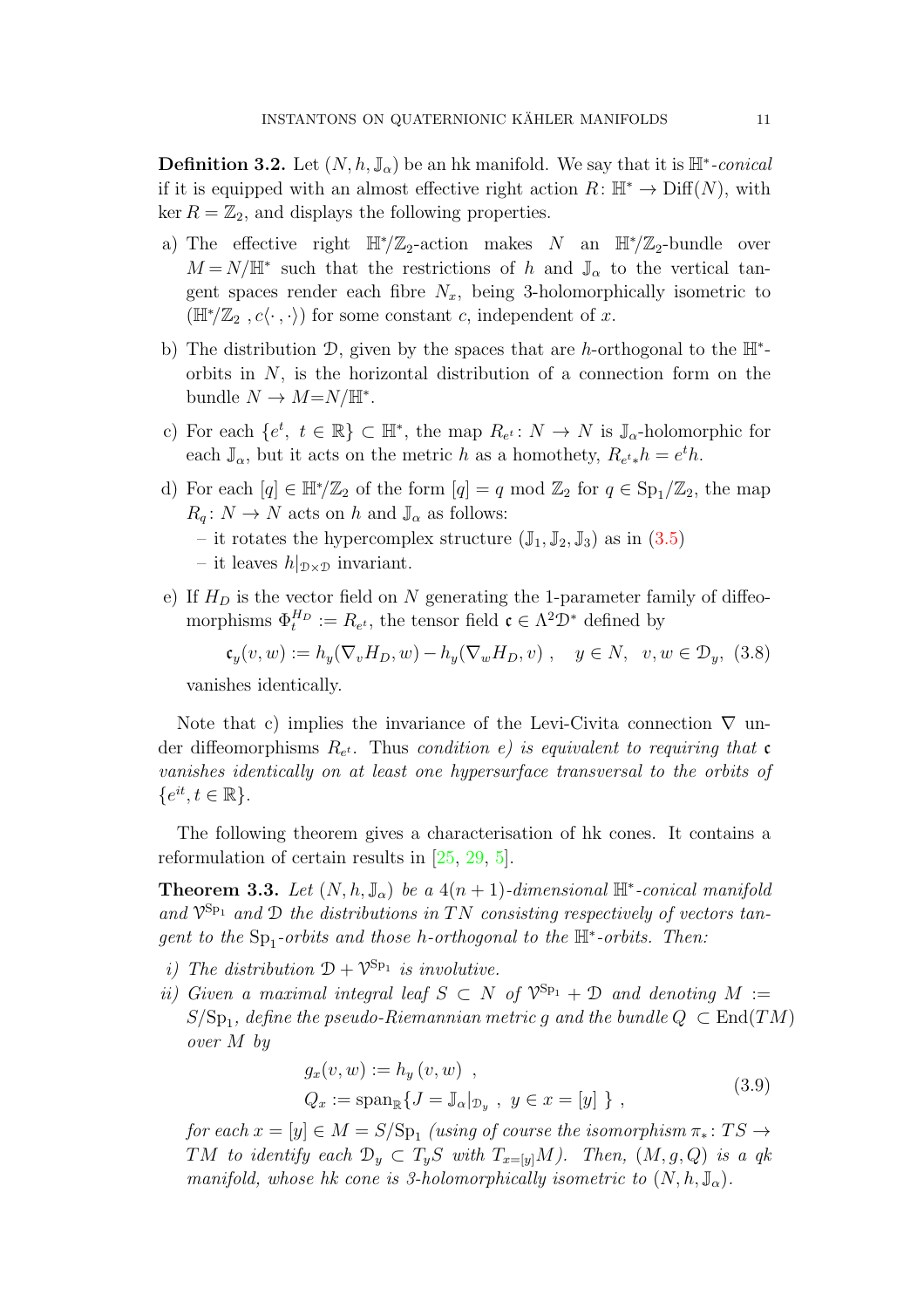# <span id="page-11-1"></span>3.4. A geometrical interpretation of the Swann bundle

As discussed in  $\S 2.1$ , the adapted frames of a qk manifold  $(M, q, Q)$  establish  $\mathbb{C}\text{-linear isomorphisms between the complexified tangent spaces } T_x^{\mathbb{C}}M$  and  $\mathbb{C}^2 \otimes \mathbb{C}^{2n}$  and make  $T_x^{\mathbb{C}}M$  an  $(\text{SL}_2(\mathbb{C}) \times_{\mathbb{Z}_2} \text{Sp}_n(\mathbb{C}))$ -module of the form  $T_x^{\mathbb{C}}M \simeq$  $H_x \otimes E_x$ , with

$$
\mathbf{H}_x = T_x^{\mathbb{C}} M / \mathrm{SL}_{2n}(\mathbb{C}) \simeq \mathbb{C}^2 , \qquad \mathbf{E}_x = T_x^{\mathbb{C}} M / \mathrm{SL}_2(\mathbb{C}) \simeq \mathbb{C}^{2n}.
$$

We recall that the isomorphism  $T_x^{\mathbb{C}}M \simeq \mathbf{H}_x \otimes \mathbf{E}_x$  is independent of the adapted frame  $u = (e_i)$  used in its construction. Thus, the family of vector spaces  $\mathbf{H}_x \simeq$  $\mathbb{C}^2$ ,  $x \in M$ , constitutes a rank two holomorphic vector bundle  $\pi: \mathbf{H} \to M$ , intrinsically determined by the quaternionic structure of  $(M, g, Q)$  and locally equipped with a field  $\omega_H$  of S<sub>P1</sub>-invariant symplectic 2-forms along the fibres (see [\[26\]](#page-34-7)). The field  $\omega_H$  is uniquely determined up to multiplication by a nowhere vanishing function.

Now, let us denote by  $(h_1^o, h_2^o)$ ,  $(e_a^o)$  and  $(e_{ia}^o)$  the standard bases for  $\mathbb{C}^2$ ,  $\mathbb{C}^{2n}$ and  $\mathbb{C}^2 \otimes \mathbb{C}^{2n}$ , respectively, i.e. let

$$
(h_1^o := (1,0), h_2^o := (0,1)), (e_a^o := (0,\ldots,\underset{a\text{-th entry}}{1},\ldots,0)), (e_{ia}^o := h_i^o \otimes e_a^o).
$$

Further, for any (C-linearly extended) adapted frame  $u: (\mathbb{H}^n)^{\mathbb{C}} = \mathbb{C}^2 \otimes \mathbb{C}^{2n} \to$  $T_x^{\mathbb{C}}M$ , denote the corresponding bases for  $T_x^{\mathbb{C}}M$ ,  $\mathbf{H}_x$  and  $\mathbf{E}_x$  by

$$
(e_{ia} := u(e_{ia}^o))
$$
,  $(e_i := u(e_{ia}^o) \mod SL_{2n}(\mathbb{C}))$ ,  $(e_a := u(e_{ia}^o) \mod SL_2(\mathbb{C}))$ .

Note that when an adapted frame  $u: \mathbb{H}^n \to T_xM$  is changed into another adapted frame,

$$
u' = u \circ U
$$
 with  $U = \begin{pmatrix} u_+^1 & u_-^1 \\ u_+^2 & u_-^2 \end{pmatrix} \in \text{Sp}_1 \subset \text{SL}_2(\mathbb{C}) = \text{Sp}_1(\mathbb{C})$ ,

the corresponding complex basis  $(e_{ja})$  of  $T_x^{\mathbb{C}}M$  changes as

$$
e_{+a} = u^j_+ e_{ja} , \t e_{-a} = u^j_- e_{ja} , \t (3.10)
$$

and the corresponding basis  $(e_i)$  for the 2-dimensional space  $H_x \simeq \mathbb{C}^2$  transforms into

$$
e_+ := u_+^i e_i \;, \qquad e_- := u_-^i e_i \; . \tag{3.11}
$$

We shall frequently use the complex frames  $(e_{\pm a})$  and  $(e_{\pm})$  and for brevity, we call them the *adapted complex frames* for  $T_x^{\mathbb{C}}M$  and  $\mathbf{H}_x$ , respectively.

Note that each adapted complex frame  $(e_+, e_-)$  for  $\mathbf{H}_x \simeq \mathbb{C}^2$  is orthonormal and symplectic and is therefore uniquely determined, up to the sign of the second vector  $e_$ , by just its first vector  $e_+$ . This means that the projection

<span id="page-11-0"></span>
$$
j: CO_g(M, Q) \to \mathbf{H}^o := \mathbf{H} \setminus \{ \text{zero section} \} , \quad j(te_{+a}) := te_+ , \quad t \in (0, +\infty) ,
$$
\n(3.12)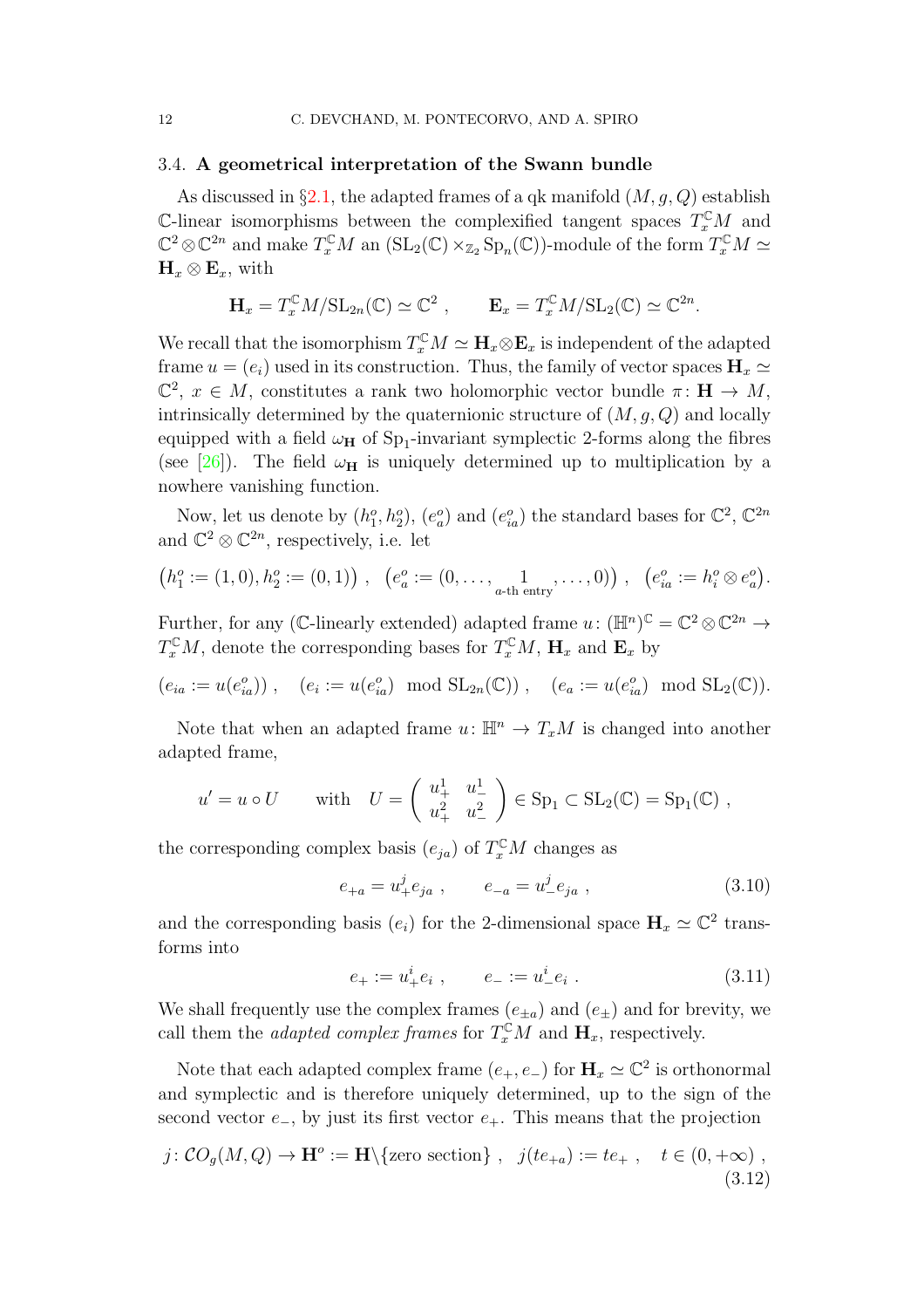determines a fibre preserving diffeomorphism between the Swann bundle  $\pi: \mathcal{S} \rightarrow$ M and the holomorphic bundle  $p: \mathbf{H}^o \to M$ ,

<span id="page-12-1"></span>
$$
\tilde{j}: \mathcal{S} = \mathcal{C}O_g(M, Q)/\mathrm{Sp}_{p,q} \to \mathbf{H}^o. \tag{3.13}
$$

We may therefore geometrically identify S with the bundle  $\mathbf{H}^o \to M$ , provided that  $\mathbf{H}^o$  is equipped with the structure of a principal  $\mathbb{H}^*/\mathbb{Z}_2$ -bundle determined by the right action of  $\mathbb{R}^* \times_{\mathbb{Z}_2} (\mathrm{Sp}_1 \times_{\mathbb{Z}_2} \mathrm{Sp}_{p,q})$  on  $CO_g(M, Q)$  through the projection [\(3.12\)](#page-11-0) of  $CO<sub>g</sub>(M,Q)$  onto  $\mathbf{H}^o$ .

# <span id="page-12-0"></span>3.5.  $\mathbb{H}P^n$  and its hyperkähler cone

Consider now the quaternionic projective space  $\mathbb{H}P^{n} = (\mathbb{H}^{n+1}\setminus\{0\})/\mathbb{H}^{*}$ , with  $\mathbb{H}^*$  acting on the right, and the following related notational data.

1) We denote by  $\langle q, q' \rangle = \sum_{i=0}^n \overline{q}^i q'^i$  the standard Hermitian product of elements  $q, q' \in \mathbb{H}^{n+1}$  and by  $(e_j^o)$  the standard orthonormal basis of  $\mathbb{H}^{n+1} \simeq \mathbb{R}^{4(n+1)}$  with

$$
e_{4k+1}^o := (0, \ldots, 0, \underbrace{1}_{(4k+1)-\text{th place}}, 0 \ldots, 0),
$$
  
\n
$$
e_{4k+2}^o := (0, \ldots, 0, \underbrace{\mathbf{i}}_{(4k+1)-\text{th place}}, 0 \ldots, 0),
$$
  
\n
$$
e_{4k+3}^o := (0, \ldots, 0, \underbrace{\mathbf{j}}_{(4k+1)-\text{th place}}, 0 \ldots, 0),
$$
  
\n
$$
e_{4k+4}^o := (0, \ldots, 0, \underbrace{\mathbf{k}}_{(4k+1)-\text{th place}}, 0 \ldots, 0), \quad \text{with} \quad 0 \le k \le n.
$$

- 2)  $S(\mathbb{H}^{n+1})$  is the unit sphere of  $\mathbb{H}^{n+1}$ . The natural projection  $\pi: S(\mathbb{H}^{n+1}) \to$  $\mathbb{H}P^{n} \simeq S(\mathbb{H}^{n+1})/S(\mathbb{H})$  is the well-known *Hopf fibration*.
- 3)  $g_o$  is the Riemannian metric of  $\mathbb{H}P^n$  defined by projecting each inner product  $\langle \cdot, \cdot \rangle|_{\mathcal{D}_q \times \mathcal{D}_q}$  of the spaces of the distribution  $\mathcal{D} \subset TS(\mathbb{H}^{n+1})$  orthogonal to the fibres of the Hopf fibration onto the corresponding tangent space  $T_{[q]} \mathbb{H}P^n$ ,  $[q] \in \mathbb{H}P^n$ .
- 4)  $Q \subset \text{End}(T \mathbb{H}P^n)$  is the bundle of endomorphisms of the tangent spaces determined as follows. For each  $[q] \in \mathbb{H}P^n$ , consider the points  $q \in$  $S(\mathbb{H}^{n+1}) \subset \mathbb{H}^{n+1} \setminus \{0\}$  projecting onto [q] and the triples of complex structures on the horizontal spaces  $\mathcal{D}_q \subset T_qS(\mathbb{H}^{n+1})$  determined by the right multiplications by i, j and k. Each triple projects onto a different hypercomplex structure, but each such projected hypercomplex structure spans a 3-dimensional vector space  $Q_{[q]} \subset \text{End}(T_{[q]} \mathbb{H}P^n)$ , which is independent of  $q \in [q]$ . The bundle Q is defined as  $Q := \bigcup_{[q] \in \mathbb{H}P^n} Q_{[q]}$ .

The triple  $(\mathbb{H}P^n, g_o, Q)$  is a typical example of a homogeneous qk manifold. We remark that the standard isometric left action of  $\text{Sp}_{n+1}$  on  $\mathbb{H}^{n+1}$  acts transitively and effectively on each sphere  $tS(\mathbb{H}^{n+1})$  of radius  $t > 0$  and with isotropy  $Sp_n$ . This transitive left action commutes with the right action of  $Sp<sub>1</sub>$  and gives rise to the  $Sp<sub>n+1</sub>$ -equivariant map

$$
j^{(t)}: tS(\mathbb{H}^{n+1}) \simeq \mathrm{Sp}_{n+1}/\mathrm{Sp}_n \longrightarrow \mathbb{H}P^n \simeq \mathrm{Sp}_{n+1}/\mathrm{Sp}_n \times_{\mathbb{Z}_2} \mathrm{Sp}_1
$$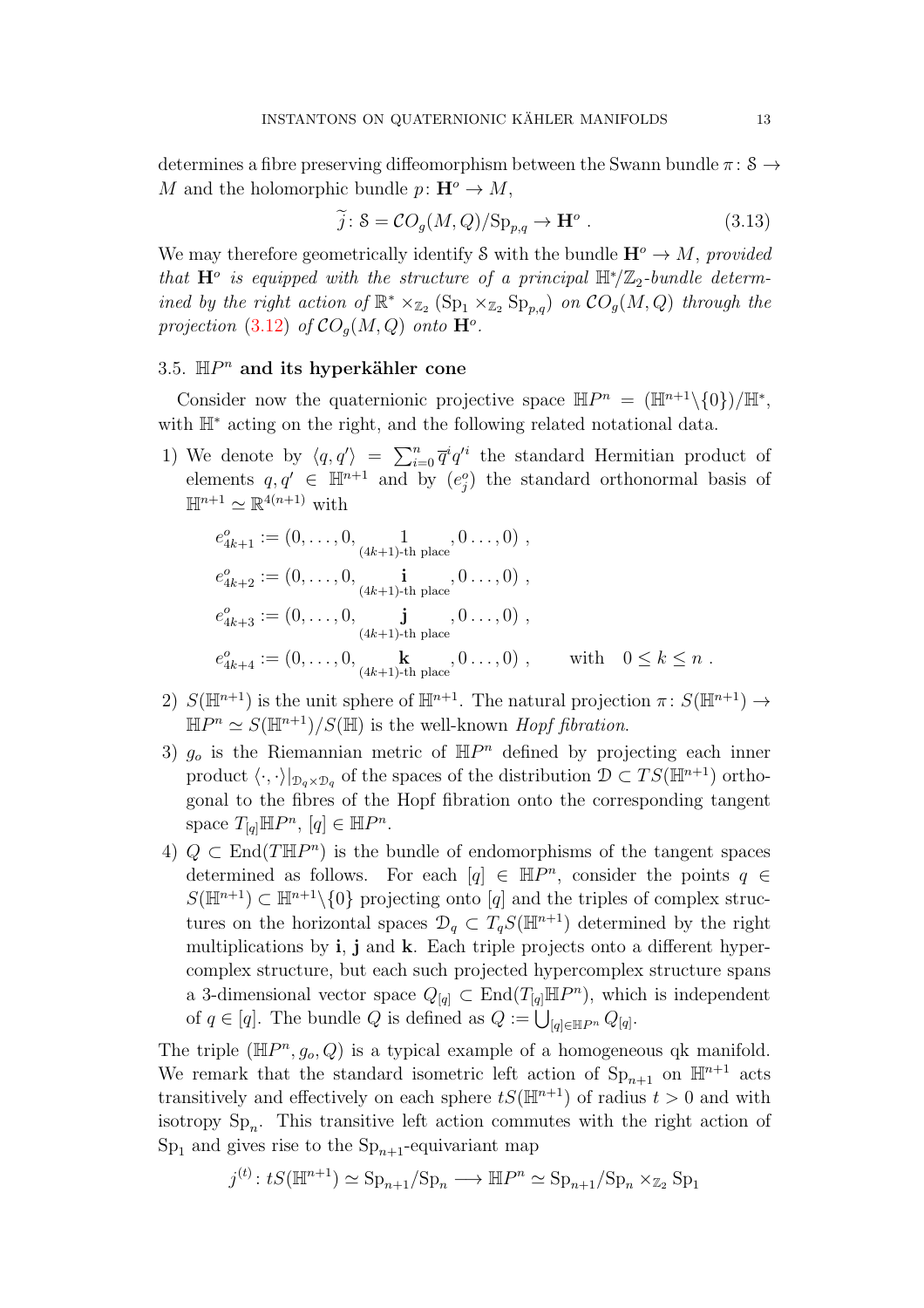for each  $t \in (0, +\infty)$ . The left  $\text{Sp}_{n+1}$ -action on  $\mathbb{H}P^n$  is isometric for each homothetic metric  $tg<sub>o</sub>$  and it naturally lifts to the level of linear frames, mapping the bundle of adapted frames into itself. All this allows the identifications

$$
O_{tg_o}(\mathbb{H}^n, Q) \simeq \mathrm{Sp}_{n+1}/\mathbb{Z}_2 , \qquad CO_{g_o}(\mathbb{H}^n, Q) \simeq \mathbb{R}_{>0} \times \mathrm{Sp}_{n+1}/\mathbb{Z}_2
$$

and shows the existence of an  $Sp_{n+1}$ -equivariant diffeomorphism

$$
j: \mathbb{H}^{n+1}\setminus\{0\}/\mathbb{Z}_2 = \bigcup_{t\in(0,+\infty)} tS(\mathbb{H}^{n+1})/\mathbb{Z}_2 \longrightarrow \mathcal{S} = \mathcal{C}O_{g_o}(\mathbb{H}^n, Q)/\mathrm{Sp}_n. \tag{3.14}
$$

This implies that the Swann bundle  $\pi: S \to \mathbb{H}P^n$  is equivalent to

$$
p\colon (\mathbb{H}^{n+1}\backslash\{0\})/\mathbb{Z}_2\to \mathbb{H}^n ,
$$

the  $\mathbb{Z}_2$ -quotient of the tautological bundle of  $\mathbb{H}P^n$ . Note that both the flat metric  $h_o = \langle \cdot, \cdot \rangle$  and the standard hypercomplex structure  $(i, j, k)$  of  $\mathbb{H}^{n+1} \setminus \{0\},$ given by the right multiplications by the three complex structures of H, are invariant under the left  $Sp_{n+1}$ -action. Using this, it can be checked that the right action of  $\mathbb{H}^* = \mathbb{R}_{>0} \times \text{Sp}_1$  on  $(\mathbb{H}^{n+1}\setminus\{0\})/\mathbb{Z}_2$  transforms  $h_o$  and  $(i, j, k)$ as prescribed for  $\mathbb{H}^*$ -conical manifolds, so that  $((\mathbb{H}^{n+1}\setminus\{0\})/\mathbb{Z}_2, h_o, i, j, k)$  is identifiable with the hk cone of  $(\mathbb{H}P^n, g_o, Q)$ .

#### 4. Harmonic spaces

#### <span id="page-13-1"></span>4.1. Harmonic space of a hyperkähler manifold

Let  $(N, g, J_1, J_2, J_3)$  be an hk manifold, i.e. a qk manifold admitting a  $\nabla$ parallel hypercomplex structure  $(J_1, J_2, J_3)$  that generates the fibre  $Q_x \subset Q$  at each  $x \in N$ . Then, for any point  $z = (a, b, c) \in \mathbb{R}^3$  which is in the unit sphere  $S^2 \simeq \mathbb{C}P^1$ , the linear combination  $I^{(z)} := aJ_1 + bJ_2 + cJ_3$  is also a  $\nabla$ -parallel integrable complex structure. The *twistor bundle*  $\mathcal{Z}(N)$  of  $(N, g, J_1, J_2, J_3)$  is the trivial  $\mathbb{C}P^1$ -bundle over N defined by

$$
\pi^{\mathcal{Z}}\colon \mathcal{Z}(N) := N \times \{I^{(z)}, z \in S^2\} \simeq N \times \mathbb{C}P^1 \to N.
$$

It is naturally equipped with an integrable complex structure  $\hat{I}$ , coinciding with the complex structures  $I^{(z)}$  along the horizontal leaves  $N \times \{z\}$ , as well as with the standard  $SL_2(\mathbb{C})$ -invariant complex structure of  $\mathbb{C}P^1$  along the vertical spaces  $\{x\} \times \mathbb{C}P^1$  [\[26,](#page-34-7) [18\]](#page-34-4).

The harmonic space  $\mathcal{H}(N)$  of  $(N, g, J_1, J_2, J_3)$  is an analogous trivial bundle, albeit with larger fibres. It is defined as the trivial  $SL_2(\mathbb{C})$ -bundle

<span id="page-13-0"></span>
$$
\pi^{\mathcal{H}} \colon \mathcal{H}(N) := N \times SL_2(\mathbb{C}) \to N , \qquad (4.1)
$$

equipped with the following integrable complex structure. For each  $(x, U) \in$  $\mathcal{H}(N)$ , consider the direct sum decomposition  $T_{(x,U)}\mathcal{H}(N) = T_xN+T_USL_2(\mathbb{C}) \simeq$  $T_xN+\mathfrak{sl}_2(\mathbb{C})$ , where  $T_USL_2(\mathbb{C})$  is identified with  $\mathfrak{sl}_2(\mathbb{C})$  by using right invariant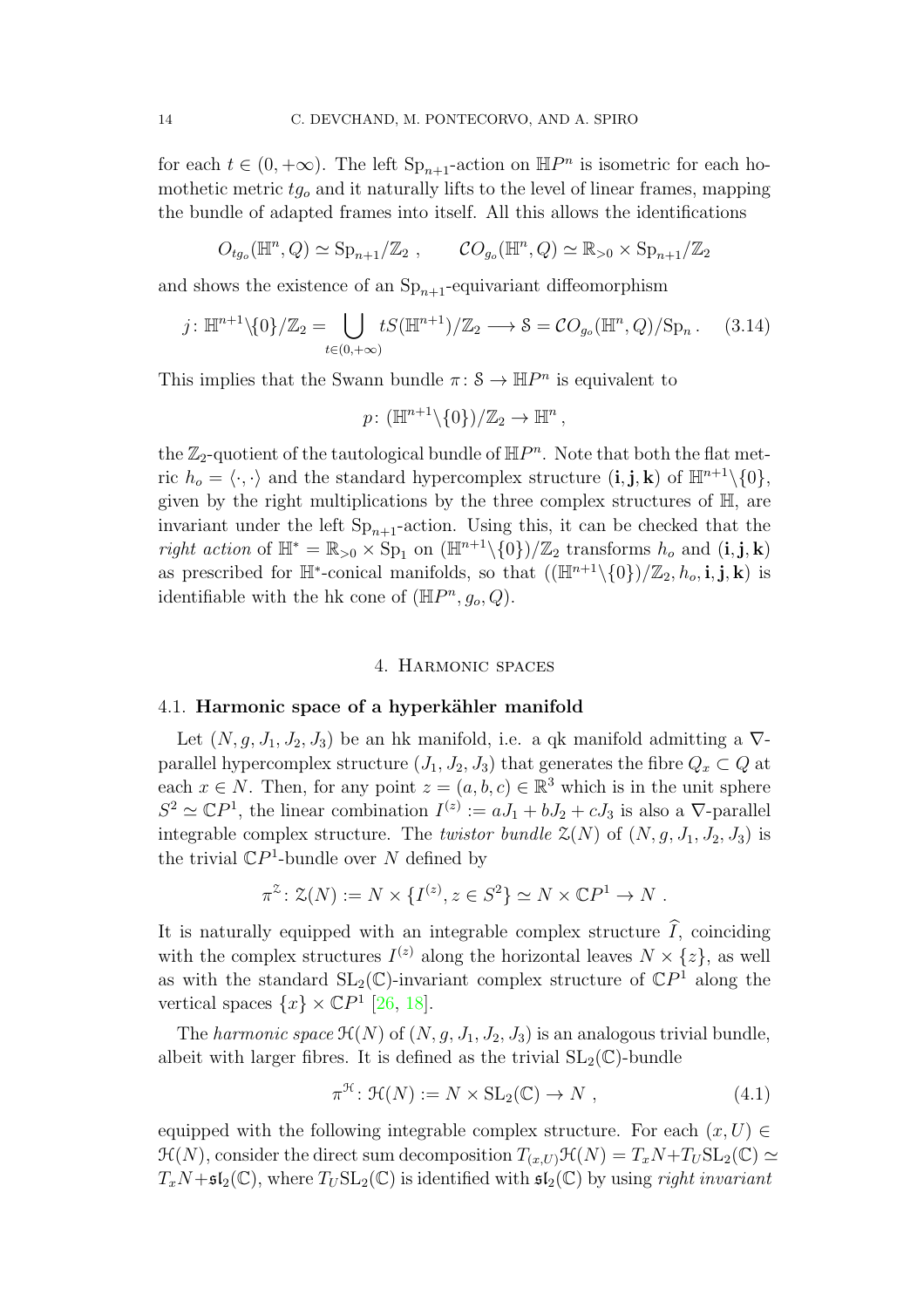vector fields [\(](#page-14-0)<sup>1</sup>). Now, denote by  $\mathbb{I}_{(x,U)}$  the unique linear map on  $T_{(x,U)}\mathcal{H}(N)$ satisfying

<span id="page-14-1"></span>
$$
\mathbb{I}_{(x,U)}|_{T_xN} := I^{(z)}|_x, \quad z = U \cdot [0:1] \in \mathbb{C}P^1 \;, \qquad \mathbb{I}_{(x,U)}|_{\mathfrak{sl}_2(\mathbb{C})} = J_o \;, \qquad (4.2)
$$

where  $J_0$  is the complex structure of  $\mathfrak{sl}_2(\mathbb{C})$  given by the multiplication by  $\left(\begin{smallmatrix} i&0\0&i\end{smallmatrix}\right)$ . The collection of linear maps  $\mathbb{I}_{(x,U)}$  defines an almost complex structure I on  $\mathcal{H}(N)$ , which can be checked to be integrable. The complex manifold  $(\mathcal{H}(N),\mathbb{I})$  naturally projects to the twistor space  $(\mathcal{Z}(N),\hat{I})$ , the projection being holomorphic with fibres given by the orbits in  $\mathcal{H}(N)$  of the subgroup  $B \subset SL_2(\mathbb{C})$  of upper triangular matrices (see e.g. [\[13,](#page-33-0) §3.2]).

### 4.2. Harmonic space of a quaternionic Kähler manifold

We now proceed to the harmonic space of a strict qk manifold. One might expect this to be defined analogously to the hyperkähler case: The harmonic space  $\mathcal{H}(N)$  of an hk manifold N is a topologically trivial bundle equipped with a non-product complex structure which makes it a holomorphic bundle over its twistor space  $Z(N)$ . Now, the twistor construction for any qk manifold was introduced by Salamon [\[26\]](#page-34-7) regardless of the sign of its scalar curvature as a  $\mathbb{C}P<sup>1</sup>$ -bundle in analogy with the Penrose construction in real dimension four. As a matter of fact it applies equally well in the more general context of quaternionic manifolds, see [\[2\]](#page-33-8) for example. However, this twistor space does not serve as a suitable base for a prospective harmonic space for a strict qk manifold M, having the drawback that the lifted gauge field is not partially flat in the sense required for the application of the harmonic space method (see e.g. [\[15\]](#page-33-9)). This difficulty can be circumvented by considering instead of the qk manifold its hyperkähler cone. We thus have:

**Definition 4.1.** The harmonic space of a (strict) qk manifold  $(M, q, Q)$  is the bundle over M given by the pair  $(\mathcal{H}(M)^{qk}, \pi^{\mathcal{H}^{qk}})$ , where

- (i) the total space  $\mathfrak{H}(M)^{qk} := \mathfrak{H}(\mathcal{S})$  is the harmonic space of the hk cone  $(\mathcal{S}, h, \mathbb{J}_{\alpha})$  of M (cf.  $(4.1)$ ) and
- (ii) the projection  $\pi^{qk}$  is the map

$$
\pi^{\mathrm{qk}} = \pi \circ \pi^{\mathcal{H}|\mathcal{S}} : \mathcal{H}(M)^{\mathrm{qk}} = \mathcal{S} \times \mathrm{SL}_2(\mathbb{C}) \to M ,
$$

determined by composing the projection  $\pi^{\mathcal{H}|\mathcal{S}} : \mathcal{H}(M)^{qk} = \mathcal{H}(\mathcal{S}) \to \mathcal{S}$  of the harmonic space  $\mathcal{H}(\mathcal{S})$  onto S with the projection  $\pi : \mathcal{S} \to M$  of the Swann bundle over M.

In other words,  $\mathfrak{H}(M)^\mathrm{qk}$  is precisely the harmonic space  $\mathfrak{H}(M)^\mathrm{qk} = \mathfrak{H}(\mathcal{S})$  of  $\mathcal{S}$ , considered as a bundle over M rather than one over  $\mathcal{S}$ .

The following lemma gives a few basic properties of  $\mathfrak{H}(M)^{\mathrm{qk}}$ .

<span id="page-14-0"></span><sup>&</sup>lt;sup>1</sup>More precisely, we assume that any  $v \in T_U \mathrm{SL}_2(\mathbb{C})$  is identified with the unique element  $E^{(v)} \in \mathfrak{sl}_2(\mathbb{C})$ , whose associated right invariant vector field  $\widehat{E^{(v)}}$  is such that  $\widehat{E^{(v)}}|_{U} = v$ .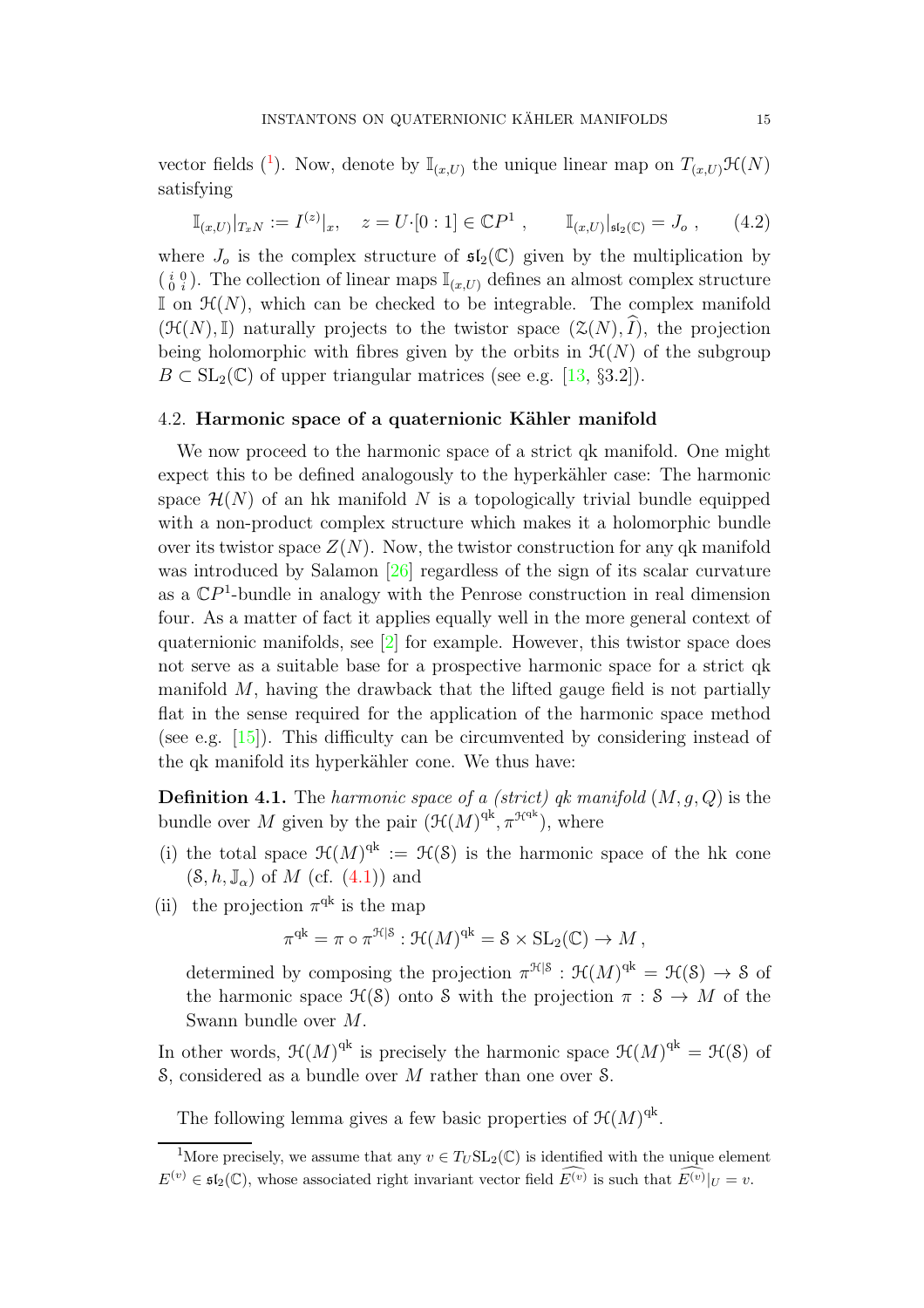**Lemma 4.2.** The manifold  $\mathfrak{H}(M)^{\mathrm{qk}}$  has a natural integrable complex structure and is acted on holomorphically and freely by the group

$$
L := (\mathbb{H}^*/\mathbb{Z}_2) \ltimes \mathrm{SL}_2(\mathbb{C}) \ . \tag{4.3}
$$

The action is transitive on the fibres of the projection  $\pi^{qk} : \mathfrak{H}(M)^{qk} \to M$  and gives  $\mathfrak{K}(M)^{\mathrm{qk}}$  the structure of a principal L-bundle over M.

*Proof.* Since  $\mathcal{H}(M)$ <sup>qk</sup> is the harmonic space of an hk manifold, the discussion in [\[13,](#page-33-0) §3.2] implies that it is naturally equipped with an integrable complex structure with respect to which the orbits of the right action of  $SL_2(\mathbb{C})$ are complex. Further,  $\mathfrak{H}(M)^{\mathrm{qk}}$  can be (locally) identified with the bundle of adapted complex frames  $(e_+, e_-)$  for the rank 2 holomorphic vector bundle  $H \to S$  defined in §[3.4.](#page-11-1) Now, for any element  $a \in \mathbb{H}^*/\mathbb{Z}_2$ , let us consider the corresponding diffeomorphism  $f_a: S \to S$  determined by the right action of  $\mathbb{H}^*/\mathbb{Z}_2$  on S described in detail in §[3.2.](#page-7-2) From this description it follows immediately that the push-forward  $f_{a*}: T\mathcal{S} \to T\mathcal{S}$  transforms any complex adapted frame of  $(\mathcal{S}, h, J_{\alpha})$  into another complex adapted frame. This means that the push-forward map  $f_{a*}$  determines an automorphism of the bundle of the vertical frames  $(e_+, e_-)$  of H which preserves its complex structure. This is tantamount to saying that each element  $a \in \mathbb{H}^*/\mathbb{Z}_2$  is uniquely associated with a fibre preserving biholomorphism of  $\pi^{\mathcal{H}|\mathcal{S}}\colon \mathcal{H}(M)^{qk} \to \mathcal{S}$ . These biholomorphisms together with those of the  $SL_2(\mathbb{C})$ -action determine an effective right action of  $L = SL_2(\mathbb{C}) \ltimes (\mathbb{H}^*/\mathbb{Z}_2)$  on  $\mathfrak{H}(M)^{qk}$  acting transitively on the fibres of  $\mathfrak{H}(M)^{\mathrm{qk}}$  over M.  $\Box$ 

**Remark 4.3.** We recall that  $\mathcal{H}(M)^{qk}$ , although equipped with a non-product complex structure, is topologically a cartesian product of  $SL_2(\mathbb{C})$  and S. Now, S is an  $\mathbb{H}^*/\mathbb{Z}_2$ -bundle over M. So the product group  $SL_2(\mathbb{C})\times (\mathbb{H}^*/\mathbb{Z}_2)$  acts naturally and transitively on the fibres of  $\pi^{qk}$ :  $\mathcal{H}(M)^{qk} \to M$ . This natural action restricts to an action of the  $\mathbb{H}^*/\mathbb{Z}_2$  subgroup on  $\mathfrak{H}(M)^{\text{qk}}$ , which leaves each horizontal leaf  $S \times \{U\} \subset S \times SL_2(\mathbb{C}) = \mathcal{H}(M)^{qk}$  invariant. However, this action of  $\mathbb{H}^*/\mathbb{Z}_2$  is not holomorphic. In contrast, the action of the semi-direct product  $L = (\mathbb{H}^*/\mathbb{Z}_2) \ltimes SL_2(\mathbb{C})$  described in the above proof is holomorphic and hence restricts to a new action of its subgroup  $\mathbb{H}^*/\mathbb{Z}_2$  which is also holomorphic. The price we pay is that this action does not leave the horizontal leaves  $S \times \{U\}$  invariant. In fact each element  $a \in \mathbb{H}^*/\mathbb{Z}_2$  biholomorphically maps each leaf  $S \times \{U\}$  to another leaf  $S \times \{U'\}$ , with  $U' = U \cdot B_a$  for some element  $B_a \in SU_2$ .

From the discussion in §[3.5,](#page-12-0) the harmonic space  $\mathfrak{H}(M)^{qk}$  of  $M = \mathbb{H}P^n$  is identifiable with the bundle

 $\pi^{qk} \colon (\mathbb{H}^{n+1}\setminus\{0\}/\mathbb{Z}_2) \times SL_2(\mathbb{C}) \to \mathbb{H}P^n = (\mathbb{H}^{n+1}\setminus\{0\})/\mathbb{H}^*.$ 

Note that this  $\mathfrak{H}(M)^\text{qk}$  can be seen as a principal bundle with respect to both the action of the direct product  $(\mathbb{H}^{n+1}\setminus\{0\}/\mathbb{Z}_2)\times SL_2(\mathbb{C})$ , as well as the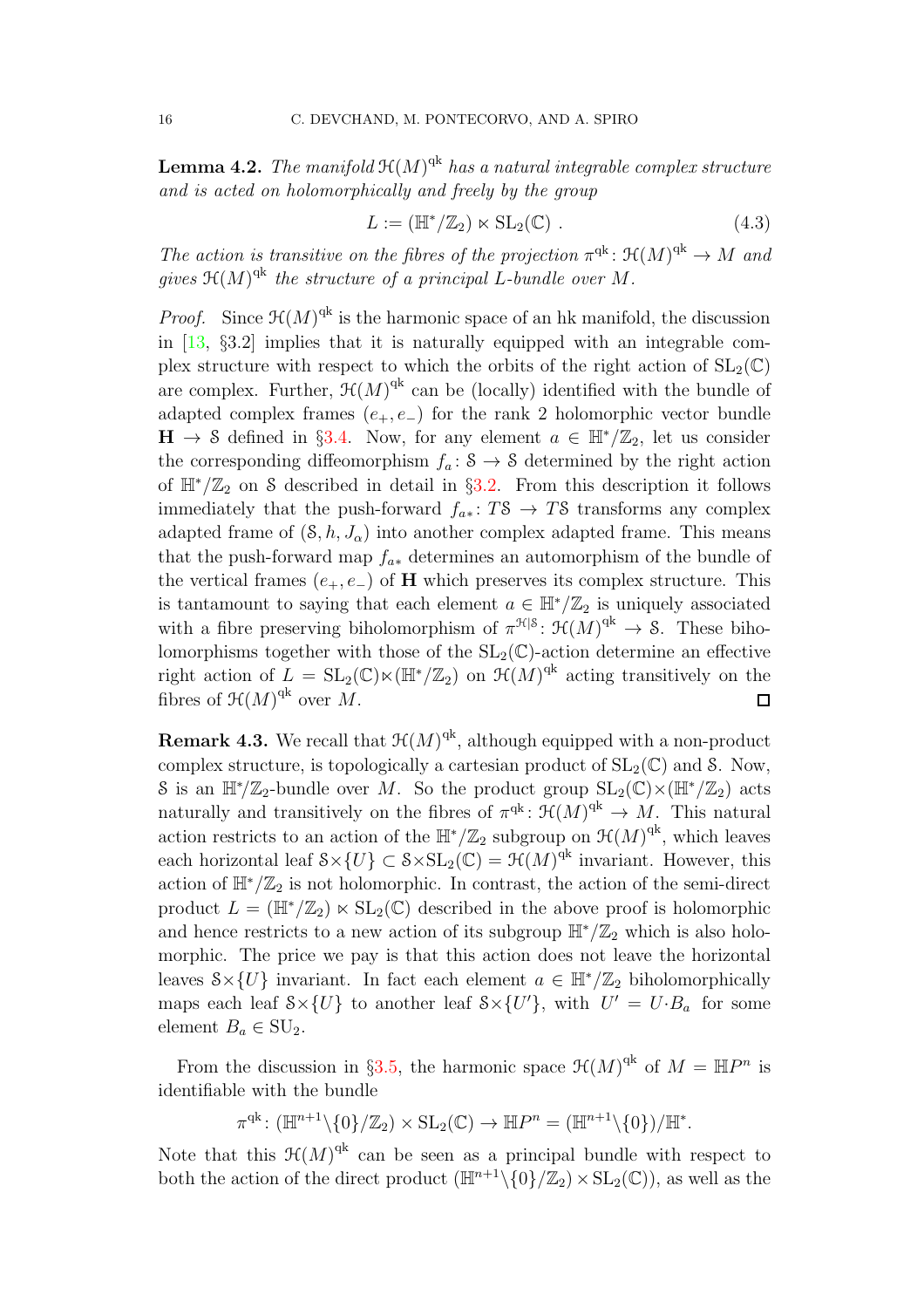action of the semi-direct product  $L = (\mathbb{H}^{n+1} \setminus \{0\}/\mathbb{Z}_2) \ltimes SL_2(\mathbb{C})$ , depending on whether  $\mathfrak{H}(M)^\text{qk}$  is considered as a cartesian product or as a quotient of an appropriate bundle of linear frames.

#### 4.3. Complexified harmonic space

Consider an *n*-dimensional complex manifold  $(N, J)$ . The *complexification* of  $(N, J)$  is the pair  $(N^{\mathbb{C}}, i)$  given by:

- a) the complex manifold  $N^{\mathbb{C}} := N \times N$  having complex structure  $\widetilde{J}$  defined at each point  $(x, y) \in N \times N$  by  $\widetilde{J}_{(x,y)}(v, w) := J_x(v) - J_y(w)$
- b) the standard diagonal embedding  $i: N \to N^{\mathbb{C}}$ ,  $i(x) = (x, x)$ .

Note that  $\tilde{J}$  is so defined that the complete atlas of holomorphic coordinates of  $(N^{\mathbb{C}}, \tilde{J})$  is precisely the one generated by the collection of complex coordinates of the form  $\tilde{\xi} = (z^i, \overline{z'^j})$ :  $\mathcal{U} \times \mathcal{V} \to \mathbb{C}^{2n}$  determined by pairs of holomorphic coordinates  $(z^i)$ ,  $(z'^j)$  of  $(N, J)$ .

This notion of "complexification" of a complex manifold yields the following notion of "complexified harmonic space". Consider the harmonic space  $\mathfrak{H}(M)^{\mathrm{qk}} = \mathcal{S} \times \mathrm{SL}_2(\mathbb{C})$  of a (strict) qk manifold M and denote by  $\mathfrak{H}^{\mathbb{C}}(M)^{\mathrm{qk}}$ the cartesian product  $\mathcal{H}^{\mathbb{C}}(M)^{qk} = 8 \times 8 \times SL_2(\mathbb{C})$  equipped with the unique (integrable) complex structure  $\mathbb{I}^{(\mathbb{C})}$  which coincides with the right invariant complex structure along the (vertical) leaves  $\{x\} \times \{y\} \times SL_2(\mathbb{C}) \simeq SL_2(\mathbb{C})$ (see [\(4.2\)](#page-14-1)) and with the complex structure of the complexification of  $(8, I^{(z)})$ ,  $z = U$ ·[0 : 1], along each horizontal leaf  $S \times S \times \{U\}$ . In other words,  $\mathcal{H}^{\mathbb{C}}(M)^{qk}$ is the union of the complexifications of the manifolds  $(8, I^{(z)})$ ,  $z \in S^2$ . This is clearly not identical to a "complexification" of  $(\mathcal{H}(M)^{qk}, \mathbb{I})$  in the sense of the previous paragraph; rather it is merely a partial complexification in that context. Nevertheless, for the sake of brevity, we simply call it the complexified harmonic space.

#### 5. Prepotentials for instantons on a qk manifold

### 5.1. Lifts of instantons

Let  $(E, D)$  be a gauge field on a (strict) qk manifold  $(M, g, Q)$ , associated with the pair  $(P, \omega)$ , a principal bundle P over M with a connection  $\omega$ . Further, the *lift*  $(P', \omega')$  of  $(P, \omega)$  to the harmonic space  $\pi^{qk}$ :  $\mathcal{H}(M)^{qk} \to M$  is the pair given by the lifted bundle  $P' = \pi^{q^k} P$  over  $\mathfrak{H}(M)^{q^k}$  together with the natural lift  $\omega'$  to P' of  $\omega$  (see e.g. [\[13,](#page-33-0) §2.4]). The *lift of*  $(E, D)$  to  $\mathfrak{H}(M)^{\text{qk}}$  is the gauge field  $(E' = \pi^{qk*}E, D' = \pi^{qk*}D)$  given by

i) the lifted vector bundle  $q' : E' = \pi^{q k *} E = P' \times_{G,\rho} V \to \mathfrak{H}(M)^{q k}$  and

ii) the covariant derivative  $D' = \pi^{qk*}D$  on E' determined by  $\omega'$ .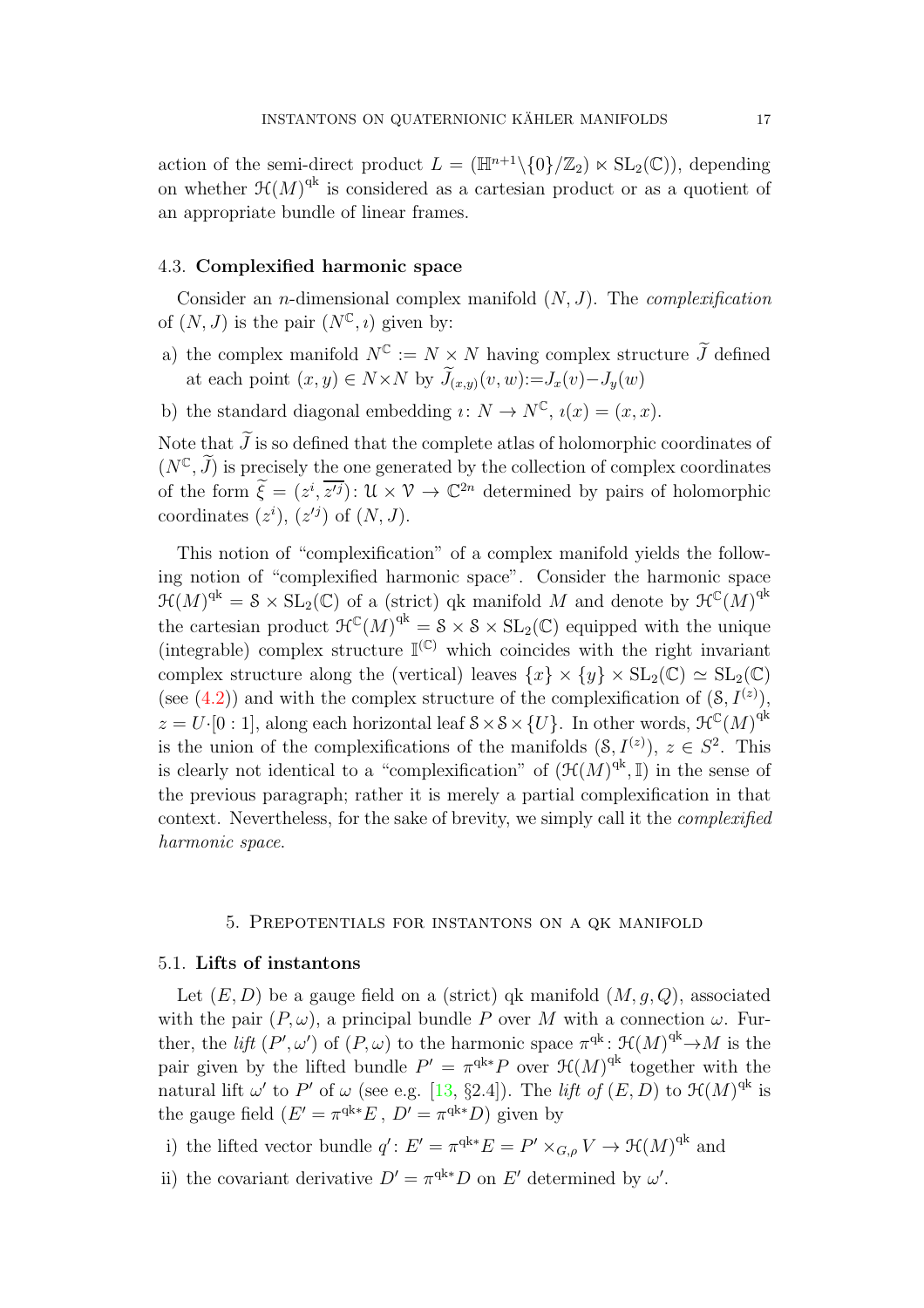<span id="page-17-0"></span>**Proposition 5.1.** Let  $(E', D')$  be a gauge field associated with a principal bundle with connection  $(P', \omega')$  on  $\mathfrak{H}(M)^{qk}$ . Then  $(E', D')$  is the lift of an instanton on M if and only if:

- a) The  $\omega'$ -horizontal vector fields on  $P'$  of the infinitesimal transformations of the right L-action on  $\mathfrak{H}(M)^\text{qk}$  are complete and the group action generated by these vector fields has no singular orbit.
- b) The curvature F' of D' is such that  $F'(E, \cdot) = 0$  for any infinitesimal transformation E of the L-action.
- c) For any  $4n$ -tuple  $(e'_{\pm a})$  of vectors in the complex tangent spaces  $T_x^{\mathbb{C}}\mathcal{H}(M)^{qk}$ , which project onto an adapted complex frame  $(e_{+a}, e_{-b})$  of M, the following relations hold

<span id="page-17-2"></span>
$$
F'(e'_{+a}, e'_{+b}) = F'(e'_{-a}, e'_{-b}) = 0 , \quad F'(e'_{+a}, e'_{-b}) = -F'(e'_{-a}, e'_{+b}) . \tag{5.1}
$$

*Proof.* By  $[13, Prop.2.2]$ , conditions (a) and (b) hold if and only if  $(E', D')$ is the lift of a gauge field  $(E, D)$  on M. Such a gauge field is an instanton if and only if the component  $F^{(2)}$  of its curvature, defined in  $(2.8)$ , is identically zero. This holds if and only if (c) holds.  $\Box$ 

<span id="page-17-1"></span>Corollary 5.2. The lift  $(E^{\mathcal{S}}, D^{\mathcal{S}})$  to the Swann bundle S of an instanton  $(E, D)$  on  $(M, q, Q)$  is an instanton on the hyperkähler cone  $(\mathcal{S}, h, \mathbb{J}_{\alpha})$ .

If, in addition, the instanton  $(E, D)$  is the complexification of an instanton with compact structure group  $G^o$ , its lift  $(E', D')$  to  $\mathfrak{H}(M)^{qk}$  is real analytic and admits local holomorphic extensions on open sets of  $\mathfrak{H}^{\mathbb{C}}(M)^{qk}$ .

*Proof.* We recall that  $\mathfrak{H}(M)^{qk}$  is the harmonic space of the hk manifold  $(S, h, \mathbb{J}_{\alpha})$ , so the lift  $(E', D')$  to  $\mathfrak{H}(M)^{qk}$  can also be considered as the lift of a gauge field  $(E^{\$}, D^{\$})$  on the hk manifold S. The metric h and the complex structures  $\mathbb{J}_{\alpha}$  of S imply the existence of an adapted complex frame  $(e_+^{\delta})$  $_{+a}^{\$}, e_{-b}^{\$})$ for the complexified tangent spaces  $T_y^{\mathbb{C}}$ <sup>8</sup>, consisting of

- i) four complex vectors, say  $e_+^{\$}$  $_{\pm 1}^{\$}$ ,  $e_{\pm 2}^{\$}$ , vertical with respect to the projection onto  $M$ ; in particular, each of them is a linear combination of the projections from  $\mathfrak{H}(M)^\text{qk}$  onto S of infinitesimal holomorphic transformations of L, and
- ii) additional 4n complex vectors  $e_+^s$  $\frac{3}{2}a$ ,  $a \geq 3$ , projecting onto the elements of an adapted complex frame  $(e_{\pm(a-2)})$  of a qk manifold  $(M, t \cdot g, Q)$  homothetic to  $(M, q, Q)$ .

Since the curvature F' of  $(E', D')$  satisfies Proposition [5.1](#page-17-0) and  $(E', D')$  is the lift of the gauge field  $(E^{\mathcal{S}}, D^{\mathcal{S}})$ , (i) and (ii) imply that  $(E', D')$  satisfies all the hypotheses of  $[13, \text{Lemma } 4.2]$  with respect to the base manifold S. This implies that  $(E^{\mathcal{S}}, D^{\mathcal{S}})$  is an instanton on S. The final claim of the Corollary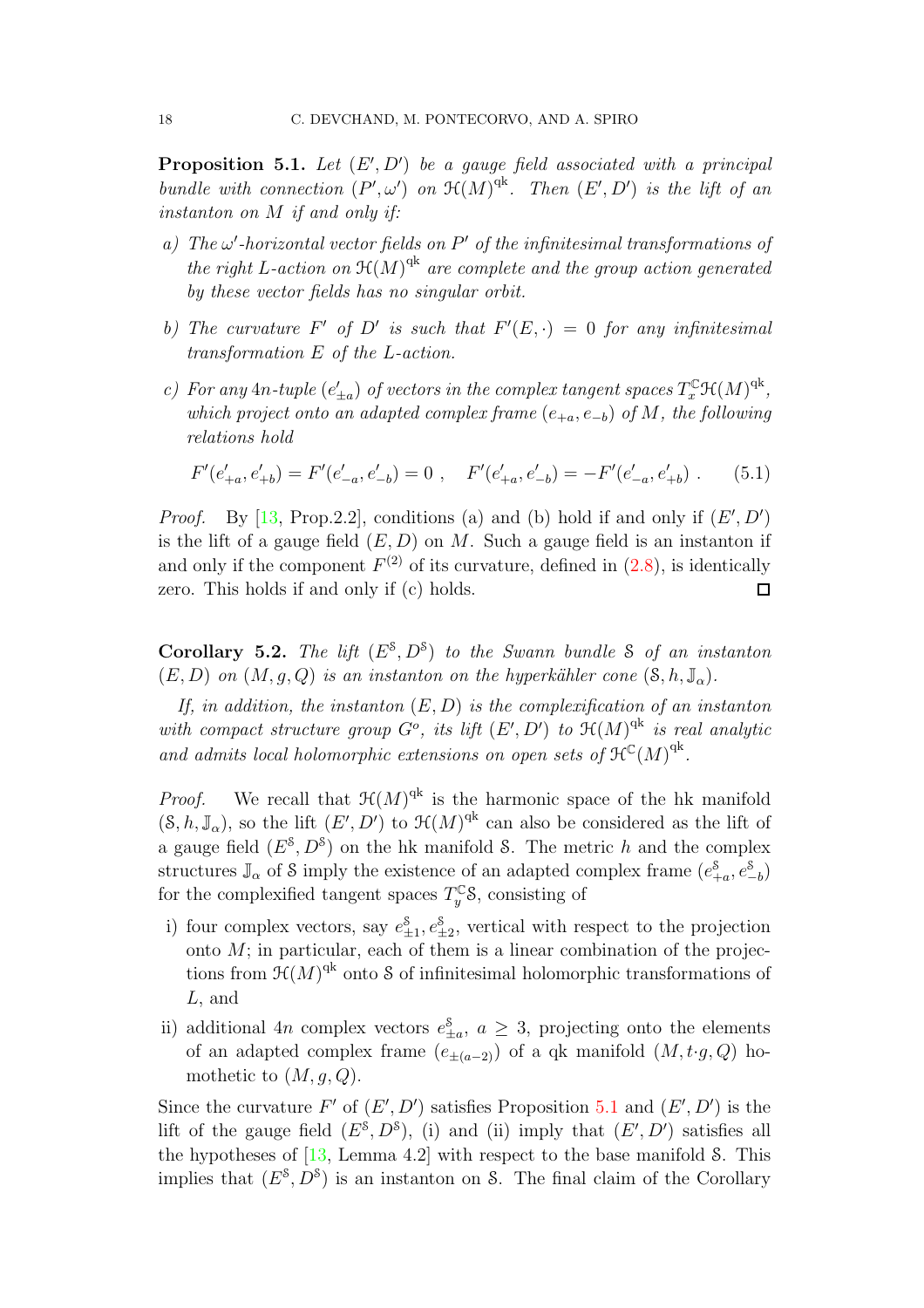follows from [\[13,](#page-33-0) Prop. 4.1] and the fact that  $(E', D')$  is the lift of  $(E^{\mathcal{S}}, D^{\mathcal{S}})$ .  $\Box$ 

# <span id="page-18-0"></span>5.2. Adapted coordinates and adapted frames on harmonic space

5.2.1. Holomorphically adapted coordinates. Let  $x_o \in M$  be a point of a qk manifold and U one of its neighbourhoods on which there exist trivialisations of the bundle  $\pi: \mathcal{S} \simeq \mathbf{H}^o \rightarrow M$  allowing the identifications  $\mathcal{S}|_{\mathcal{U}} \simeq \mathcal{U} \times \mathbb{H}^*$ . We may write this as  $\mathcal{S}|_{\mathfrak{U}} \simeq \mathfrak{U} \times (\mathbb{C}^2 \setminus \{0\})$ , representing quaternions  $q = x^0 +$  $x^1$ **i** +  $x^2$ **j** +  $x^3$ **k** as complex pairs,  $q = (\eta = x^0 + ix^1, \zeta = x^2 + ix^3)$ . In this way, any set of coordinates  $(x^i)$ :  $\mathcal{U} \subset M \to \mathbb{R}^{4n}$  on  $\mathcal{U}$  induces corresponding coordinates on  $S|_U$ ,

$$
\widehat{\xi} = (x^1, \dots, x^{4n}; \eta, \zeta) : \mathbf{H}^o|_{\mathfrak{U}} \longrightarrow \mathbb{R}^{4n} \times (\mathbb{C}^2 \setminus \{0\}), \quad (\eta, \zeta) \neq (0, 0) . \tag{5.2}
$$

We call such a system of coordinates *adapted coordinates* for S. Now, denoting by  $u^i_{\pm}$  the elements of the matrices  $U =$  $\begin{pmatrix} u_+^1 & u_-^1 \end{pmatrix}$  $u_+^2$   $u_-^2$  $\overline{ }$ in  $SL_2(\mathbb{C})$ , each element of the L-invariant open set  $\mathfrak{H}(M)^{qk}|_{\mathfrak{U}} = (\pi^{qk})^{-1}(\mathfrak{U}) \simeq \mathfrak{U} \times (\mathbb{C}^2 \setminus \{0\}) \times SL_2(\mathbb{C})$ is uniquely determined by a tuple of  $4n$  real and 6 complex numbers

 $(x^{1}, \ldots, x^{4n}, \eta, \zeta, u_{1}^{i})$  $\begin{array}{lll} (i_\pm) & \text{constrained by} & (\eta, \zeta) \neq (0, 0), \ \det(u^i_\pm) = 1 \,. \end{array}$ 

They do not form a true set of coordinates because they are not functionally independent. However, they are very convenient and, with a minor abuse of language, we call them the *adapted coordinates* of  $\mathfrak{H}(M)^{\mathrm{qk}}$ .

Finally, consider the complex structure  $I^{(z_0)}$ ,  $z_0 = [0:1]$ , of the horizontal leaf  $\mathcal{S}|_u \times \{I_2\} \subset \mathcal{H}(M)^{qk}$  (for the definition of  $I^{(z)}$ , see §[4.1\)](#page-13-1) and denote by  $(z^{ja})$ ,  $j = 1, 2, 1 \le a \le 2n + 2$ , a set of coordinates on the complexification  $S|_{\mathfrak{U}} \times S|_{\mathfrak{U}}$  of the complex manifold  $(S|_{\mathfrak{U}} \simeq S|_{\mathfrak{U}} \times \{I_2\}, I^{(z_o)})$  satisfying the following conditions:

- 1)  $z^{11} = \eta$ ,  $z^{12} = \zeta$  and  $z^{21} = \overline{\eta}$ ,  $z^{22} = \overline{\zeta}$ .
- 2) The coordinates  $z^{1a}$ ,  $a \geq 3$ , and the  $z^{11}$  and  $z^{12}$  restrict to a set of  $I^{(z_0)}$ . holomorphic coordinates on  $i(\mathcal{S}|_U) \subset \mathcal{S}|_U \times \mathcal{S}|_U$ .
- 3) The coordinates  $z^{2a}$  with  $a \geq 3$  restrict to the complex conjugates  $z^{2a} = \overline{z^{1a}}$ on  $\iota(\mathcal{S}|_{\mathcal{U}})$ .

For the remainder of  $\mathfrak{H}(M)^{qk}|_{\mathfrak{U}} = \mathcal{S}|_{\mathfrak{U}} \times SL_2(\mathbb{C})$ , i.e. the points with adapted coordinates of the form  $(x^i, \eta, \zeta, u^i_{\pm})$  with  $U = (u^i_{\pm}) \neq I_2$ , we choose the  $(4n+8)$ -tuple of complex coordinates  $(z^{+a}, z^{-b}, u^i_{\pm})$  with

$$
z^{+a} := u_j^+ z^{ja}(x, \eta, \zeta) , \qquad z^{-a} := u_j^- z^{ja}(x, \eta, \zeta) .
$$

Here  $u_j^{\pm} = \pm \epsilon_{jk} u_{\mp}^k$  are the entries of the inverse matrix  $(u_j^{\pm})$  $j^{\pm}$ ) =  $(u_{\pm}^{j})^{-1}$ . Note that: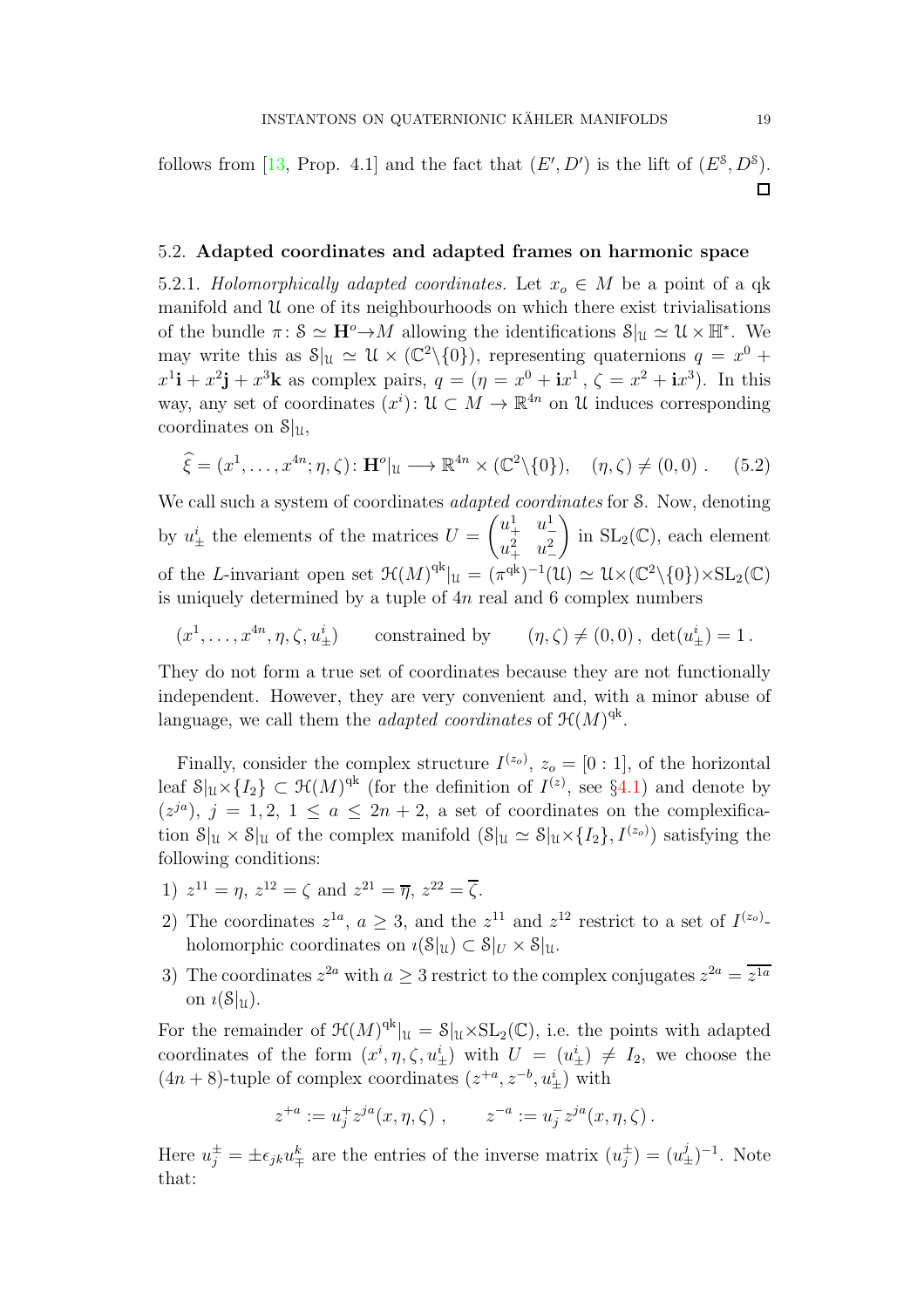- a) For any given  $U = (u^i_{\pm}) \in SL_2(\mathbb{C})$ , the restrictions of the  $z^{+a}$  (resp.  $z^{-a}$ ) to the horizontal leaf  $\mathcal{S}|_{\mathcal{U}} \times \{U\} \subset \mathcal{H}(M)^{qk}$  are holomorphic (resp. antiholomorphic) coordinates with respect to the complex structure  $I^{(z')}$  corresponding to the point  $z' = U \cdot [0 : 1] \in \mathbb{C}P^1 \simeq S^2$ . If the  $z^{\pm a}$  are considered to be independent, they are holomorphic coordinates for the complexification of the complex manifold  $(\mathcal{S}|_{\mathcal{U}} \times \{U\}, I^{(z)})$ .
- b) At each point, the vector fields  $\frac{\partial}{\partial z}$  and the complexified tangent space of the fibre  $\mathcal{S}|_x$  of the Swann bundle over  $x \in \mathcal{U} \subset M$ .

We call the tuples  $(z^{\pm a}u_{\pm}^i)$  holomorphically adapted coordinates of  $\mathcal{H}^{\mathbb{C}}(M)^{qk}$ .

5.2.2. Infinitesimal L-transformations in holomorphically adapted coordinates. Let  $\mathfrak{l} = \text{Lie}(L) = (\mathbb{R} + \mathfrak{su}_2) \ltimes \mathfrak{sl}_2(\mathbb{C})$  and denote by  $\mathcal B$  the real basis for  $\mathfrak{l}$ ,

$$
\mathcal{B} := (G_D^o, G_0^o, G_1^o, G_2^o, H_0^o, H_{++}^o, H_{--}^o, iH_0^o, iH_{++}^o, iH_{--}^o)
$$
 where (5.3)

- $G_D^o$  is the the generator of the abelian subgroup  $\{e^t, t \in \mathbb{R}\}\subset \mathbb{H}^*$ ;
- $(G_0^o, G_1^o, G_2^o)$  is the basis of  $\mathfrak{su}_2$ , given by

$$
G_0^o := \begin{pmatrix} i & 0 \\ 0 & -i \end{pmatrix} , \qquad G_1^o := \begin{pmatrix} 0 & 1 \\ -1 & 0 \end{pmatrix} , \qquad G_2^o := \begin{pmatrix} 0 & i \\ i & 0 \end{pmatrix} ; \qquad (5.4)
$$

•  $(H_0^o, H_{++}^o, H_{--}^o)$  is the (complex) basis of  $\mathfrak{sl}_2(\mathbb{C})$ , given by

$$
H_0^o := \begin{pmatrix} 1 & 0 \\ 0 & -1 \end{pmatrix} , \qquad H_{++}^o := \begin{pmatrix} 0 & 1 \\ 0 & 0 \end{pmatrix} , \quad H_{--}^o := \begin{pmatrix} 0 & 0 \\ 1 & 0 \end{pmatrix} .
$$
 (5.5)

Now, the isomorphism  $\mathbb{H}^*/\mathbb{Z}_2 \simeq \mathbb{R}^* \times_{\mathbb{Z}_2} (\text{Sp}_1 \times_{\mathbb{Z}_2} \text{Sp}_{p,q})/\text{Sp}_{p,q}$  in §[3.2](#page-7-2) yields a Lie algebra isomorphism

<span id="page-19-1"></span>
$$
\mathbb{H} = \mathrm{Lie}(\mathbb{H}^*/\mathbb{Z}_2) \simeq \mathbb{R} + \mathfrak{su}_2(\mathbb{C}) = \mathfrak{l}/\mathfrak{sl}_2(\mathbb{C}) , \qquad (5.6)
$$

according to which the unit quaternions 1, i, j, k of  $\mathbb H$  correspond to (the equivalence classes of)  $G_D^o$ ,  $G_0^o$ ,  $G_1^o$  and  $G_2^o$ , respectively.

For each element  $G^o_\alpha$  or  $H^o_\beta$  of  $\mathcal{B}$ , we denote by  $G_\alpha$  or  $H_\beta$  the corresponding holomorphic vector field on  $\mathfrak{H}(M)^\text{qk}$ , given by the holomorphic part of the infinitesimal transformation of the corresponding Lie algebra element. The explicit expressions in adapted coordinates of the holomorphic vector fields  $G_{\alpha}$  and  $H_{\beta}$  can be determined on the basis of the diffeomorphism [\(3.13\)](#page-12-1) and the description of the corresponding right actions, given in §[3.](#page-6-1) We obtain

<span id="page-19-0"></span>
$$
H_0 = u^i_+ \frac{\partial}{\partial u^i_+} - u^i_- \frac{\partial}{\partial u^i_-} , \quad H_{++} = u^i_+ \frac{\partial}{\partial u^i_-} , \quad H_{--} = u^i_- \frac{\partial}{\partial u^i_+} ,
$$
  
\n
$$
G_D = \eta \frac{\partial}{\partial \eta} + \zeta \frac{\partial}{\partial \zeta} , \qquad G_0 = i\eta \frac{\partial}{\partial \eta} + i\zeta \frac{\partial}{\partial \zeta} + u^i_+ \frac{\partial}{\partial u^i_+} - u^i_- \frac{\partial}{\partial u^i_-} ,
$$
  
\n
$$
G_1 = -\zeta \frac{\partial}{\partial \eta} + u^i_+ \frac{\partial}{\partial u^i_-} - u^i_- \frac{\partial}{\partial u^i_+} , \quad G_2 = i\zeta \frac{\partial}{\partial \eta} + i u^i_+ \frac{\partial}{\partial u^i_-} + i u^i_- \frac{\partial}{\partial u^i_+} .
$$
  
\n(5.7)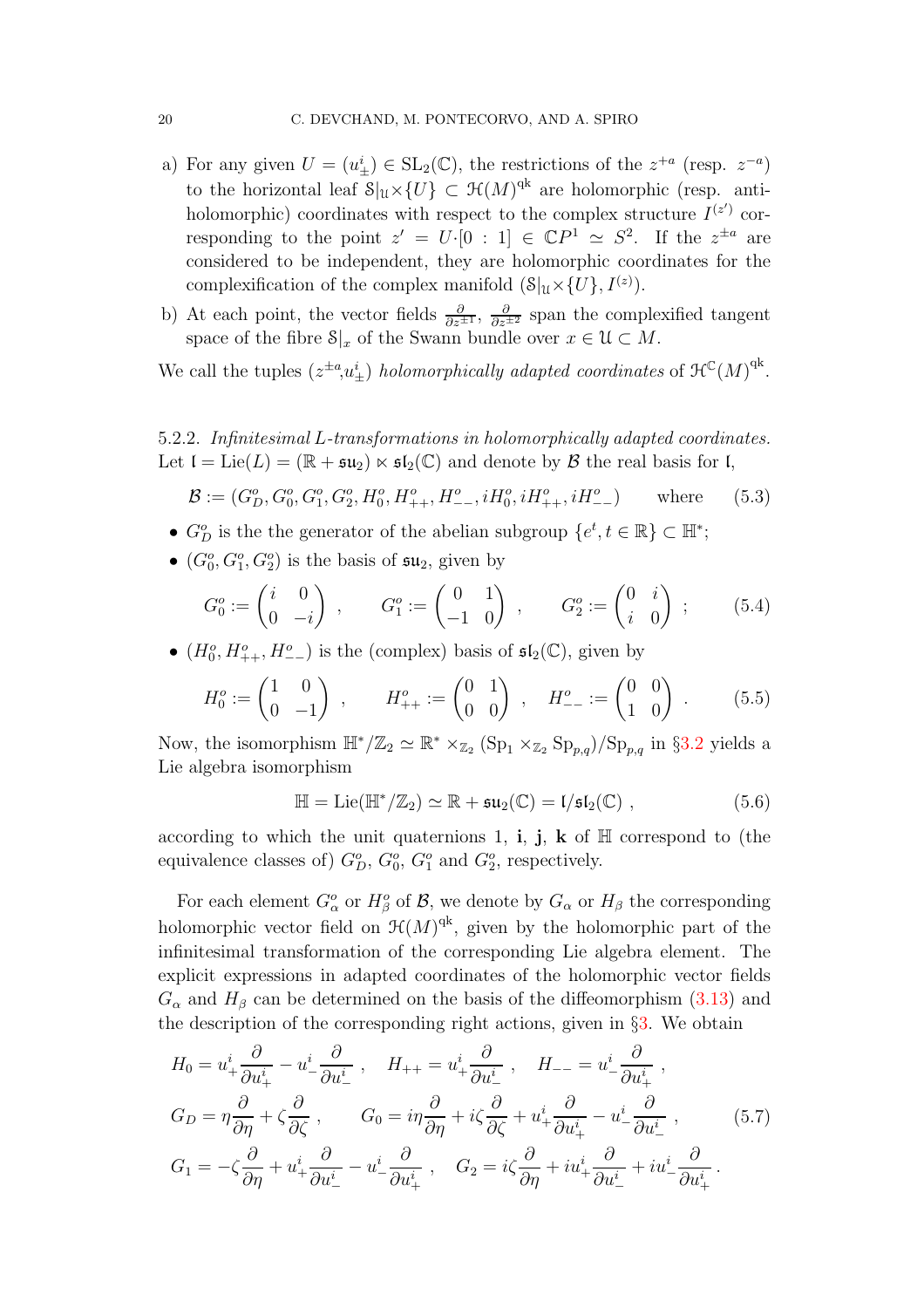The Lie brackets amongst these vector fields are then easily computable:

$$
[G_0, G_1] = G_2 , \t [G_0, G_2] = -G_1 , \t [G_1, G_2] = G_0 ,
$$
  
\n
$$
[H_0, H_{++}] = 2H_{++} , \t [H_0, H_{--}] = -2H_{--} , \t [H_{++}, H_{--}] = H_0 ,
$$
  
\n
$$
[G_0, H_0] = 0 , \t [G_0, H_{++}] = 2iH_{++} , \t [G_0, H_{--}] = \pm 2iH_{--} ,
$$
  
\n
$$
[G_1, H_0] = -2(H_{++} + H_{--}), \t [G_1, H_{++}] = H_0 , \t [G_1, H_{--}] = H_0 ,
$$
  
\n
$$
[G_2, H_0] = -2i(H_{++} - H_{--}), \t [G_2, H_{++}] = -iH_0 , \t [G_2, H_{--}] = iH_0 ,
$$
  
\n
$$
[G_D, G_\alpha] = 0 , \t \alpha = 0, 1, 2 , \t [G_D, H_\beta] = 0 , \t \beta \in \{0, \pm \pm \} .
$$
  
\n(5.8)

5.2.3. Strongly adapted frames of  $(S, h, \mathbb{J}_{\alpha})$ . In the above collection of holomorphic vector fields, the  $H_\beta$  are vertical with respect to  $\pi^{\mathfrak{H}|\mathcal{S}} : \mathfrak{H}(M)^{\mathrm{qk}} \to \mathcal{S}$ , whereas the  $G_A$  uniquely decompose as sums  $G_A = G_A^s + V_A$ , with  $V_A$  vertical and  $G_A^{\mathcal{S}}$  tangential to the horizontal leaves  $\mathcal{S} \times \{U\} \subset \mathcal{H}(M)^{qk}$ . This decomposition of the  $G_A$  can be explicitly determined by examining  $(5.7)$ . There, we can also see that, denoting by  $\kappa$  the constant  $\kappa = |\Lambda|$  occurring in the definition  $(3.7)$  of the hyperkähler metric h, the vector fields

$$
f_{11} := \frac{1}{2\kappa(|\eta|^2 + |\zeta|^2)^{\frac{1}{2}}} \left( G_D^{\delta} - iG_0^{\delta} \right) = \frac{1}{\kappa(|\eta|^2 + |\zeta|^2)^{\frac{1}{2}}} \left( \eta \frac{\partial}{\partial \eta} + \zeta \frac{\partial}{\partial \zeta} \right),
$$
  

$$
f_{12} := \frac{1}{2\kappa(|\eta|^2 + |\zeta|^2)^{\frac{1}{2}}} \left( G_1^{\delta} - iG_2^{\delta} \right) = \frac{1}{\kappa(|\eta|^2 + |\zeta|^2)^{\frac{1}{2}}} \left( -\zeta \frac{\partial}{\partial \eta} + \eta \frac{\partial}{\partial \zeta} \right)
$$
(5.9)

give h-orthonormal frames at each vertical tangent space fibre  $T^V \mathcal{S}_x$ ,  $x \in M$ , of the Swann bundle.

We recall that the hyperkähler structure  $(\mathbb{J}_1, \mathbb{J}_2, \mathbb{J}_3)$  of S acts on vectors as the infinitesimal transformations of  $\mathbb{H} = \text{Lie}(\mathbb{H}^*/\mathbb{Z}_2)$  associated with the elements **i**, **j**,  $k \in \mathbb{H}$ . Thus, by the identification [\(5.6\)](#page-19-1), we have

$$
\mathbb{J}_1 G_D^S = G_0^{\$} , \qquad \mathbb{J}_2 G_D^S = G_1^{\$} , \qquad \mathbb{J}_3 G_D = G_2^{\$}
$$

and now setting  $f_{2j} := f_{1j}, j = 1, 2$ , we see that

$$
\mathbb{J}_1 f_{1j} = i f_{1j} , \quad \mathbb{J}_1 f_{2j} = -i f_{2j} , \quad \mathbb{J}_2 f_{11} = f_{22} , \quad \mathbb{J}_2 f_{12} = -f_{21} . \quad (5.10)
$$

Next we want to complete this set of four vector fields  $f_{ij}$ ,  $i, j = 1, 2$ , to a strongly adapted complex frame field. In order to do this, we consider the horizontal leaf  $\mathcal{S}|_U \times \{I_2\} \subset \mathcal{H}(M)^{qk}$  and a field of adapted complex frames  $(e_{\pm a})$  for  $T^{\mathbb{C}}S \simeq T^{\mathbb{C}}(S \times \{I_2\})$ , in which the elements  $e_{\pm a}$  with  $a = 1, 2$  are given by precisely the fields  $f_{ia}$ ,

$$
e_{+1} = f_{11}
$$
,  $e_{+2} = f_{12}$ ,  $e_{-1} = f_{21}$ ,  $e_{-2} = f_{22}$ . (5.11)

Then, over any other horizontal leaf,  $\mathcal{S}|_{\mathfrak{U}} \times \{(u^i_{\pm})\} \subset \mathcal{H}(M)^{qk}$ , the adapted complex frame field  $(e_{\pm a})$  is given by  $e_{\pm a} = u_{\pm}^{j} e_{ia}$ . In particular, by construction,

$$
e_{+1} = u^i_+ f_{i1} , \quad e_{+2} = u^i_+ f_{i2} , \quad e_{-1} = u^i_- f_{i1} , \quad e_{-2} = u^i_- f_{i2} . \tag{5.12}
$$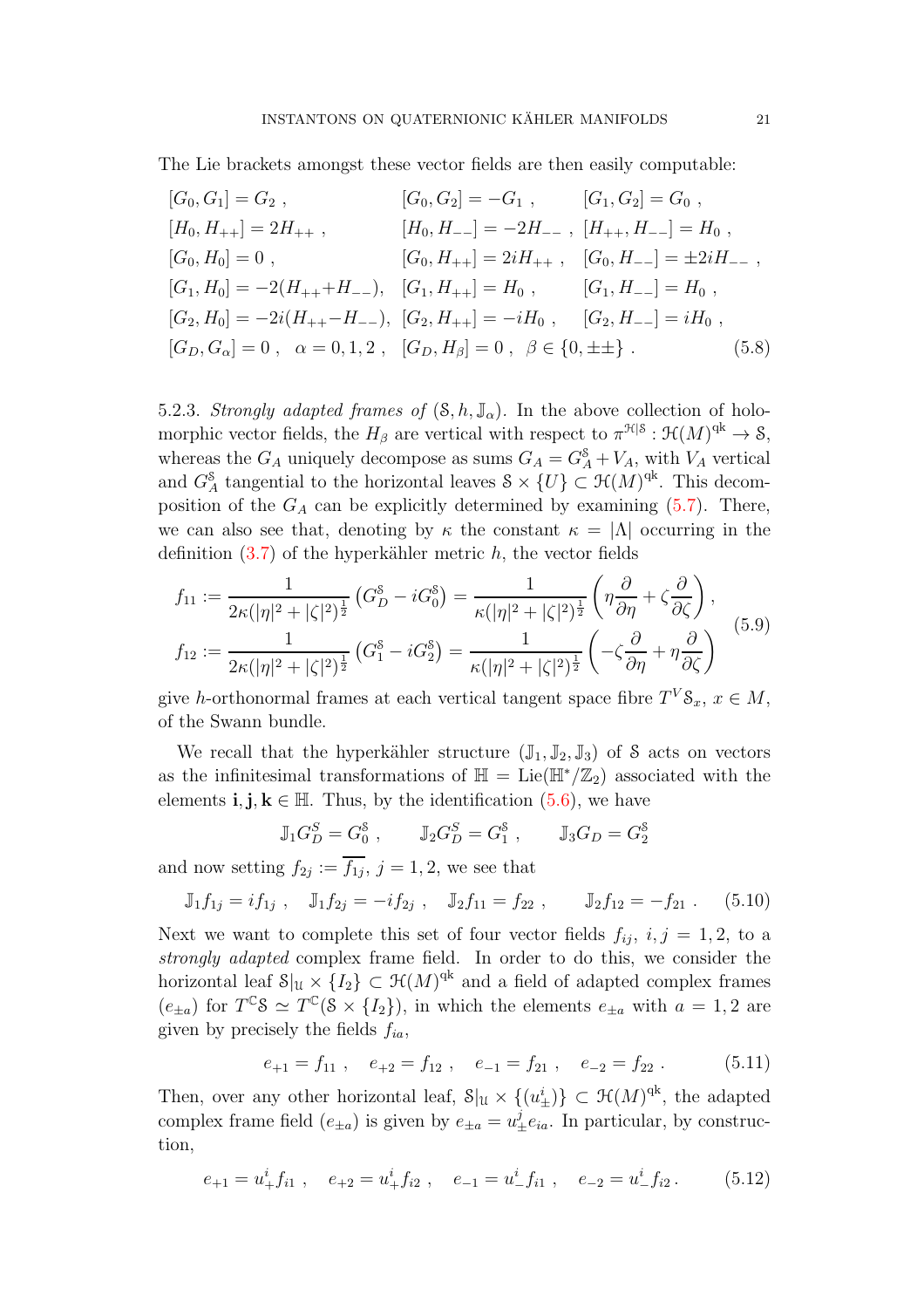## 5.3. Prepotentials and instantons

5.3.1. The components of the potential of a lifted instanton. Let  $(E', D')$  be the lift to  $\mathfrak{H}(M)^{\mathrm{qk}}$  of an instanton  $(E, D)$  on a qk manifold  $(M, g, Q)$ . Consider an open subset W of  $\mathcal{H}(M)^{\mathrm{qk}}$  with holomorphically adapted coordinates  $(z^{\pm a}, u_{\pm}^i)$ and gauges (trivialisations) for the lifted  $G$ -bundle  $P'$  and the associated vector bundle  $E'$ ,

$$
\varphi\colon P'|_{{\mathfrak U}} \to {\mathcal W} \times G\ , \qquad \widehat{\varphi}\colon E'|_{{\mathfrak U}} \to {\mathcal W} \times V\ .
$$

By Corollary [5.2,](#page-17-1)  $(E', D')$  is the lift of an instanton  $(E^{\mathcal{S}}, D^{\mathcal{S}})$  on the hk manifold S. Then, by  $[13, Prop. 4.1]$ , the bundles  $P'$  and  $E'$  are real analytic, they have natural structures of holomorphic bundles over  $\mathfrak{H}(M)^\text{qk}$  and the connection 1-form  $\omega'$  (corresponding to  $D'$ ) is invariant under the complex structure of  $P'$ . We may therefore assume that the gauge  $\varphi$  is holomorphic and that in this gauge  $\omega'$  is determined by its  $(1,0)$ -potential  $A^{10}$ , the restriction of the potential A to the holomorphic tangent space  $T^{10} \mathcal{H}(M)$ <sup>qk</sup> of  $\mathcal{H}(M)$ <sup>qk</sup>. Because of real analyticity, we may also assume that the components of A admit unique holomorphic extensions from W to a neighbourhood  $\hat{W}$  of complexified harmonic space  $\mathfrak{H}^{\mathbb{C}}(M)^{\mathrm{qk}} = \mathfrak{H}(M)^{\mathrm{qk}} \times \mathfrak{H}(M)^{\mathrm{qk}}$ .

We now recall that at each fixed  $(z_o^{\pm a}, u_{o\pm}) \in \widetilde{\mathcal{W}}$ , the vectors

$$
H_0|_{y_o}
$$
,  $H_{\pm\pm}|_{y_o}$ ,  $\frac{\partial}{\partial z^{\pm a}}\Big|_{z_o^{\pm a}}$ 

constitute a basis for the holomorphic tangent space  $T_{y_o}^{10} \mathcal{H}^{\mathbb{C}}(M)^{\text{qk}}$ . This means that the (1,0)-potential  $A^{10}$  of  $(E', D')$  is uniquely determined by the g-valued holomorphic functions

$$
A_0 := A(H_0)
$$
,  $A_{\pm\pm} := A(H_{\pm\pm})$ ,  $A_{\pm a} := A\left(\frac{\partial}{\partial z^{\pm a}}\right)$ . (5.13)

In the following,  $A_0$ ,  $A_{\pm\pm}$ ,  $A_{\pm a}$  will always denote these g-valued functions.

5.3.2. The analytic gauge and the prepotential of an instanton. Keeping to the notation of the previous subsection, pick a point  $(z_o^{\pm a}, U_o) \in \mathcal{W}$  with  $U_o = I_2$ and write  $x_o = \pi^{qk}(z_o^{\pm a}, U_o)$   $\in M$ . The following theorem directly follows from [\[13,](#page-33-0) Thm.4.3 and Lemma 4.6].

<span id="page-21-1"></span>**Theorem 5.3.** The neighbourhood  $\widetilde{W} \subset \mathcal{H}^{\mathbb{C}}(M)^{qk}$  and the holomorphic gauge  $\varphi\colon P'|_{\widetilde{\mathcal{W}}} \to \widetilde{\mathcal{W}} \times G$  can be chosen in such a way that the components of the instanton potential  $A^{10}$  satisfy the conditions

<span id="page-21-0"></span>
$$
A_0 = A_{-a} = A_{+1} = A_{+2} = 0.
$$
 (5.14)

Moreover,

1) the component  $A_{--}$  satisfies the differential conditions

$$
H_0 \tcdot A_{--} = -2A_{--} \ , \qquad \frac{\partial A_{--}}{\partial z^{-a}} = \frac{\partial A_{--}}{\partial z^{+1}} = \frac{\partial A_{--}}{\partial z^{+2}} = 0 \tag{5.15}
$$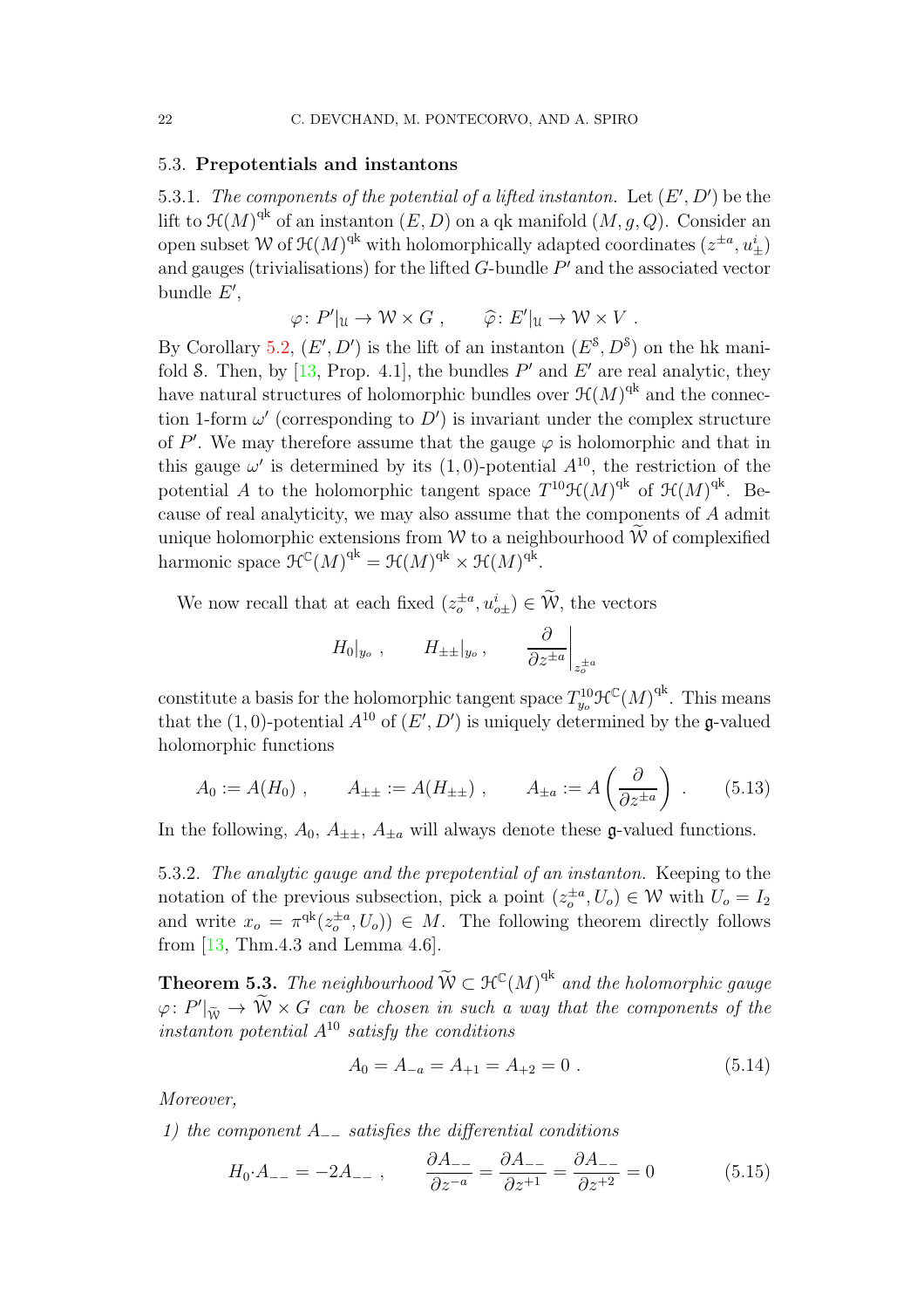2) the components  $A_{++}$ ,  $A_{+a}$  are uniquely determined by  $A_{--}$ , being the unique solutions of the differential problem

<span id="page-22-0"></span>
$$
H_0 \tcdot A_{++} = 2A_{++} , \t H_{--} \tcdot A_{++} - H_{++} \tcdot A_{--} - [A_{++}, A_{--}] = 0 ,
$$
  

$$
A_{+a} = -\frac{\partial A_{++}}{\partial z^{-a}} .
$$
 (5.16)

*Proof.* The proof of the existence of a holomorphic gauge  $\varphi: P'|\tilde{w} \to \tilde{W} \times G$ in which  $A^{10}$  satisfies [\(5.14\)](#page-21-0) involves a slight modification to the proof of [\[13,](#page-33-0) Thm. 4.3]. Consider the G-invariant distributions  $\mathcal{D}_{-}^{h}$ , generated by the horizontal lifts of the vector fields  $\frac{\partial}{\partial z^{-a}}$ , and  $\mathcal{D}_{-}^{h} \oplus \langle H_0^h, \left(\frac{\partial}{\partial z^{+1}}\right)^h, \left(\frac{\partial}{\partial z^{+2}}\right)^h \rangle$ , where the second summand is generated by the horizontal lifts of  $H_0$ ,  $\frac{\partial}{\partial z^{+1}}$  and  $\frac{\partial}{\partial z^{+2}}$ . Both these distributions are involutive, the second because

- a)  $P'$ , being the lift of an instanton on  $M$ , has identically vanishing curvature along the infinitesimal transformations of the structure group L of  $\mathcal{H}(M)^{\mathrm{qk}}$ over  $M$  (see e.g. [\[13,](#page-33-0) Prop.2.2]), and
- b) both  $\frac{\partial}{\partial z^{+1}}$  and  $\frac{\partial}{\partial z^{+2}}$  are pointwise linear combinations of the infinitesimal transformations  $H_{\alpha}$  and  $G_{\beta}$ .

We may now follow the argumentation in the proofs of  $[13, Thm 4.3$  and Lemma 4.6] to obtain all the claimed results except for  $\frac{\partial A_{--}}{\partial z^{+j}} = 0$ ,  $j = 1, 2$ . These equations, however, follow from other conditions in  $(5.16)$  and  $(5.14)$ :

$$
0 = \frac{\partial}{\partial z^{-j}} \cdot (H_{--} \cdot A_{++} - H_{++} \cdot A_{--} - [A_{++}, A_{--}])
$$
  
=  $H_{--} \cdot \left(\frac{\partial A_{++}}{\partial z^{-j}}\right) + \frac{\partial A_{--}}{\partial z^{+j}} - \left[\frac{\partial A_{++}}{\partial z^{-j}}, A_{--}\right]$   
=  $-H_{--} \cdot A_{+j} + \frac{\partial A_{--}}{\partial z^{+j}} + [A_{+j}, A_{--}] = \frac{\partial A_{--}}{\partial z^{+j}}$ .

A holomorphic gauge  $\varphi: P' \to \widetilde{W} \times G$  in which the potential  $A^{10}$  satisfies [\(5.14\)](#page-21-0) is called an *analytic gauge*. The component  $A_{-}$  of  $A^{10}$  in an analytic gauge is the prepotential of the instanton in that gauge .

The above theorem essentially says that an instanton  $(E, D)$  on a qk manifold is completely determined its prepotential  $A_{-}$  in an analytic gauge for the lifted gauge field  $(E', D')$ . For hk manifolds this property admits a converse [\[13,](#page-33-0) Thm. 5.1]. We now give the corresponding property for qk manifolds.

<span id="page-22-2"></span>**Theorem 5.4.** Let  $W \subset \mathcal{H}(M)^{qk}$  be an open subset of the harmonic space of a qk manifold  $(M, g, Q)$  on which we may choose holomorphically adapted coordinates  $(z^{\pm a}, u_{\pm}^i)$ ,  $a = 1, \ldots, 2n + 2$ ,  $i = 1, 2$  and a trivialisation of the lifted bundle P' over  $\mathfrak{H}(M)^{qk}$ . Given a map  $\mathbb{A}_{-}$ :  $\mathcal{W} \subset \mathfrak{H}(M)^{qk} \to \mathfrak{g}$ satisfying

<span id="page-22-1"></span>
$$
H_0 \t A_{--} = -2A_{--} , \qquad \frac{\partial A_{--}}{\partial z^{-a}} = 0 , \qquad \frac{\partial A_{--}}{\partial z^{+1}} = \frac{\partial A_{--}}{\partial z^{+2}} = 0 \qquad (5.17)
$$

 $\Box$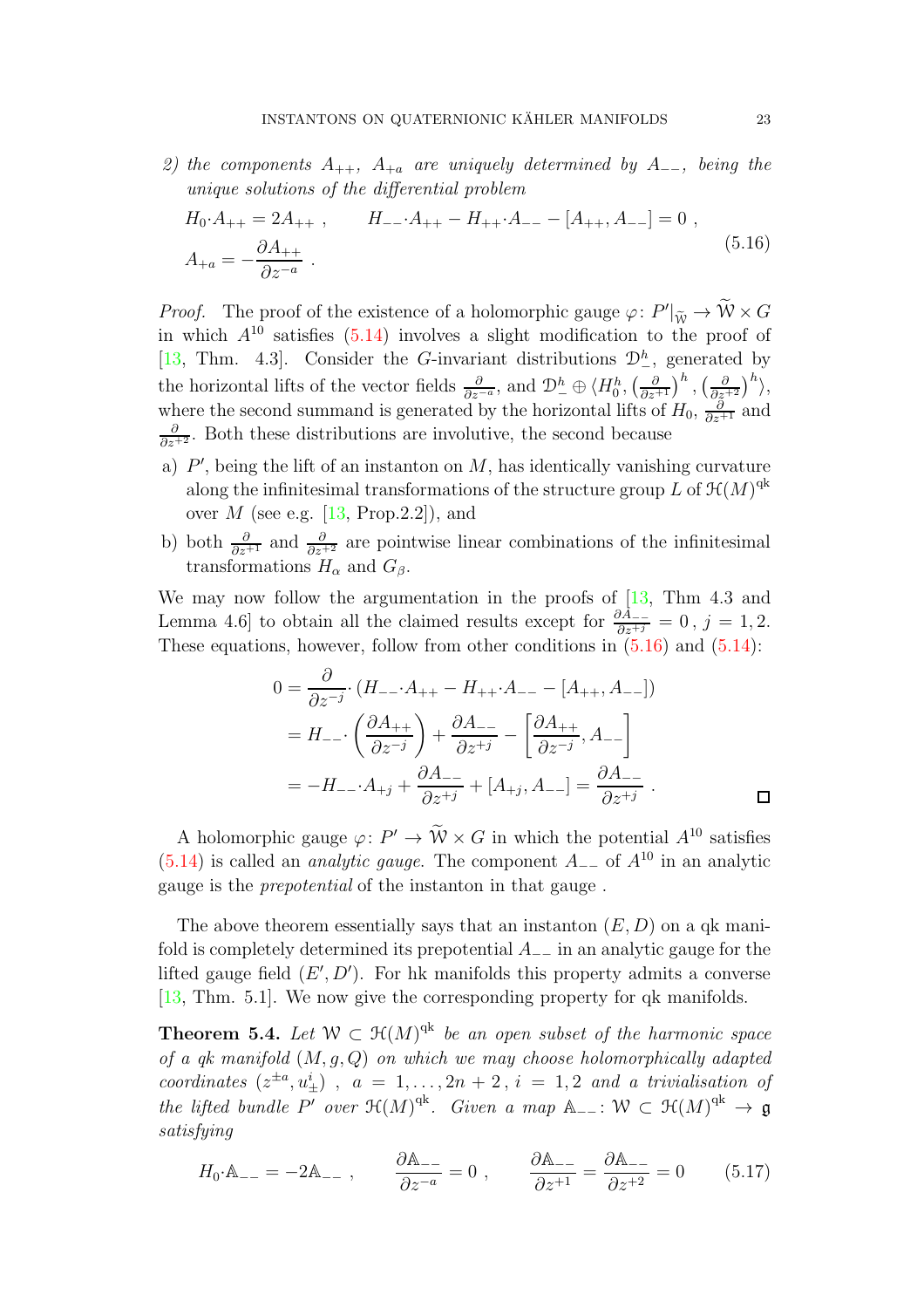there exists a unique (up to equivalence) instanton  $(E, D)$  on the qk manifold  $(\mathcal{U} := \pi^{qk}(\mathcal{W}) \subset M$ ,  $g|_{\mathcal{U}}, Q|_{\mathcal{U}}$ , admitting an analytic gauge in which  $\mathbb{A}_{-}$  is the prepotential.

*Proof.* By  $\begin{bmatrix} 13, \text{ Thm. } 5.1 \end{bmatrix}$  and the first two equations in  $(5.17)$  we have existence of an instanton  $(\widehat{E}, \widehat{D})$  on the open subset  $\mathcal{U}^{\delta} = \pi^{\mathcal{H}|\delta}(\widetilde{W})$  of the hyperkhler cone  $(S, h, \mathbb{J}_{\alpha})$  with prepotential  $A_{-+} = \mathbb{A}_{-+}$ . The claim is then proven if  $(\widehat{E}, \widehat{D})$  is shown to be the lift of a gauge field on  $\mathcal{U} = \pi^{\mathrm{qk}}(\mathcal{W})$  of M. By [\[13,](#page-33-0) Prop.2.2], this is the case if and only if two conditions are satisfied: a) the horizontal lifts to  $\widehat{P}$  of the infinitesimal transformations  $G_{\alpha}^{\S}$ ,  $\alpha \in \{D, 0, 1, 2\},\$  of the structure group  $\mathbb{H}^*/\mathbb{Z}_2 = L/\mathrm{SL}_2(\mathbb{C})$  of the Swann bundle over M are complete vector fields and b) the curvature F of  $(\widehat{E}, \widehat{D})$ vanishes identically when evaluated along any  $G_{\alpha}^{\$}$ . Condition a) is surely satisfied: For any trivialisation  $P' \vert_{\mathfrak{U}} \simeq \mathfrak{U} \times G$ , the U-component of the horizontal lift of the vector field  $G^{\$}_{\alpha}$  is  $G^{\$}_{\alpha}$  itself and the G-part is the image of  $G^{\$}_{\alpha}$  in  $\mathfrak g$ by applying to it the potential of the connection in this trivialisation. Both components are therefore bounded at all points and the horizontal lifts of the  $G^{\$}_{\alpha}$  are therefore complete. It remains to check that b) holds. Since the vector fields  $G^{\$}_{\alpha}$  are pointwise linear combinations of the complex vector fields  $\frac{\partial}{\partial z^{\pm j}}$ ,  $j = 1, 2$ , we only need to check that

$$
F\left(\frac{\partial}{\partial z^{+j}},\frac{\partial}{\partial z^{-a}}\right) = F\left(\frac{\partial}{\partial z^{-j}},\frac{\partial}{\partial z^{+a}}\right) = 0, \quad j = 1, 2, a = 1, \ldots, 2n + 2.
$$

By  $[13, (5.19)]$ , this holds if and only if

<span id="page-23-0"></span>
$$
\frac{\partial^2 A_{++}}{\partial z^{-j} \partial z^{-a}} = 0 \tag{5.18}
$$

Now, recall (see [\[13,](#page-33-0) (5.20)]) that the component  $A_{++}$  of the lift of  $(\widehat{E}, \widehat{D})$  to W satisfies the differential equation

$$
H_{--}{\cdot}A_{++}-H_{++}{\cdot}\mathbb{A}_{--}+[{\mathbb A}_{--},A_{++}]=0\ .
$$

Differentiating this equation along  $\frac{\partial}{\partial z^{-j}}$ ,  $j = 1, 2$ , and using  $(5.17)$ , we obtain

$$
H_{--} \cdot \frac{\partial A_{++}}{\partial z^{-j}} + \left[ A_{--} \frac{\partial A_{++}}{\partial z^{-j}} \right] = 0 \tag{5.19}
$$

Thus, the G-equivariant extension of the functions  $g_{+j} := \frac{\partial A_{++}}{\partial z^{-j}}$  on P' satisfy the differential problem

$$
H_0^h \cdot g_{+j} = g_{+j} \ , \qquad H_{--}^h \cdot g_{+j} = 0 \ ,
$$

with  $H_0^h$  and  $H_{-}^h$  being horizontal lifts to P' of  $H_0$  and  $H_{-}$ , respectively. Now, using [\[12,](#page-33-10) Lemma 5.3], in the version obtained by replacing  $H_{++}$  by  $H_{--}$ , shows that this system only has a trivial solution,  $\frac{\partial A_{++}}{\partial z^{-i}} = g_{+i}|_{\mathcal{H}(M)^{q^k} \times \{e\}} = 0$ , which yields the required condition  $(5.18)$ .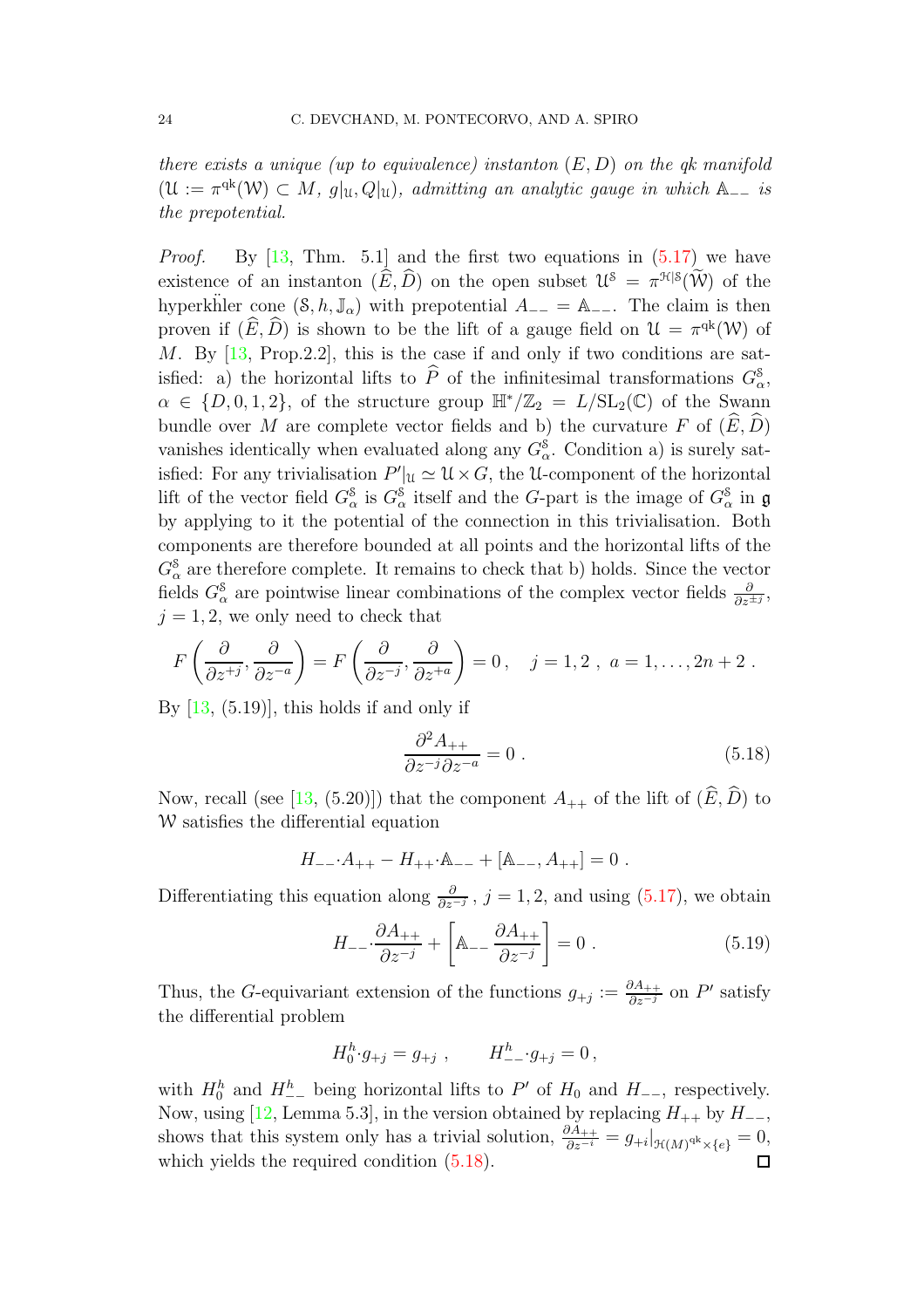5.3.3. Equivalent prepotentials and curvatures. Let  $W \subset \mathcal{H}(M)^{qk}$  be an open subset of the harmonic space of  $(M, g, Q)$  admitting a set of holomorphically adapted coordinates  $(z^{\pm a}, u^i_{\pm})$  and a trivialisation of the lifted bundle  $P'$ associated with a vector bundle E.

As shown by Theorems [5.3](#page-21-1) and [5.4,](#page-22-2) instantons  $(E, D)$  are completely determined by their prepotentials, the real analytic maps  $A_{-}$  :  $W \rightarrow \mathfrak{g}$  satisfy-ing [\(5.17\)](#page-22-1). Two distinct  $\mathfrak{g}\text{-valued prepotentials } A_{--}$ ,  $A'_{--}$  on W correspond two equivalent instantons if and only if they are the H−−-components of two  $(1,0)$ -potentials  $A^{10}$ ,  $A'^{10}$ , both in an analytic gauge (i.e. satisfying  $(5.14)$ ) and related to each other by a gauge transformation [\(2.2\)](#page-4-0) with  $q: W \to \mathfrak{g}$ .

On the other hand, if the exponential map of the structure group  $G$  is surjective (as e.g. when G is reductive), any gauge transformation  $g: W \to G$ can be written in the form

$$
g(z^i, u^j_{\pm}) = e^{\widehat{g}(z^i, u^j_{\pm})}
$$
 for some appropriate  $\widehat{g} \colon \mathcal{U} \to \mathfrak{g}$ .

In this case,  $A_{--}$ ,  $A'_{--}$  correspond to equivalent instantons if and only if

$$
A'_{--} = \text{Ad}_{e^{-\hat{g}}} (A_{--} + H_{--} \cdot \hat{g})
$$

<span id="page-24-0"></span>for some  $\widehat{g} \colon \mathfrak{U} \to \mathfrak{g}$  such that  $\partial \widehat{g}$  $\frac{\partial \widehat{g}}{\partial z^{-a}} = \frac{\partial \widehat{g}}{\partial z^{+}}$  $\frac{\delta g}{\partial z^{+1}} =$  $\partial \widehat{g}$  $\frac{\partial}{\partial z^{+2}} = 0$ (5.20)

In particular,  $A_{-}$  corresponds to a flat connection if and only if  $A_{-}$  =  $-H_{--}\hat{g}$  for some  $\mathfrak{g}\text{-}valued$  map  $\hat{g}$ : W  $\rightarrow \mathfrak{g}$  satisfying [\(5.20\)](#page-24-0).

We now recall that the curvature of the  $(1,0)$  potential  $A^{10}$  of an instanton on  $W \subset \mathfrak{H}(M)^{\text{qk}}$  in an analytic gauge is determined by the  $A_{++} = A^{10}(H_{++})$ component by the simple formula [\[13,](#page-33-0) (5.19)],

$$
\mathcal{F}^{\varphi}\left(\frac{\partial}{\partial z^{+a}}, \frac{\partial}{\partial z^{-b}}\right) = \frac{\partial^2 A_{++}}{\partial z^{+a} \partial z^{+b}} . \tag{5.21}
$$

Due to this simple relation with the curvature, the component  $A_{++}$  may be thought of as a *second prepotential* of the instanton  $(E, D)$  on M [\[13\]](#page-33-0). By Theorem [5.3,](#page-21-1) the potential  $A^{10}$ , and thus the component  $A_{++}$ , is uniquely determined by the prepotential  $A_{-}$ . A direct determination of  $A_{++}$  from  $A_{-}$  follows from the following (cf. [\[13,](#page-33-0) Prop. 5.5]):

**Proposition 5.5.** Given a prepotential  $A_{--}$ :  $W \subset \mathfrak{H}(M)^{qk} \to \mathfrak{g}$  for a lifted instanton in an analytic gauge, the corresponding second prepotential  $A_{++}$ coincides with the unique solution on W of the differential problem for the unknown  $B_{++}$ ,

$$
H_{--} \cdot B_{++} = H_{++} \cdot A_{--} - [A_{--}, B_{++}], \qquad H_0 \cdot B_{++} = 2B_{++} \ . \tag{5.22}
$$

The horizontal projection of  $B_{++}$  in the bundle  $\mathfrak{H}(M)^{\operatorname{qk}} \to M$  is known as the Leznov field and plays a rôle in various contexts (see e.g.  $[19, 10, 28, 9, 11, 8]$  $[19, 10, 28, 9, 11, 8]$  $[19, 10, 28, 9, 11, 8]$  $[19, 10, 28, 9, 11, 8]$  $[19, 10, 28, 9, 11, 8]$  $[19, 10, 28, 9, 11, 8]$  $[19, 10, 28, 9, 11, 8]$  $[19, 10, 28, 9, 11, 8]$  $[19, 10, 28, 9, 11, 8]$  $[19, 10, 28, 9, 11, 8]$ ).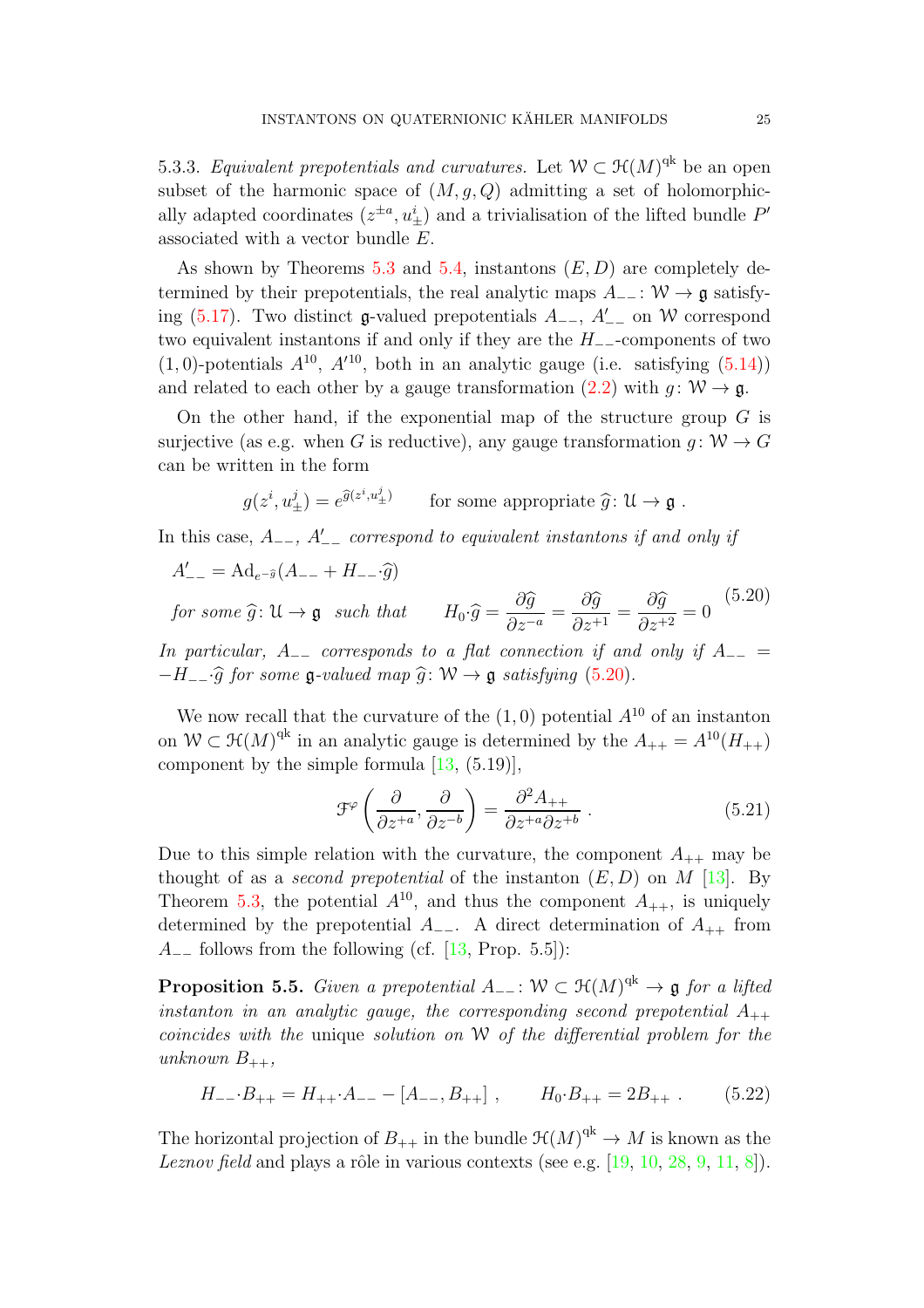## 6. Prepotentials in canonical forms

#### <span id="page-25-2"></span>6.1. Potentials in canonical form for gauge fields of compact type

6.1.1. The canonical connection of a Stiefel bundle. Let  $(e_1^o, \ldots, e_{m+k}^o)$  be the standard basis of  $\mathbb{C}^{m+k}$  and denote by  $\mathcal{V}_{m+k,m}$  the *Stiefel manifold* of unitary *m*-frames in  $\mathbb{C}^{m+k}$ , i.e. the manifold of all ordered *m*-tuples  $(v_1, \ldots, v_m)$  of complex vectors  $v_i = b_i^{\alpha} e_{\alpha}^{\alpha}$  given by some  $B := (b_i^{\alpha}) \in \mathbb{C}_{(m+k)\times m}$  such that

$$
B^{\dagger}B = I_m , \qquad \text{where} \quad B^{\dagger} := \overline{B^T} . \tag{6.1}
$$

Note that for any such unitary *m*-frame, the associated linear map

$$
P_B: \mathbb{C}^{m+k} \to \mathbb{C}^{m+k} , \qquad P_B \left( \begin{array}{c} x^1 \\ \vdots \\ x^{m+k} \end{array} \right) := BB^{\dagger} \left( \begin{array}{c} x^1 \\ \vdots \\ x^{m+k} \end{array} \right) \tag{6.2}
$$

is the unitary projector from  $\mathbb{C}^{m+k}$  onto the m-plane spanned by the  $v_i$ . In particular,  $P_B^2 = P_B$ . The manifold  $\mathcal{V}_{m+k,m}$  is identifiable with the homogeneous space  $\mathcal{V}_{m+k,m} = U_{m+k}/(\{I_m\} \times U_k)$  and its natural projection onto the Grassmannian of m-planes

<span id="page-25-0"></span>
$$
\pi \colon \mathcal{V}_{m+k,m} \to \mathrm{Gr}_m(\mathbb{C}^{m+k}) \simeq \mathrm{U}_{m+k}/(\mathrm{U}_m \times \mathrm{U}_k)
$$
(6.3)

makes it a principal  $U_k$ -bundle over  $\text{Gr}_m(\mathbb{C}^{m+k})$ . Consider the map  $\mathcal{M}$ :  $\mathcal{V}_{m+k,k}$   $\rightarrow$  $\mathbb{C}_{(m+k)\times k}$  which sends each m-frame

$$
(v_1 := B_1^{\alpha} e_{\alpha}^o, \dots, v_m := B_m^{\alpha} e_{\alpha}^o)
$$

into the corresponding matrix  $B = (B_i^{\alpha})$ . The  $\mathbb{C}_{m \times m}$ -valued 1-form on  $\mathcal{V}_{m+k,m}$ 

$$
\omega^{\text{can}} = \mathcal{M}^{\dagger} d\mathcal{M} \tag{6.4}
$$

is then  $\mathfrak{u}_m$ -valued. Further, it can be checked that it is a connection 1-form on the U<sub>m</sub>-bundle [\(6.3\)](#page-25-0), called the *canonical connection* of  $\mathcal{V}_{m+k,m}$  [\[21\]](#page-34-5).

6.1.2. Potentials in canonical form. Let  $G^{\circ}$  be a compact Lie group, which, with no loss of generality, we assume to be a closed subgroup of a unitary group  $U_m$  for some integer m. The following crucial fact has been proved by Narasimhan and Ramanan.

<span id="page-25-1"></span>**Theorem 6.1** ([\[21\]](#page-34-5)). Let  $(E^o, D^o)$  be a gauge field of compact type over an n-dimensional manifold M, associated with a principal bundle with connection  $(P^o, \omega^o)$  having structure group  $G^o \subset U_m$ . Then there exists a  $G^o$  equivariant embedding

$$
\Phi: P^o \to \mathcal{V}_{m+k,m} \qquad with \qquad k = (n+1)(2n+1)m^2 - m \;, \tag{6.5}
$$

such that  $\omega^o = \Phi^* (\omega^{\text{can}}) = \mathcal{M}^{\Phi \dagger} d\mathcal{M}^{\Phi}$  with  $\mathcal{M}^{\Phi} = \mathcal{M} \circ \Phi$ .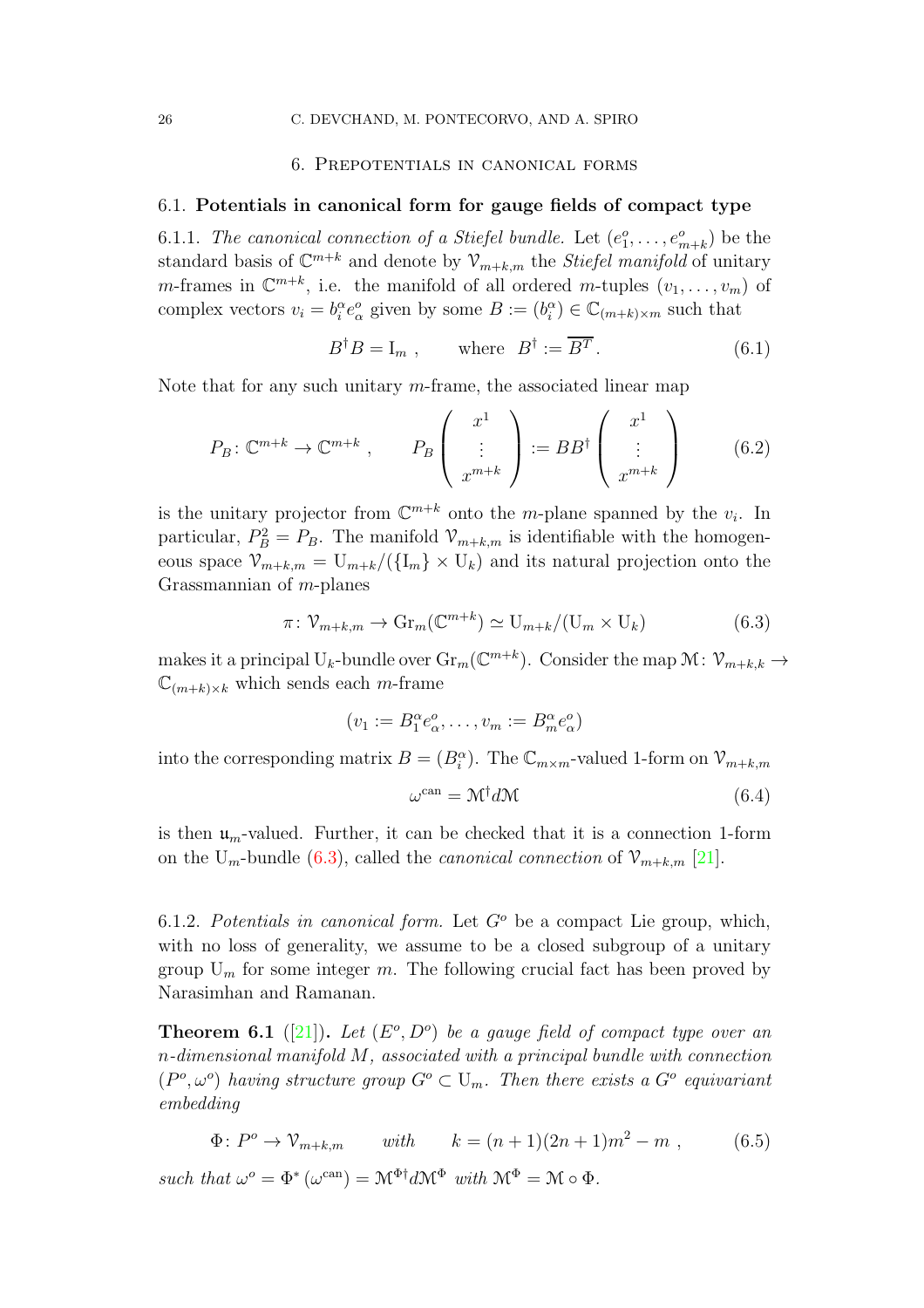This implies that, in a fixed trivialisation  $P^o|_{\mathfrak{U}} \simeq \mathfrak{U} \times G^o$ , the potential A of the connection 1-form  $\omega^o$  can always be written as

<span id="page-26-0"></span>
$$
A = \xi^{\dagger} d\xi , \qquad \text{where} \qquad \xi := (\mathcal{M}^{\Phi}) |_{\mathcal{U} \times \{e\}} =: \mathcal{U} \to \mathbb{C}_{(m+k) \times m} . \tag{6.6}
$$

Note that by construction,  $\xi_x^{\dagger} \xi_x = I_m$  at any  $x \in \mathcal{U}$ . Observe also that:

(1) If A' is the potential of  $\omega^o$  in a new gauge, related to A by a gauge transformation determined by a map  $g: \mathfrak{U} \to G^{\circ} \subset \mathcal{U}_m$ , then A' also has the form [\(6.6\)](#page-26-0), with  $\xi$  is replaced by  $\xi' = \xi g$ . This is due to the fact that

$$
A' = \mathrm{Ad}_{g^{-1}} A + g^{-1} dg = (g^{\dagger} \xi^{\dagger}) (d\xi g) + (g^{\dagger} \xi^{\dagger}) (\xi dg) = (\xi g)^{\dagger} d(\xi g) . \tag{6.7}
$$

(2) From the definition of the map  $\xi = \mathcal{M}^{\Phi}|_{\mathcal{U}\times\{e\}}$ , after possibly restricting the open set  $\mathcal{U}$ , it is always possible to determine a row-permuting matrix  $C \in U_{m+k}$  such that the upper  $m \times m$  block  $h_x$  of the product  $C \xi_x \in \mathbb{C}_{m+k} \times m$ is of maximal rank for all  $x \in \mathcal{U}$ . This determines a map  $h: \mathcal{U} \to GL_m(\mathbb{C})$ such that  $C\xi h^{-1}$  has the form

<span id="page-26-2"></span>
$$
C\xi h^{-1} = \begin{pmatrix} I_m \\ \lambda \end{pmatrix} \qquad \text{for some map } \lambda \colon \mathcal{U} \to \mathbb{C}_{k \times m} \tag{6.8}
$$

uniquely determined by  $\xi$  and the constant matrix C.

(3) Conversely, given a smooth map  $\lambda: \mathcal{U} \to \mathbb{C}_{k \times m}$  we can find a row-permuting matrix C and a map  $\xi: \mathcal{U} \to \mathbb{C}_{(m+k)\times m}$  which determine  $\lambda$ . For example,  $C = I_{m+k}$  and

<span id="page-26-1"></span>
$$
\xi = \xi^{(\lambda)} := \begin{pmatrix} I_m \\ \lambda \end{pmatrix} (I_m + \lambda^{\dagger} \lambda)^{-\frac{1}{2}}
$$
(6.9)

will do.

(4) Consider two smooth maps  $\lambda, \lambda' : \mathcal{U} \to \mathbb{C}_{k \times m}$  and the U<sub>k</sub>-valued maps

$$
A^{(\lambda)} = \xi^{(\lambda)\dagger} d\xi^{(\lambda)}, \qquad A^{(\lambda')} = \xi^{(\lambda')\dagger} d\xi^{(\lambda')}
$$

with  $\xi^{(\lambda)}$ ,  $\xi^{(\lambda')}$  as in [\(6.9\)](#page-26-1). The maps  $A^{(\lambda)}$  and  $A^{(\lambda')}$  are two potentials of the same connection in two distinct gauges if and only if there exist two rowpermuting matrices  $C, C' \in U_{m+k}$  and a map  $g: \mathcal{U} \to G^{\circ} \subset U_m$ , such that  $C'\xi^{(\lambda')} = C\xi^{(\lambda)}g$ . On the other hand, since  $C^{\dagger} = C^{-1}$  and  $C'^{\dagger} = C'^{-1}$ , we see that  $A^{(\lambda)}$  and  $A^{(\lambda')}$  are independent of C and C' and, consequently, that there is no loss of generality in assuming that  $C = C' = I_{m+k}$ . Hence,  $A^{(\lambda)}$  and  $A^{(\lambda')}$ are gauge equivalent if and only if

$$
\begin{pmatrix} I_m \\ \lambda \end{pmatrix} = \begin{pmatrix} I_m \\ \lambda' \end{pmatrix} \widetilde{g} \quad \text{with} \quad \widetilde{g} = (I_m + \lambda^{\dagger} \lambda)^{\frac{1}{2}} (I_m + \lambda'^{\dagger} \lambda')^{-\frac{1}{2}} g.
$$

This holds if and only if  $\tilde{g} = I_m$  and  $\lambda = \lambda'$ , from which  $g = I_m$  follows.

These observations imply that in each gauge equivalence class of potentials, there exists exactly one potential of the form  $A^{(\lambda)} = \xi^{(\lambda) \dagger} d\xi^{(\lambda)}$  for some map  $\lambda: \mathcal{U} \to \mathbb{C}_{(m+k)\times m}$ . The number of distinct  $\lambda$ 's which determine the same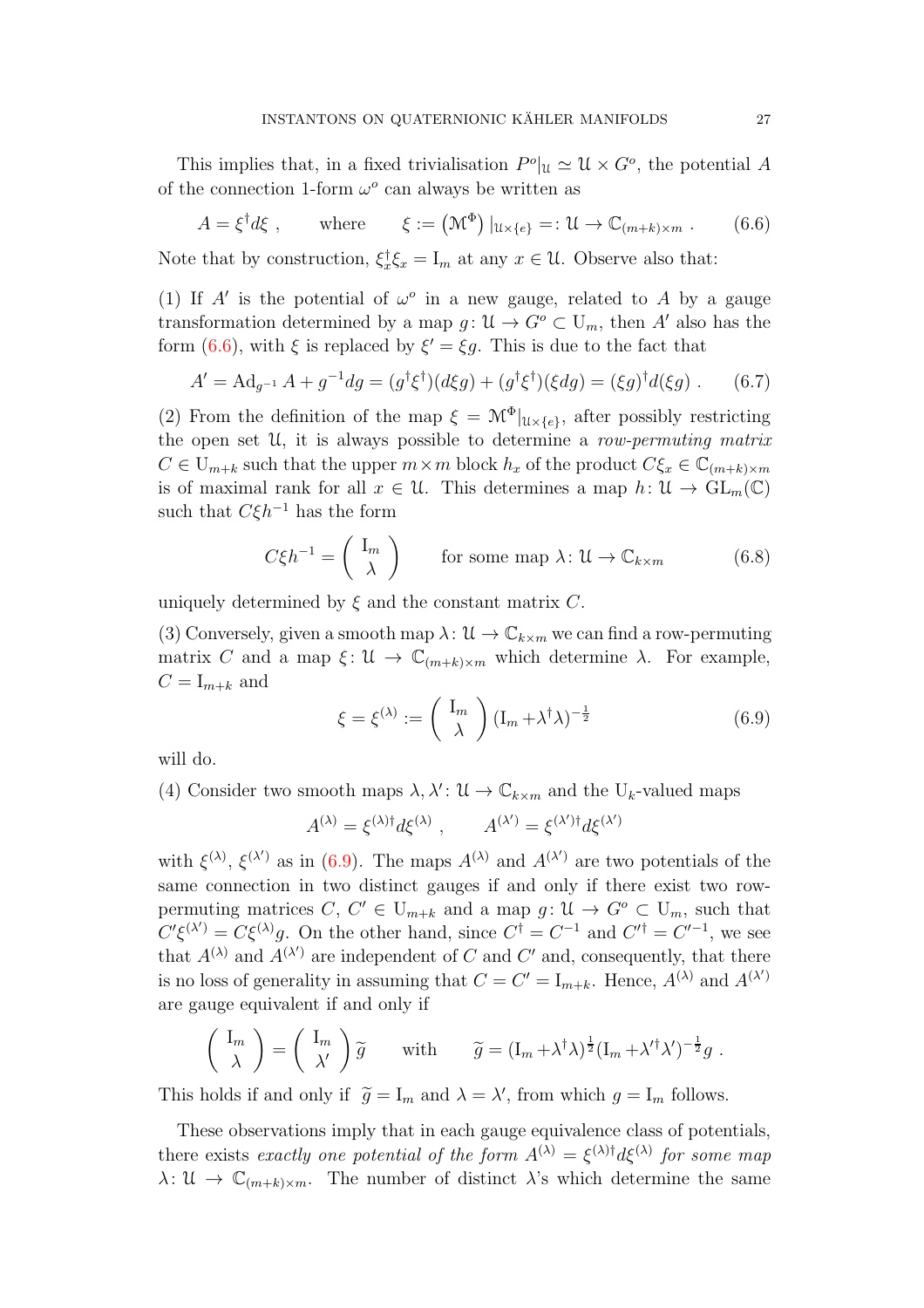potential  $A^{(\lambda)}$  is less than or equal to  $(m+k)!$ , the cardinality of the group of row-permuting matrices C.

We have therefore verified the following direct consequence of Theorem [6.1.](#page-25-1)

<span id="page-27-2"></span>**Corollary 6.2.** For any gauge field  $(E^o, D^o)$  with a structure group  $G^o \subset U_m$ , there exists an integer  $k \geq 0$  with the property that, around any  $x_o \in M$ , there is a neighbourhood U and a gauge  $\varphi: P^o|_{\mathfrak{U}} \to \mathfrak{U} \times G$ , in which the potential  $A\colon T^*\mathfrak{U} \to \mathfrak{g}^o$  has the form

<span id="page-27-0"></span>
$$
A = A^{(\lambda)} = \xi^{(\lambda)\dagger} d\xi^{(\lambda)} \tag{6.10}
$$

with  $\xi^{(\lambda)}$  as in [\(6.9\)](#page-26-1) for some smooth  $\lambda: \mathfrak{U} \to \mathbb{C}_{k \times m}$ . Such a gauge is uniquely determined by the restricted gauge field  $(E^o, D^o)|_{\mathfrak{U}}$  and the map  $\lambda$  is uniquely determined up to the action of a row-permuting matrix  $C$ , according to the equations  $(6.8)$  and  $(6.9)$ .

The potential  $(6.10)$  is said to be in *canonical form* and we call the corresponding map  $\lambda: \mathcal{U} \to \mathbb{C}_{k \times m}$  its core.

# 6.2. The expression of the curvature in terms of the core

Let  $A^{(\lambda)} = \xi^{(\lambda) \dagger} d\xi^{(\lambda)}$ :  $\mathfrak{U} \to \mathfrak{g}^o$  be a potential in canonical form with core  $\lambda$  for a gauge field  $(P^o, \omega^o)$  with structure group  $G^o$ . For such potential, we now select a smooth map  $\eta: \mathcal{U} \to \mathbb{C}_{(m+k)\times k}$  with the following property: for each  $x \in \mathcal{U}$  the set of columns of the matrix  $\eta_x$  complete the set of columns of  $\xi_x^{(\lambda)}$  to a unitary basis for the vector space  $\mathbb{C}_{(m+k)\times(m+k)}$ . In other words, we assume that  $\eta$  is such that

the matrix 
$$
(\xi_x^{(\lambda)} | \eta_x)
$$
 is in  $U_{m+k}$  for each  $x \in \mathcal{U}$ . (6.11)

From the above characterisation, we clearly have that  $\eta^{\dagger} \eta = I_k$ . Moreover, since the columns of  $\eta_x$  are linearly independent from those of  $\xi_x$ , we may always assume that  $\eta$  has the form

<span id="page-27-1"></span>
$$
\eta = \begin{pmatrix} \nu \\ I_k \end{pmatrix} (I_k + \nu^{\dagger} \nu)^{-\frac{1}{2}} \qquad \text{where } \nu \colon \mathcal{U} \to \mathbb{C}_{m \times k} \,. \tag{6.12}
$$

Note that the columns of such a map  $\eta$  are orthogonal to all the columns of  $\xi^{(\lambda)}$  if and only if

$$
\nu^{\dagger} + \lambda = 0 \tag{6.13}
$$

a condition which uniquely determines  $\eta$  in terms of  $\lambda$ . In what follows, we denote the map [\(6.12\)](#page-27-1) by  $\eta^{(\nu)}$  and we say that  $\nu = -\lambda^{\dagger}$  is the *conjugate core* of the potential  $A = A^{(\lambda)}$ .

Clearly a core  $\lambda$  and the associated map  $\xi^{(\lambda)}$  are uniquely determined by the conjugate core  $\nu = -\lambda^{\dagger}$  and the corresponding map  $\eta^{(\nu)}$ , and vice versa.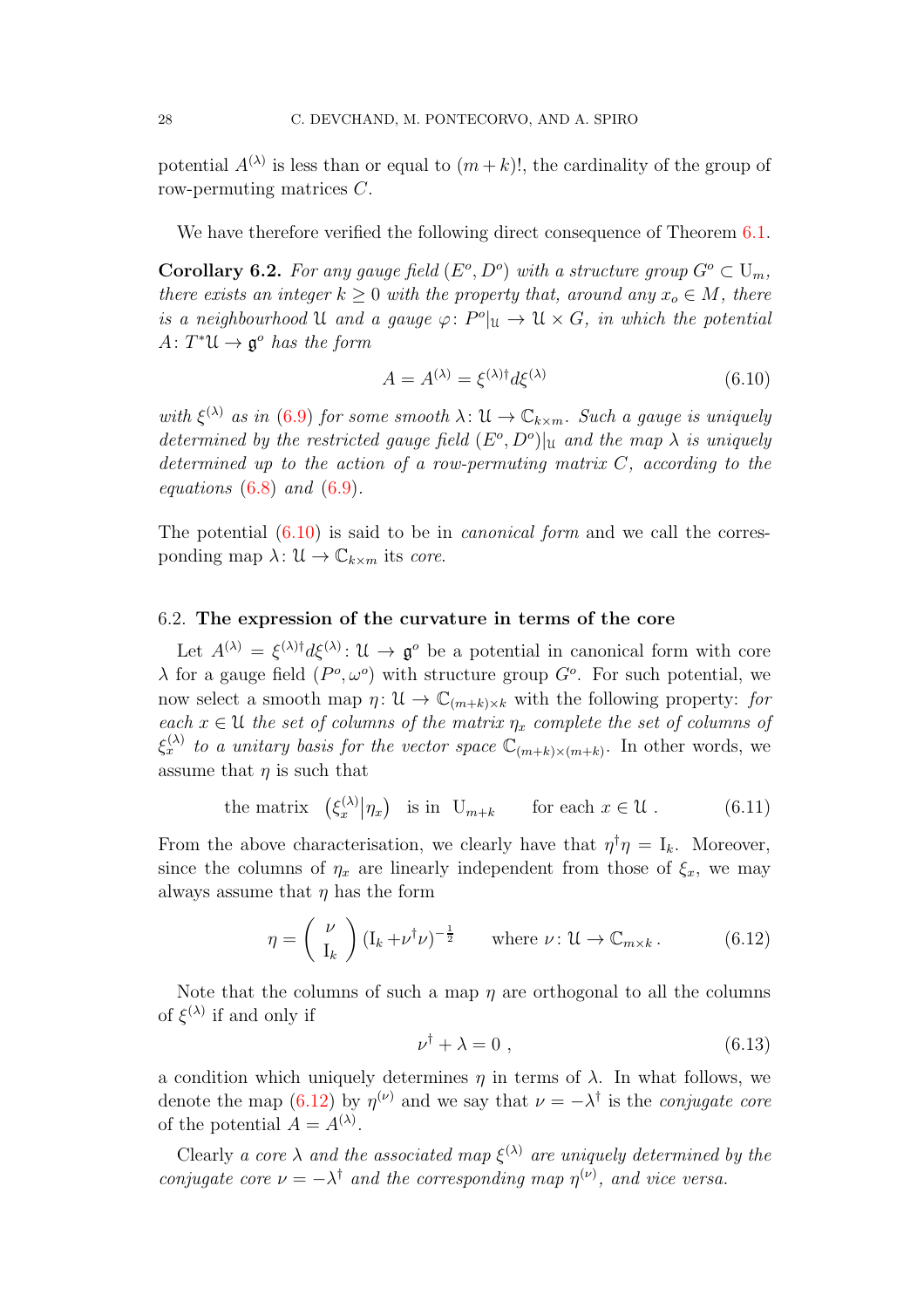The following lemma (see e.g. [\[3,](#page-33-14) Ch. II.3]) gives a simple and convenient expression for the curvature of a connection in terms of the two maps  $\xi^{(\lambda)}$  and  $\eta^{(\nu)}.$ 

<span id="page-28-1"></span>**Lemma 6.3.** Let  $A^{(\lambda)} = \xi^{(\lambda)\dagger} d\xi^{(\lambda)}$ :  $\mathfrak{U} \to \mathfrak{g}^o$  be a potential in canonical form with core  $\lambda$  and  $\nu = -\lambda^{\dagger}$ . The curvature F of the corresponding gauge field is

<span id="page-28-2"></span>
$$
F = \xi^{(\lambda)\dagger} \left\{ \begin{pmatrix} d\nu \wedge (\mathbf{I}_{2k} + \nu^{\dagger} \nu)^{-1} d\nu^{\dagger} & 0 \\ 0 & 0 \end{pmatrix} \right\} \xi^{(\lambda)}.
$$
 (6.14)

Proof. Since  $\xi^{(\lambda)\dagger}\xi^{(\lambda)} = I_m$  and  $\xi^{(\lambda)\dagger}d\xi^{(\lambda)} = -d\xi^{(\lambda)\dagger}\xi^{(\lambda)}$ ,  $\{\zeta^{(\lambda)}\{\,d(\xi^{(\lambda)}\xi^{(\lambda)\dagger})\wedge d(\xi^{(\lambda)}\xi^{(\lambda)\dagger})\}\,\xi^{(\lambda)}=d\xi^{(\lambda)\dagger}\wedge d\xi^{(\lambda)}+\xi^{(\lambda)\dagger}d\xi^{(\lambda)}\wedge\xi^{(\lambda)\dagger}d\xi^{(\lambda)}$  $= dA^{(\lambda)} + A^{(\lambda)} \wedge A^{(\lambda)} = F$  . (6.15)

On the other hand, since  $(\xi_x^{(\lambda)} | \eta_x^{(\nu)}) \in U_{m+k}$  for each  $x \in \mathcal{U}$ , we have

$$
\xi^{(\lambda)\dagger}\eta^{(\nu)} = \xi^{(\lambda)\dagger} \begin{pmatrix} \nu \\ I_{2k} \end{pmatrix} (I_{2k} + \nu^{\dagger}\nu)^{-\frac{1}{2}} = 0
$$
  
\n
$$
\implies \xi^{(\lambda)\dagger} \begin{pmatrix} \nu \\ I_k \end{pmatrix} = 0 \text{ and } I_{k+m} = \xi^{(\lambda)}\xi^{(\lambda)\dagger} + \eta^{(\nu)}\eta^{(\nu)\dagger} . \tag{6.16}
$$

This implies that

$$
\xi^{(\lambda)\dagger} \left\{ d(\xi^{(\lambda)}\xi^{(\lambda)\dagger}) \wedge (\xi^{(\lambda)}\xi^{(\lambda)\dagger}) \right\} \xi^{(\lambda)} \n= \xi^{(\lambda)\dagger} \left\{ d\left( \mathbf{I}_{m+k} - \eta^{(\nu)}\eta^{(\nu)\dagger} \right) \wedge d\left( \mathbf{I}_{m+k} - \eta^{(\nu)}\eta^{(\nu)\dagger} \right) \right\} \xi^{(\lambda)} \n= \xi^{(\lambda)\dagger} \left( d\left( \eta^{(\nu)}\eta^{\nu)\dagger} \right) \wedge d\left( \eta^{(\nu)}\eta^{(\nu)\dagger} \right) \right) \xi^{(\lambda)} \n= \xi^{(\lambda)\dagger} \left( \begin{pmatrix} d\nu \\ 0 \end{pmatrix} \wedge (\mathbf{I}_{2k} + \nu^{\dagger} \nu)^{-1} \left( d\nu^{\dagger} \right) \right) \xi^{(\lambda)} .
$$

From this and [\(6.15\)](#page-28-0) the conclusion follows.

<span id="page-28-0"></span>
$$
\Box
$$

#### 6.3. Prepotentials in canonical form

We now apply the above results to instantons on a qk manifold  $(M, q, Q)$ and its harmonic space  $\mathfrak{H}(M)^\text{qk}$ . Let  $W \subset \mathfrak{H}(M)^\text{qk}$  be an open subset of the harmonic space admitting holomorphically adapted coordinates  $(z^{\pm a}, u_{\pm}^i)$  and  $G<sup>o</sup>$  a compact Lie group with complexification  $G$ . By compactness, we may always assume that  $G^o \subset U_m$  and  $\mathfrak{g}^o = \text{Lie}(G^0) \subset \mathfrak{u}_m$  for some  $m \geq 1$ .

We denote by  $(E^o, D^o)$  an instanton on  $(M, g, Q)$  with structure group  $G^o$ and associated principal bundle with connection  $(P^o, \omega^o)$ , and by  $(E'^o, D'^o)$ and  $(P^{o}, \omega^{o})$  the corresponding lifts to  $\mathcal{H}(M)^{qk}$ . From Theorem [5.4,](#page-22-2) Corollary [6.2](#page-27-2) and Lemma [6.3](#page-28-1) we obtain

**Theorem 6.4.** Let  $\lambda: W \simeq W \times \{I_2\} \to \mathbb{C}_{k \times m}$  be a smooth map, with associated map  $\xi^{(\lambda)}$  defined in [\(6.9\)](#page-26-1) and  $\nu = -\lambda^{\dagger}$ , such that for each  $x \in \mathcal{W} \times \{I_2\}$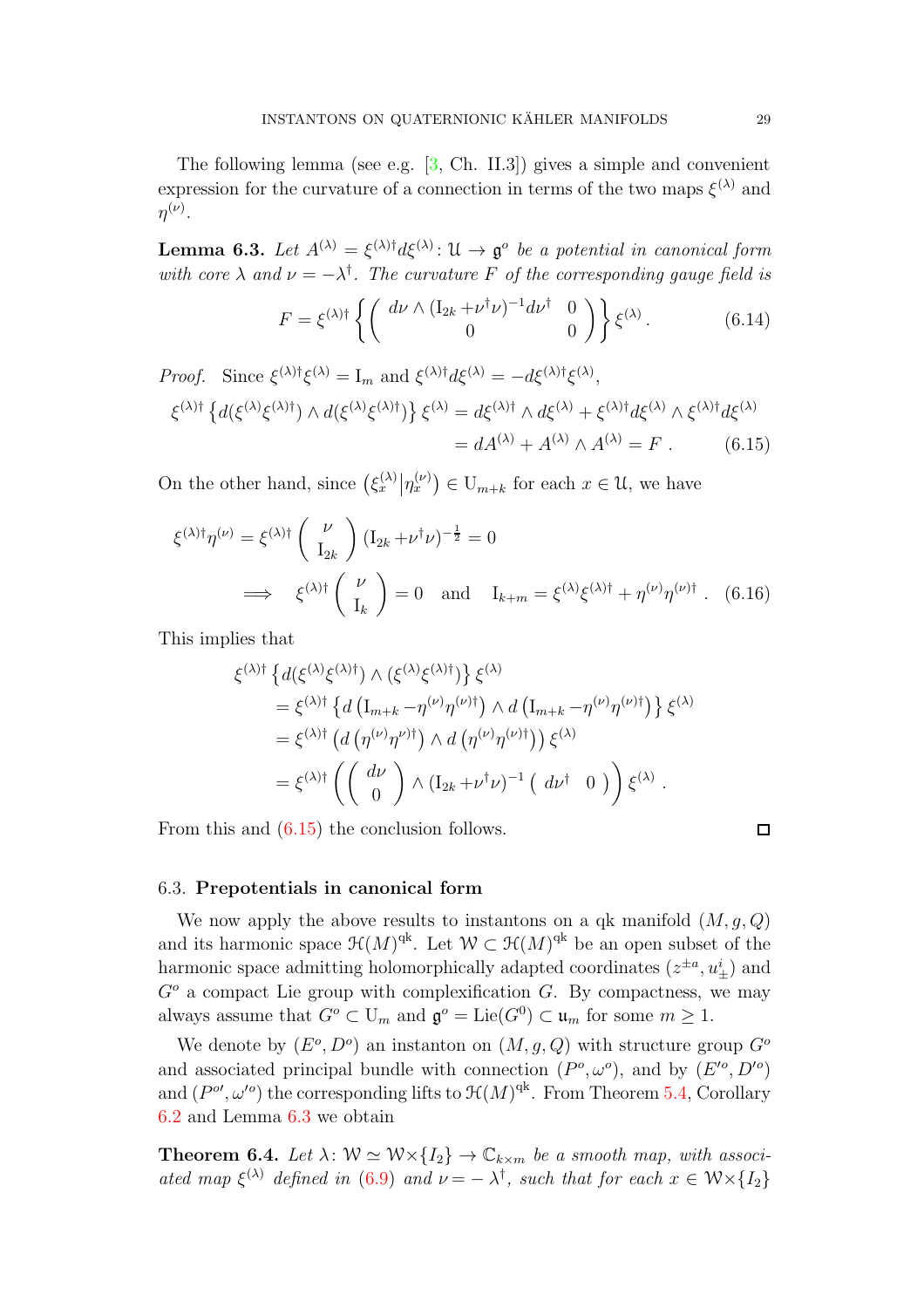the following hold:

<span id="page-29-1"></span>
$$
\xi^{(\lambda)\dagger} \left( \frac{\partial \xi^{(\lambda)}}{\partial z^{+a}} + \frac{\partial \xi^{(\lambda)}}{\partial z^{-a}} \right) \Big|_{x} \in \mathfrak{g}^{o} ,
$$
  
\n
$$
\frac{\partial \lambda}{\partial z^{\pm 1}} = \frac{\partial \lambda}{\partial z^{\pm 2}} = H_{0} \cdot \lambda = H_{++} \cdot \lambda = H_{--} \cdot \lambda = 0 ,
$$
  
\n
$$
\left( d\nu \wedge (I_{2k} + \nu^{\dagger} \nu)^{-1} d\nu^{\dagger} \right) \left( \frac{\partial}{\partial z^{\pm a}} , \frac{\partial}{\partial z^{\pm b}} \right) = 0 ,
$$
  
\n
$$
\left( d\nu \wedge (I_{2k} + \nu^{\dagger} \nu)^{-1} d\nu^{\dagger} \right) \left( \frac{\partial}{\partial z^{+a}} , \frac{\partial}{\partial z^{-b}} \right) =
$$
  
\n
$$
= - \left( d\nu \wedge (I_{2k} + \nu^{\dagger} \nu)^{-1} d\nu^{\dagger} \right) \left( \frac{\partial}{\partial z^{-a}} , \frac{\partial}{\partial z^{+b}} \right).
$$
  
\n(6.17)

Then:

(1) For each  $y \in W$ , there exists a neighborhood  $W' \subset W$  of y on which there is a solution  $\mu^{(\lambda)}: \mathcal{W}' \subset \mathcal{W} \to \mathfrak{g}$  to the system of partial differential equations

<span id="page-29-2"></span>
$$
H_0 \cdot \mu = 0 \;, \qquad \frac{\partial \mu}{\partial z^{-a}} = \xi^{(\lambda)\dagger} \frac{\partial \xi^{(\lambda)}}{\partial z^{-a}} \;, \qquad \frac{\partial \mu}{\partial z^{+1}} = \frac{\partial \mu}{\partial z^{+2}} = 0 \,. \tag{6.18}
$$

(2) The map

<span id="page-29-0"></span>
$$
A_{--}^{(\lambda)}: \mathcal{W}' \to \mathfrak{g} \ , \quad A_{--}^{(\lambda)} := \mathrm{Ad}_{e^{-\mu}}\left(\xi^{(\lambda)\dagger}\left(H_{--}\cdot\xi^{(\lambda)}\right) + H_{--}\cdot\mu\right) \tag{6.19}
$$

is the prepotential of an instanton  $(E^o|_U, D^o)$  on  $\mathcal{U} := \pi^{qk}(\mathcal{W}') \subset M$  with structure group  $G^o$  in some analytic gauge.

Further, any prepotential of an instanton on  $(M, q, Q)$  with structure group  $G^{\circ}$ is gauge equivalent to one of the form  $(6.19)$  for some  $\lambda$  satisfying  $(6.17)$  and a solution  $\mu$  of [\(6.18\)](#page-29-2). Finally, two prepotentials  $A_{--}^{(\lambda)}$ ,  $A_{--}^{(\lambda')}$ , determined by maps  $\lambda, \lambda' \colon W' \to \mathbb{C}_{k \times m}$ , are gauge equivalent if and only if the corresponding 1-forms  $A^{o(\lambda)} = \xi^{(\lambda)\dagger} d\xi^{(\lambda)}$  and  $A^{o(\lambda')} = \xi^{(\lambda')\dagger} d\xi^{(\lambda')}$  are equal (<sup>[2](#page-29-3)</sup>).

*Proof.* Assume that  $\lambda$  satisfies [\(6.17\)](#page-29-1) and set

$$
A^{o(\lambda)}\colon T^*\mathcal{W}\to \mathbb{C}_{m\times m} ,\qquad A^{o(\lambda)}|_{x}:=\xi^{(\lambda)\dagger}d\xi^{(\lambda)} .
$$

By the first condition in [\(6.17\)](#page-29-1), the map  $A^{o(\lambda)}$  is  $\mathfrak{g}^o$  valued and can be considered as the potential of a connection 1-form  $\omega^o$  on the trivial bundle  $\pi'$ :  $P^{\prime o}$  =  $W \times G^{\circ} \to W$  and of the corresponding gauge field  $(E', D')$ . By Lemma [6.3](#page-28-1) and Proposition [5.1,](#page-17-0) the other conditions in  $(6.17)$  imply that  $(E', D')$  is the lift of an instanton on  $\mathcal{U} = \pi(\mathcal{W}) \subset M$ . By Theorem [5.3](#page-21-1) for each  $y \in \mathcal{W}$  there exists a neighborhood W' of y and an analytic gauge for  $P'|_{W'} = (P'^o|_{W'})^{\mathbb{C}}$ , in which the potential satisfies  $(5.14)$ . This is tantamount to saying that there exists a solution to  $(6.18)$  on W', i.e. that  $(1)$  holds. Claim  $(2)$  follows immediately from the fact that  $A^{(\lambda)} = \text{Ad}_{e^{-\mu}} \left( \xi^{(\lambda)\dagger} (H_{--} \xi^{(\lambda)}) + d\mu \right)$  is the potential of the lift of an instanton in an analytic gauge.

<span id="page-29-3"></span><sup>&</sup>lt;sup>2</sup>This holds if and only if  $\lambda$  coincides with  $\lambda'$  up to the action of a row-permuting matrix in  $GL_{m+k}(\mathbb{C})$  as mentioned in Corollary [6.2](#page-27-2)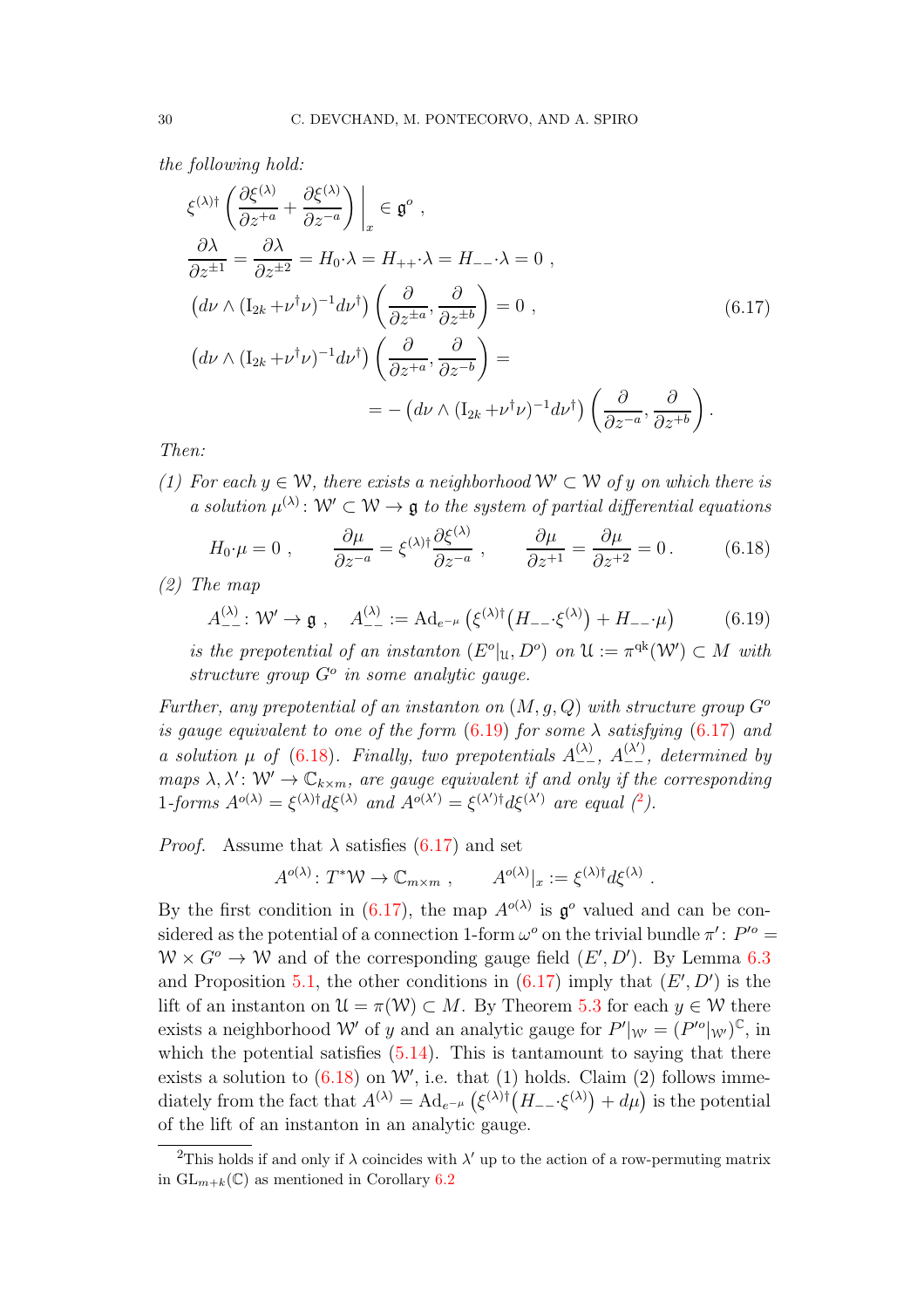The property that any instanton  $(E^o, D^o)$  admits a prepotential of the form  $(6.19)$  is checked as follows. By Corollary [6.2,](#page-27-2) there exists a gauge for the lift  $(E'^o, D'^o)$  on  $\mathfrak{H}(M)^{\text{qk}}$  in which the potential has the form  $\widetilde{A}^{(\lambda)} =$  $\xi^{(\lambda)}$ <sup>†</sup>d $\xi^{(\lambda)}$  for an appropriate choice of a matrix valued function  $\lambda$ . The map  $\xi^{(\lambda)}$ which gives the potential in this gauge is determined by pulling back the map  $\mathcal{M}: \mathcal{V}_{m+k,k} \to \mathbb{C}_{(m+k)\times k}$  in §[6.1.1](#page-25-2) using an appropriate  $G^o$  equivariant embedding  $\Phi' : P'^o \to \mathcal{V}_{m+k,m}$  into the Stiefel bundle  $\mathcal{V}_{m+k}$ . Since  $(E'^o, D'^o)$  is the lift of a gauge field on  $M$ , there is no loss of generality in assuming that this equivariant embedding  $\Phi'$  has the form  $\Phi' = \Phi \circ \pi^{qk}$  for some  $G_o$ -equivariant embedding of  $P^o$  into  $\mathcal{V}_{m+k,m}$ . Under this hypothesis, the proof of Corol-lary [6.2](#page-27-2) implies that the function  $\lambda$  is constant along the fibres of the bundle  $\pi^{\text{qk}}: \mathfrak{H}(M)^{\text{qk}} \to M$  and hence satisfies the first two lines of  $(6.17)$ . The third line is immediate from  $(6.14)$  and the fact that  $\hat{A}^{(\lambda)}$  satisfies  $(5.1)$ . By The-orem [5.3,](#page-21-1) we know that there exists a gauge transformation  $g = e^{\mu}$ :  $\mathcal{U} \to G$ which modifies the above gauge of  $P^o|_W$  (and of its complexification  $P|_W$ ) into an analytic gauge. The new potential given by such a gauge transformation has the component  $A_{--} = A(H_{--})$  as in [\(6.19\)](#page-29-0).

For the final claim, we observe that  $A_{--}^{(\lambda)}$  and  $A_{--}^{(\lambda')}$  are respectively components of potentials which are obtained from the potentials  $A^{o(\lambda)}$  and  $A^{o(\lambda')}$  of the  $G^o$ -bundle  $P^o$  by a gauge transformation in the complexification  $P = (P^o)^{\mathbb{C}}$ . Hence  $A_{-}^{(\lambda)}$  is gauge equivalent to  $A_{-}^{(\lambda')}$  if and only if  $A^{o(\lambda)}$  is gauge equivalent to  $A^{o(\lambda')}$ . By Corollary [6.2,](#page-27-2) this holds if and only if  $A^{o(\lambda)} = A^{o(\lambda')}$ .  $\Box$ 

We say that a prepotential of the form  $A_{-}^{(\lambda)}$  is in canonical form and the maps  $\lambda$  and  $\nu = -\lambda^{\dagger}$  are its *core* and *conjugate core*, respectively.

# 6.4. Examples of cores for prepotentials in canonical form on  $\mathbb{H}P^n$

We now consider the basic example of qk manifold  $\mathbb{H}P^n = \text{Sp}_{n+1}/\text{Sp}_n$ , equipped with the  $Sp_{n+1}$ -invariant Riemannian metric described in §[3.5.](#page-12-0) In this concluding section, we present some examples of cores  $\lambda$ , which determine prepotentials for instantons on (open subsets of)  $\mathbb{H}P^n$ , with structure group  $G_o = \text{Sp}_m$ . They correspond to the instantons on  $\mathbb{H}^n$  constructed in [\[20\]](#page-34-6) and are natural generalisations of some of the instantons on  $S^4 = \mathbb{H}P^1$  appearing in the ADHM classification [\[3,](#page-33-14) [4\]](#page-33-15).

From the discussion in  $\S 3.5$ , the Swann bundle and the harmonic space of  $\mathbb{H}P^n$  are  $\mathbb{H}^{n-1}\setminus{0}/\mathbb{Z}_2$  and  $((\mathbb{H}^{n+1}\setminus{0})/\mathbb{Z}_2)\times SL_2(\mathbb{C})$ , respectively. Let us identify  $\mathcal{U}_0 = \{(q_0, \ldots, q_n) \in \mathbb{H}^{n+1} : q_0 \neq 0 \} \subset \mathbb{H}^{n+1}$  with a subset of  $\mathbb{C}^{2n+2}$ using the composition of the following two maps: First,

$$
(q^0, q^1, \dots, q^n) \in \mathcal{U}_0 \mapsto (q^0, r^1 := q^1(q^0)^{-1}, \dots, r^n := q^n(q^0)^{-1}) \in \mathbb{H}^* \times \mathbb{H}^n,
$$
\n
$$
(6.20)
$$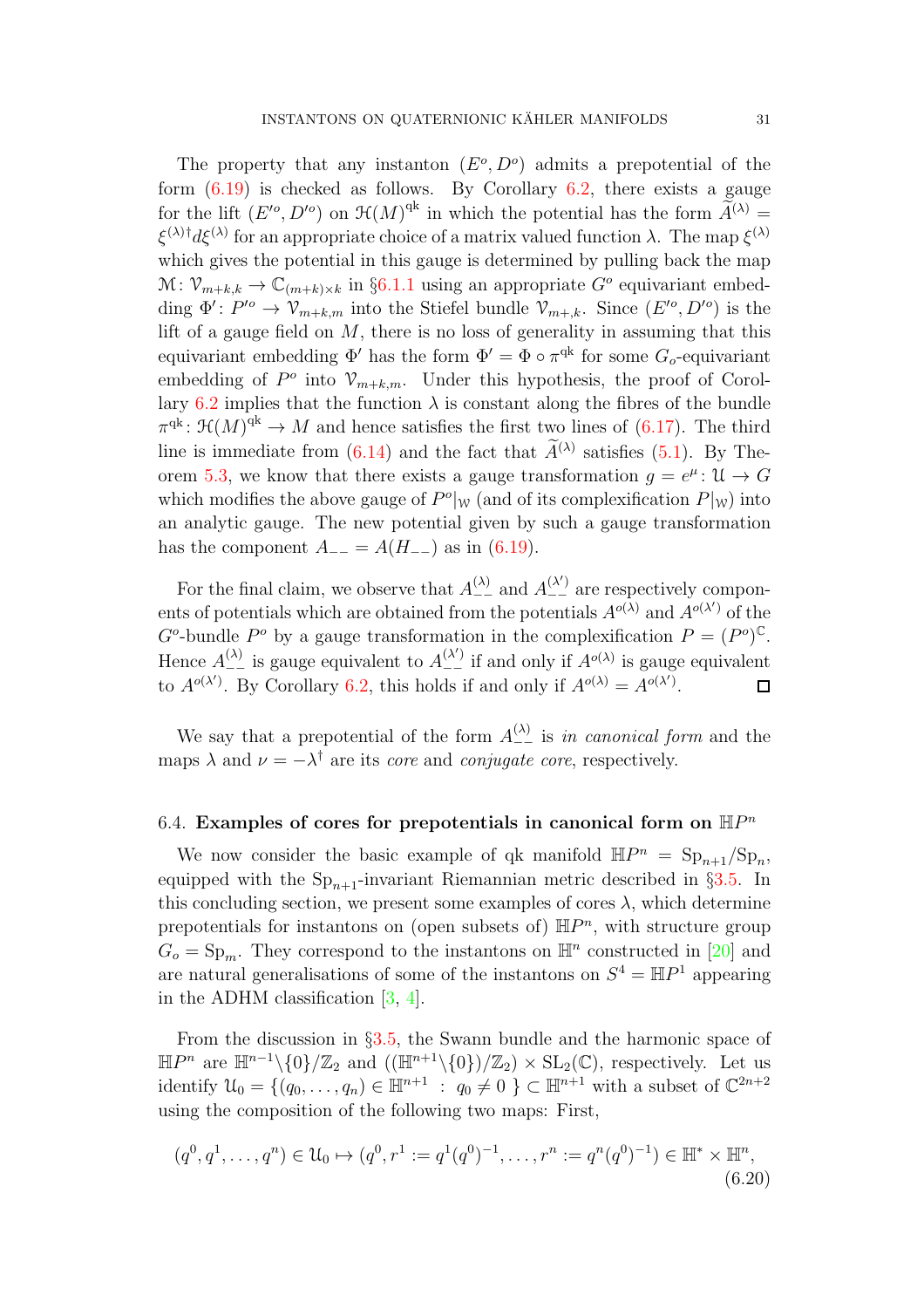which is simply a local trivialisation of the  $\mathbb{H}^*$ -bundle  $\pi$ :  $\mathbb{H}^{n+1}\setminus\{0\} \to \mathbb{H}P^n$ over  $\mathcal{U}_0 \subset \mathbb{H}P^n$ , and second

$$
\mathbb{H}^* \times \mathbb{H}^n \ni \left( q^0 = \zeta^0 + \zeta^{0'} \mathbf{j}; r^1 = \zeta^1 + \zeta^{1'} \mathbf{j}, \dots, r^n = \zeta^n + \zeta^{n'} \mathbf{j} \right) \longrightarrow \left( \zeta^0, \zeta^{0'}, \zeta^1, \zeta^{1'}, \dots, \zeta^n, \zeta^{n'} \right) \in \mathbb{C}^{2n+2} . \tag{6.21}
$$

This identification allows any point of  $\mathcal{U}_0$  to be considered as a point of the complexification  $(\mathbb{C}^{2n+2})^{\mathbb{C}} \simeq \mathbb{C}^2 \otimes \mathbb{C}^{2n+2}$  using the embedding

$$
\left(\zeta^{0}, \zeta^{0'}, \zeta^{1}, \zeta^{1'}, \dots\right)
$$
  
\n
$$
\longmapsto \left(\begin{array}{ccc} z^{11} := \zeta^{0} & z^{12} := \zeta^{0'} & z^{13} := \zeta^{1} & z^{14} := \zeta^{1'} & \dots \\ z^{21} := -\overline{\zeta^{0'}} & z^{22} := \overline{\zeta^{0}} & z^{23} := -\overline{\zeta^{1'}} & z^{24} := \overline{\zeta^{1}} & \dots \end{array}\right).
$$

The coordinates on  $W = (\mathcal{U}_0/\mathbb{Z}_2) \times SL_2(\mathbb{C}) \subset \mathcal{H}(\mathbb{H}P^n)^{qk}$  which are defined by

$$
(x \equiv (z^{ia}), U = (u^i_{\pm})) \longmapsto (z^{\pm a} = u^{\pm}_i z^{ia}, (u^i_{\pm})) , \quad u^{\pm}_i = \pm \epsilon_{ij} u^j_{\mp} , \quad (6.22)
$$

are holomorphic adapted coordinates (as defined in  $\S5.2.1$ ). Note that the coordinates  $(z^{ia}, u^j_{\pm})$  are given in terms of the coordinates  $(z^{\pm a}, u^i_{\pm})$  by  $z^{ia} =$  $u_+^i z^{+a} + u_-^i z^{-a}$  and that  $H_0 \cdot z^{ia} = H_{++} \cdot z^{ia} = H_{--} \cdot z^{ia} = 0$  for each  $i = 1, 2$ and  $1 \leq a \leq 2n$ .

For any quaternion  $q = \zeta^1 + \zeta^2 \mathbf{j} \equiv (\zeta^1, \zeta^2)$ , we denote by  $\mathbb{M}(q)$  the matrix representing the linear map  $R_q$ :  $\mathbb{H} = \mathbb{C}^2 \to \mathbb{H} = \mathbb{C}^2$  determined by the right action  $R_q$  of q. It is given by the  $2 \times 2$  complex matrix

$$
\mathbb{M}(q) = \begin{pmatrix} \zeta^1 & -\overline{\zeta^2} \\ \zeta^2 & \overline{\zeta^1} \end{pmatrix}
$$

.

Note that the standard complex conjugate  $\overline{\mathbb{M}(q)}$  of the matrix associated with a quaternion  $q = x_0 + x_1 \mathbf{i} + x_2 \mathbf{j} + x_3 \mathbf{k}$ , is not equal to the matrix  $\mathbb{M}(\overline{q}^{\mathbb{H}})$ , associated with the conjugate quaternion  $\overline{q}^{\mathbb{H}} := x_0 - x_1 \mathbf{i} - x_2 \mathbf{j} - x_3 \mathbf{k}$ . In fact, the proper relation is given by the conjugate transpose operator. Indeed,

$$
\overline{\mathbb{M}(\zeta^1 + \zeta^2 \mathbf{j})} = \mathbb{M}(\overline{\zeta^1} + \overline{\zeta^2} \mathbf{j}), \qquad \mathbb{M}(\zeta^1 + \zeta^2 \mathbf{j})^T = \mathbb{M}(\zeta^1 - \overline{\zeta^2} \mathbf{j}),
$$
  
\n
$$
\mathbb{M}(\zeta^1 + \zeta^2 \mathbf{j})^{\dagger} = \mathbb{M}(\overline{\zeta^1} - \zeta^2 \mathbf{j}) = \mathbb{M}(\overline{(\zeta^1 + \zeta^2 \mathbf{j})}^{\mathbb{H}}).
$$
\n(6.23)

We now pick two integers  $k, m \ge 1$  and consider an  $(n+1)$ -tuple of complex matrices  $A, 0 \le a \le n$ , in  $\mathbb{C}_{2m \times 2k}$ , having the form

<span id="page-31-0"></span>
$$
\mathcal{A} = \begin{pmatrix}\n\mathcal{A}_1^1 & \mathcal{A}_2^1 & \cdots & \mathcal{A}_k^1 \\
\mathcal{A}_1^2 & \mathcal{A}_2^2 & \cdots & \mathcal{A}_k^2 \\
\vdots & \vdots & \ddots & \vdots \\
\mathcal{A}_1^k & \mathcal{A}_2^k & \cdots & \mathcal{A}_k^k \\
\vdots & \vdots & \ddots & \vdots \\
\mathcal{A}_1^k & \mathcal{A}_2^k & \cdots & \mathcal{A}_k^k\n\end{pmatrix} \text{ with } 2 \times 2 \text{ blocks } \mathcal{A}_j^i = \mathbb{M}(q_j^i), q_j^i \in \mathbb{H}.
$$
\n(6.24)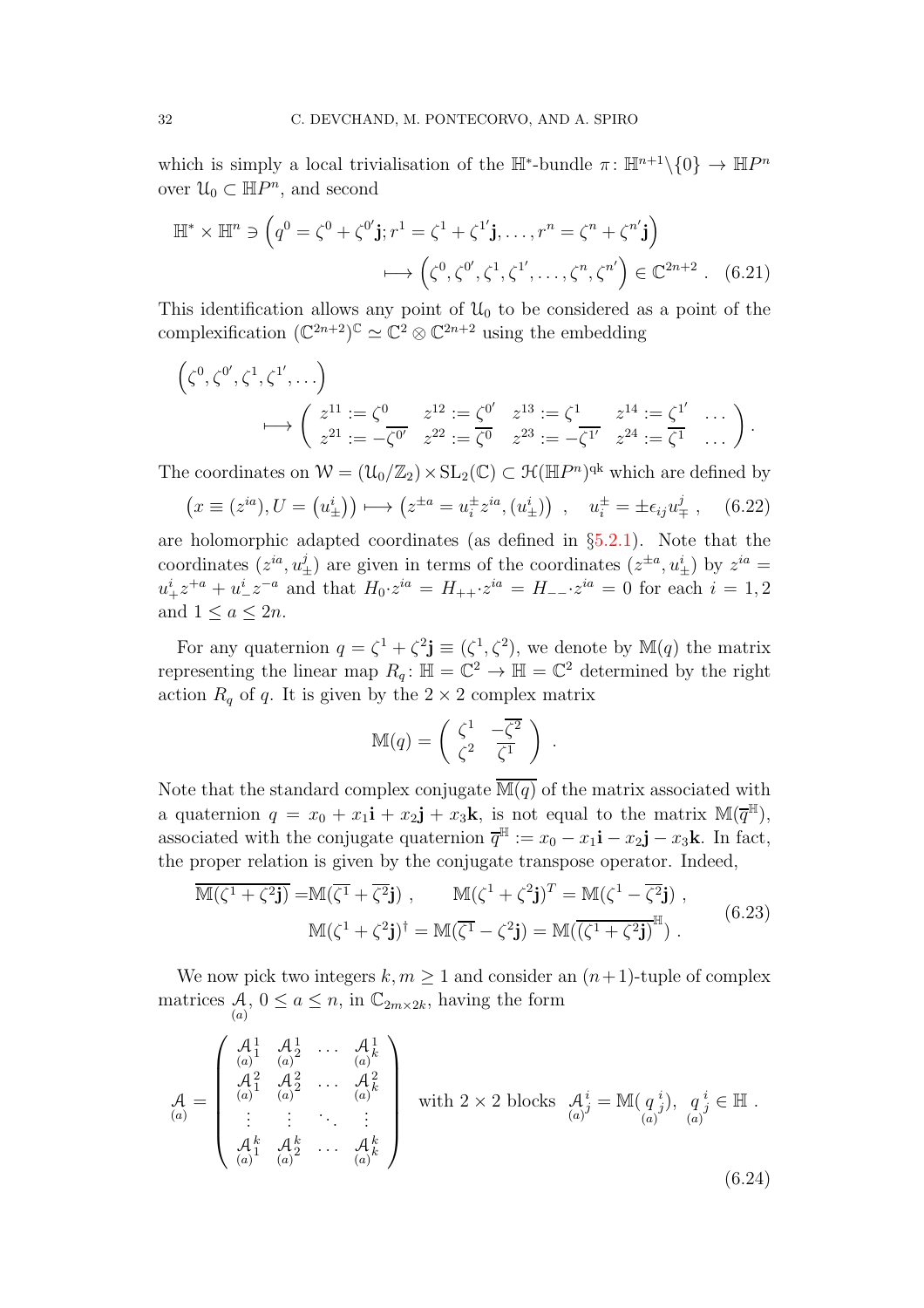Note that by identifying each block  $M(q)$ (a)  $i_j$ ) with the corresponding quaternion  $q_j^i$ , the matrix A can be considered as an element of  $\mathbb{H}_{m \times k}$  on which the  $(\cdot)^{\dagger}$ operator acts as the H-conjugate transpose operator.

Finally, we consider the map  $\nu: \mathcal{U}_0 \to \mathbb{C}_{2m \times 2k}$  defined by

$$
\nu|_{(z^{ja})} := \n\begin{pmatrix}\n\mathbb{M}(z^{1(2a)} + z^{1(2a+1)}\mathbf{j}) & 0 & \dots & 0 \\
0 & \mathbb{M}(z^{1(2a)} + z^{1(2a+1)}\mathbf{j}) & \dots & 0 \\
0 & \vdots & \vdots & \ddots & \vdots \\
0 & 0 & \dots & \mathbb{M}(z^{1(2a)} + z^{1(2a+1)}\mathbf{j})\n\end{pmatrix}
$$
\n
$$
(6.25)
$$

and we set  $\lambda = -\nu^{\dagger}$ . For this map  $\lambda$  we have:

- <span id="page-32-0"></span>• At each point the corresponding map  $\xi^{(\lambda)}$  is equal to a matrix with  $2 \times 2$ blocks of the form  $\mathbb{M}(q)$  for some quaternion q. It is therefore identifiable with a quaternionic matrix in  $\mathbb{H}_{(k+m)\times m}$ . This implies that for each  $x \in \mathcal{U}_0 \simeq \mathcal{W} \times \{I_2\},\$  the matrix  $\xi^{(\lambda)\dagger} \left( \frac{\partial \xi^{(\lambda)}}{\partial z^{+a}} + \frac{\partial \xi^{(\lambda)}}{\partial z^{-a}} \right)$ ∂z−<sup>a</sup>  $\Big) \Big|_x^2$  is an element in  $\mathfrak{su}_{2m}\cap\mathfrak{gl}_m(\mathbb{H})=\mathfrak{sp}_m,$  i.e.  $\lambda$  satisfies  $(6.17)_I$  with  $\mathfrak{g}^0=\widetilde{\mathfrak{sp}}_m$
- The matrix valued function  $\lambda_{(z^{ia})}$  is independent of the coordinates  $z^{\pm 1}$ ,  $z^{\pm 2}$  and has trivial directional derivative along each of the vector fields  $H_A$ ,  $A \in \{0, ++,--\}$ . This implies that  $\lambda$  trivially satisfies  $(6.17)_{II}$ .

Due to this, if  $\nu$  is such that conditions  $(6.17)_{III}$  e  $(6.17)_{IV}$  are also satisfied, we may conclude that  $\lambda = -\nu^{\dagger}$  is the core of a prepotential. We now claim that these two conditions are satisfied if we impose that the  $\mathcal{A}_{(a)}$  satisfy the additional algebraic conditions

<span id="page-32-1"></span>
$$
\mathcal{A}\mathcal{A}^{\dagger} - \overline{\mathcal{A}\mathcal{A}^{\dagger}}^{\mathbb{H}} = 0 , \qquad \mathcal{A}\mathcal{A}^{\dagger} = \mathcal{A}\mathcal{A}^{\dagger} , \qquad 0 \le a, b \le n . \qquad (6.26)
$$

In fact, these conditions imply that the quaternionic entries of  $I_{2k} + \nu^{\dagger} \nu$  have zero imaginary parts, that is they are real. Thus, for any  $\alpha, \beta \in \{+, -\}$  and  $2 \leq a, b \leq n+1$ , we have

$$
\begin{aligned}\n(d\nu \wedge (\mathbf{I}_{2k} + \nu^{\dagger} \nu)^{-1} d\nu^{\dagger}) \left( \frac{\partial}{\partial z^{\alpha a}}, \frac{\partial}{\partial z^{\beta b}} \right) &= \\
&= \begin{cases}\n\pm \left( \mathcal{A} (\mathbf{I}_{2k} + \nu^{\dagger} \nu)^{-1} \mathcal{A}^{\dagger} \right) (u_{\alpha}^{1} u_{\beta}^{2} - u_{\beta}^{1} u_{\alpha}^{2}) & \text{if } a, b \text{ are both even or odd} \\
\left( \mathcal{A} (\mathbf{I}_{2k} + \nu^{\dagger} \nu)^{-1} \mathbb{M}(\mathbf{j}) \mathcal{A}^{\dagger} \right) (u_{\alpha}^{1} u_{\beta}^{2} - u_{\beta}^{1} u_{\alpha}^{2}) & \text{if } a \text{ is even and } b \text{ is odd.} \\
\end{cases}\n\end{aligned}
$$

From this  $(6.17)_{III}$  and  $(6.17)_{IV}$  follow, as claimed.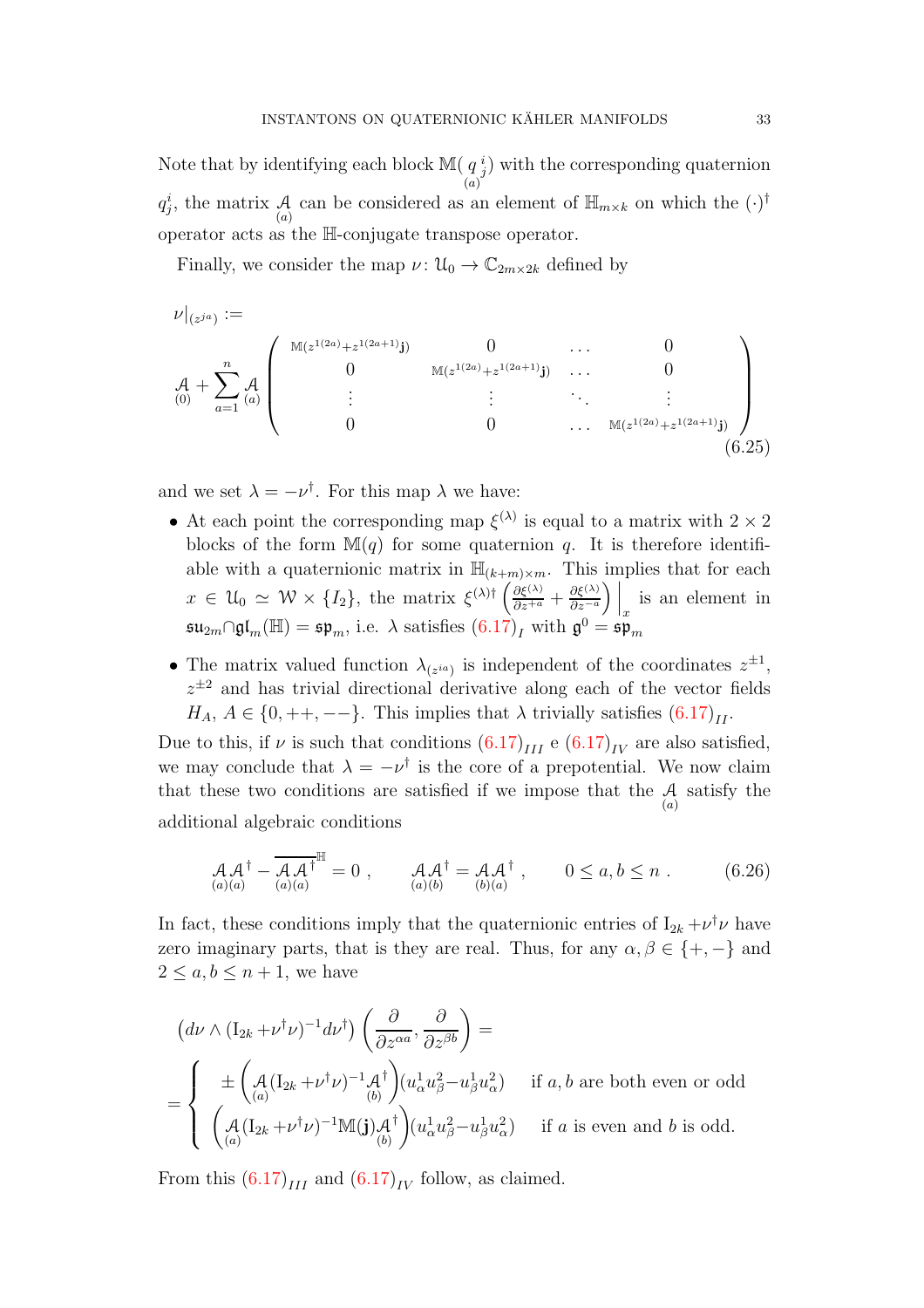We conclude that for any choice of the matrices as in  $(6.24)$ ,  $(6.25)$  and satisfying [\(6.26\)](#page-32-1), the corresponding map  $\lambda = -\nu^{\dagger}$  is the core of a prepotential of an instanton on  $\widehat{\mathcal{U}}_0 = \pi(\mathcal{U}_0) \subset \mathbb{H}P^n$  with structure group  $G^o = \text{Sp}_m$ . As mentioned above, instantons constructed in this way are precisely those constructed in [\[20,](#page-34-6) §3], where it was also proved that they are well defined over the entire  $\mathbb{H}P^n$  and are characterised by certain topological properties. Further details of this class of instantons in the lowest dimensional case of  $\mathbb{H}P^1 = S^4$  can be found for instance in [\[3,](#page-33-14) Ch. II]. Explicit coordinate expressions for prepotentials for instantons on  $S^4$  with structure group  $G^o = Sp_1$ were determined in [\[24\]](#page-34-14).

#### **REFERENCES**

- <span id="page-33-8"></span><span id="page-33-6"></span>[1] D. V. Alekseevsky, V. Cortes and C. Devchand, Yang-Mills connections over manifolds with Grassmann structure, J. Math. Phys.  $44$  (2003), 6047–6074
- <span id="page-33-14"></span>[2] D. V. Alekseevsky, S. Marchiafava and M. Pontecorvo, Compatible complex structures on almost quaternionic manifolds, Trans. Amer. Math. Soc. 351, (1999), 997–1014
- <span id="page-33-15"></span>[3] M. F. Atiyah, Geometry of Yang-Mills fields, Scuola Normale Superiore di Pisa, Pisa, 1979
- <span id="page-33-3"></span>[4] M. F. Atiyah, N. J. Hitchin, V. G. Drinfel'd and Yu. I. Manin, Construction of instantons, Phys. Lett. A 65 (1978), 185–187
- [5] E. Bergshoeff, S. Cucu, T. De Wit, J. Gheerardyn, S. Vandoren and A. Van Proeyen, The map between conformal hypercomplex/hyperkähler and quaternionic(kähler) geometry, Comm. Math. Phys. **262** (2006), 411-457
- <span id="page-33-5"></span><span id="page-33-4"></span>[6] E. Corrigan, C. Devchand, D. B. Fairlie and J. Nuyts, First-order equations for gauge fields in spaces of dimension greater than four, Nuclear Phys. B 214 (1983), 452–464
- <span id="page-33-7"></span>[7] E. Corrigan, P. Goddard and A. Kent, Some comments on the ADHM construction in 4k dimensions, Comm. Math. Phys. 100 (1985), 1–13
- [8] C. Devchand, Oxidation of self-duality to 12 dimensions and beyond, Comm. Math. Phys. 329 (2014), 461–482
- <span id="page-33-12"></span>[9] C. Devchand and O. Lechtenfeld, *Extended self-dual Yang-Mills from the*  $N = 2$  string, Nuclear Phys. B 516 (1998), 255–272
- <span id="page-33-11"></span>[10] C. Devchand and A.N. Leznov, Bäcklund transformation for supersymmetric self-dual theories for semisimple gauge groups and a hierarchy of  $A_1$  solutions, Comm. Math. Phys. 160 (1994), 551–561
- <span id="page-33-13"></span>[11] C. Devchand and V. Ogievetsky, Interacting fields of arbitrary spin and  $N > 4$  supersymmetric self-dual Yang-Mills equations, Nuclear Phys. B 481 (1996), 188–214
- <span id="page-33-10"></span>[12] C. Devchand and A. Spiro, On pseudo-hyperkähler prepotentials, J. Math. Phys. 57 (2016), 102501–102537
- <span id="page-33-0"></span>[13] C. Devchand, M. Pontecorvo and A. Spiro, *Instantons on hyperkähler manifolds*, Ann. Mat. Pura Appl. (2019), DOI: 10.1007/s10231-019-00890-5
- <span id="page-33-1"></span>[14] A. Galperin, E. Ivanov, V. Ogievetsky and E. Sokatchev, Gauge field geometry from complex and harmonic Analyticities. I. Kähler and self-dual Yang-Mills cases, Ann. Physics 185 (1988), 1–21
- <span id="page-33-9"></span>[15] A. Galperin, E. Ivanov and O. Ogievetsky, Harmonic space and quaternionic manifolds, Ann. Physics 230 (1994), 201–249
- <span id="page-33-2"></span>[16] A. S. Galperin, E. A. Ivanov, V. I. Ogievetsky and E. S. Sokatchev, Harmonic superspace, Cambridge University Press, Cambridge, 2004